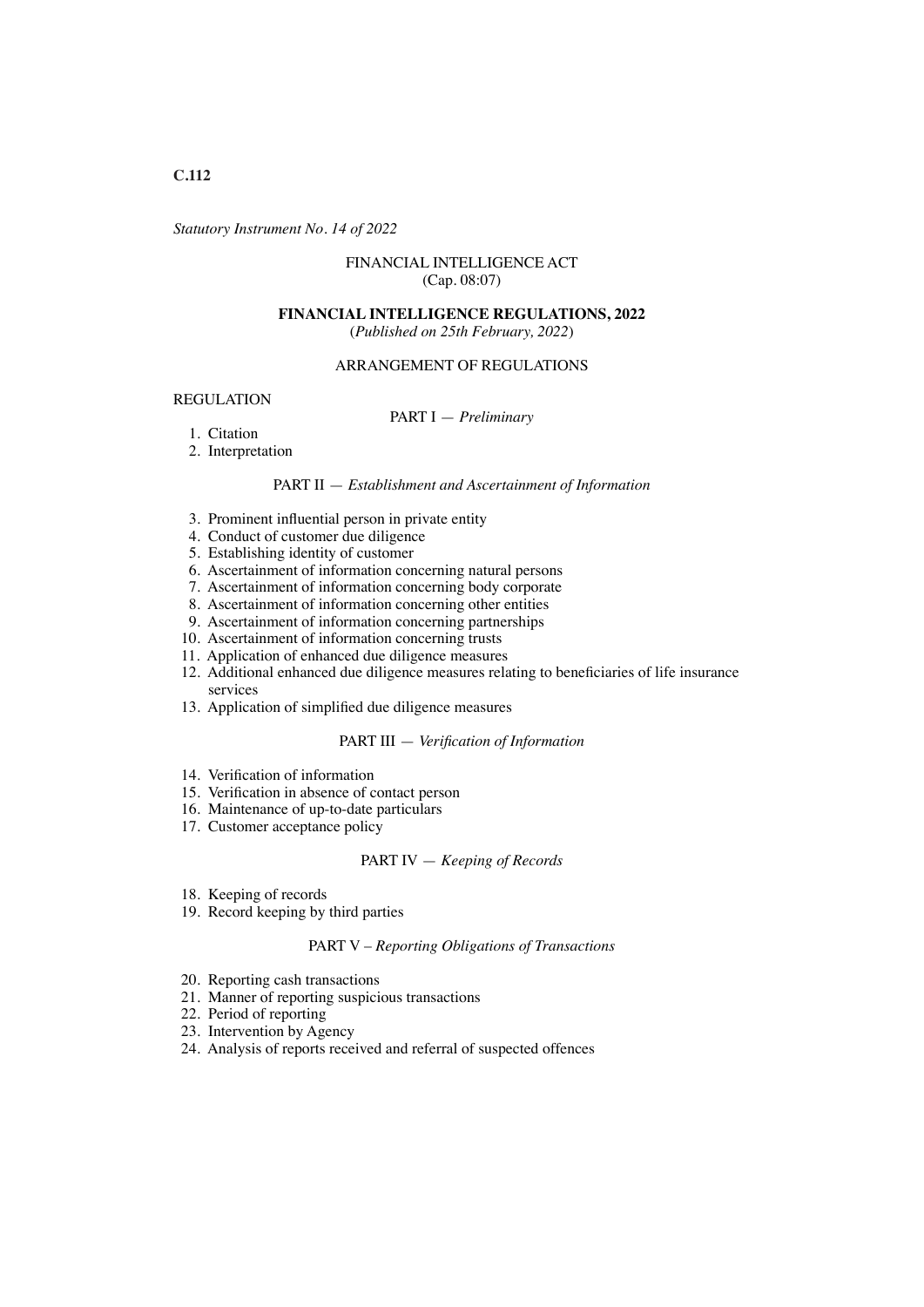## PART VI — *Wire Transfers*

- 25. Reporting of wire transfers
- 26. Obligations of fnancial institutions when undertaking wire transfer
- 27. Obligations of fnancial institutions when undertaking wire transfer as intermediary
- 28. Obligations of fnancial institutions that receive wire transfer

### PART VII — *Compliance Programmes and Group Wide Programmes*

- 29. Compliance programmes to be implemented by specifed party
- 30. Internal rules concerning ascertainment and verifcation of identities
- 31. Internal rules concerning keeping of records
- 32. Internal rules concerning reporting of suspicious transactions
- 33. Supervisory action concerning implementation of group-wide programmes
- 34. Consolidated group supervision

### PART VIII — *Miscellaneous*

- 35. Powers of examination
- 36. Certifcate issued by Agency
- 37. Defence
- 38. Revocation of S.I. No. 104 of 2019 **SCHEDULE**

IN EXERCISE of the powers conferred on the Minister of Finance and Economic Development by section 63 of the Financial Intelligence Act, the following Regulations are hereby made —

### PART I — *Preliminary*

**1.** These Regulations may be cited as the Financial Intelligence Regulations, Citation 2022.

| 2. In these Regulations, unless the context otherwise requires —                   | Interpretation |
|------------------------------------------------------------------------------------|----------------|
| "batch file" means a wire transfer comprising a number of wire transfers           |                |
| that are sent to the same financial institution and which may or may               |                |
| not be ultimately intended for different persons;                                  |                |
| "close company" has the same meaning assigned to it under the Companies Cap. 42:01 |                |
| Act:                                                                               |                |
| "company" has the same meaning assigned to it under the Companies Act;             |                |
| "document" means an original document or copy of the original document             |                |
| certified to be a true copy by a commissioner of oaths, appointed                  |                |
| under Commissioner of Oaths Act;                                                   | Cap. 05:03     |
| "entity" means an association, a government department, a non-                     |                |
| governmental organisation, an international organisation, an                       |                |
| intergovernmental organisation, legal arrangement and includes a                   |                |
| legal person other than a Botswana company or close company or                     |                |
| a foreign company;                                                                 |                |
|                                                                                    |                |

"establishing" in relation to establishing the identity of a customer in terms of these Regulations means a two tier process consisting of ascertainment and verifcation and "establish" shall be construed accordingly;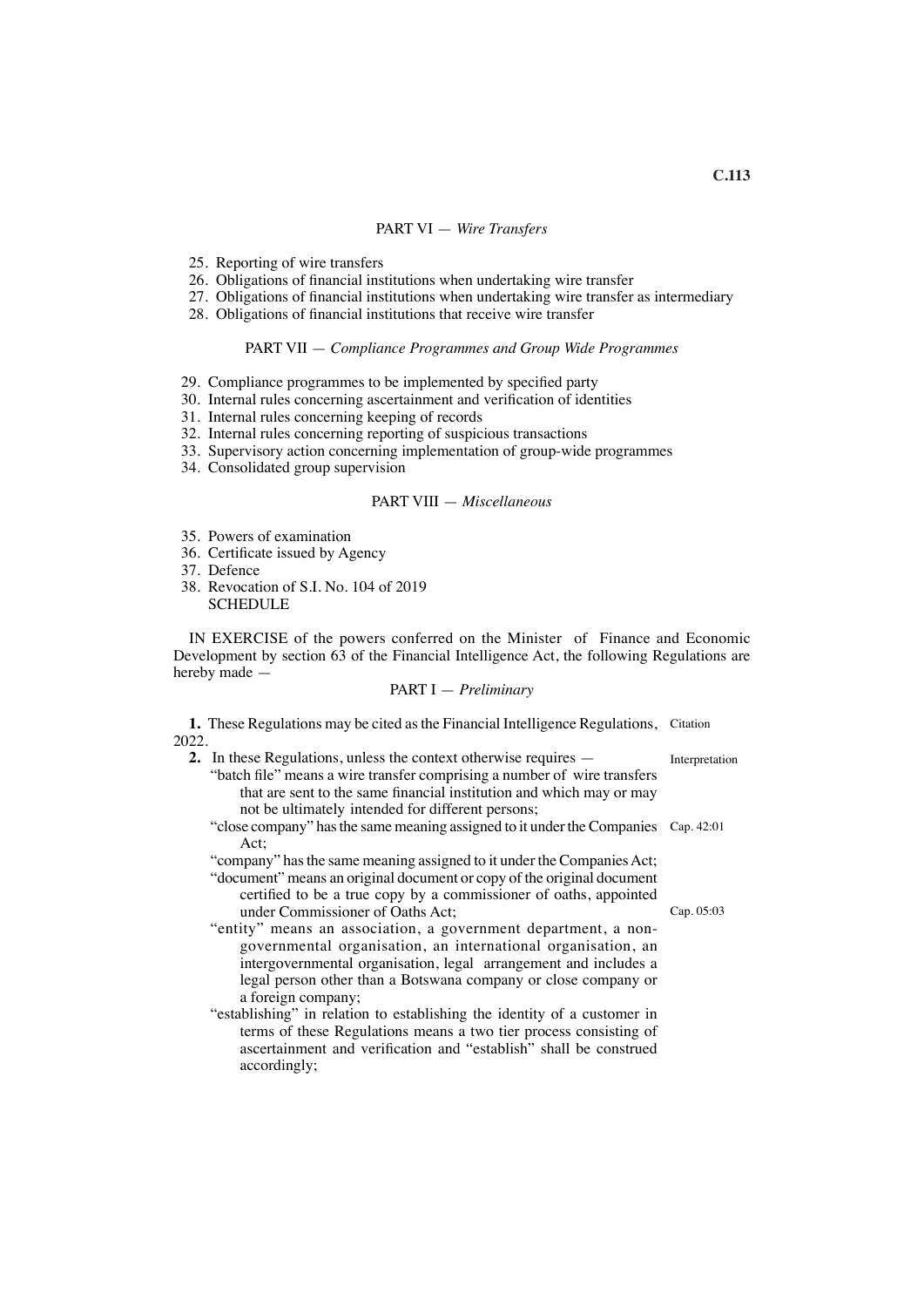"foreign company" has the same meaning assigned to it under the Companies Act;

- "identity card" has the same meaning assigned to it under the National Registration Act;
- "manager" in respect of a local or foreign company, means the natural person who is the principal executive offcer of the company by whatever name he or she may be designated and whether or not he or she is a director of that company;

#### PART II — *Establishment and Ascertainment of Information*

**3.** For purposes of section 2 of the Act, a senior executive of a private entity, with a turnover above P1 000 000 or the equivalent in foreign currency, is a prominent infuential person.

**4.** For the purposes of section 16 (1) (*a*) and (*b*) of the Act, a specifed party shall conduct customer due diligence for a transaction or occasional transaction of an amount equal to or in excess of P10 000.

**5.** (1) For the purposes of establishing the identity of a customer under section 20 of the Act, a specifed party shall comply with these Regulations regarding ascertainment and verifcation of the identity of a customer.

(2) Where a specifed party is not satisfed with the information received from a customer, the specifed party shall —

- (*a*) not open an account for the customer;
- (*b*) not commence a business relationship with the customer;
- (*c*) not perform the transaction; and
- (*d*) consider making a suspicious transaction report in relation to the customer.

(3) Where a specifed party cannot, establish the identity of a customer due to impossibility or reasonable impracticability, a specifed party shall —

- (*a*) as far as it is reasonably possible, take steps to ascertain or verify such identity; and
- (*b*) without delay give written notice to the Agency of such impossibility or impracticability indicating any alternative measures used to identify or verify the identity.

(4) The steps to be taken for establishing the identity of a customer under section 20 of the Act may be completed by the employee or other representative of the specified party, but the specified party shall take reasonable steps to ensure that the person is sufficiently trained and resourced to ensure compliance with those procedures.

(5) The authority to act on behalf of another under section 20(4) of the Act shall be in Form A set out in the Schedule.

(6) For purpose of section  $20(5)$  of the Act, a specified party shall when verifying the identity of an existing customer, take into account —

- (*a*) any indication that the identity of the customer, or the customer's beneficial owner, has changed;
- (*b*) any transaction which is not consistent with the specified party's knowledge of the customer;
- (*c*) any change in the purpose or intended nature of the specifed party's relationship with the customer; and
- (*d*) any other matter which might affect the specifed party's assessment of the fnancial offence risk in relation to the customer.

Cap. 01:02

person in private entity Conduct of customer due

Prominent infuential

diligence Establishing identity of

customer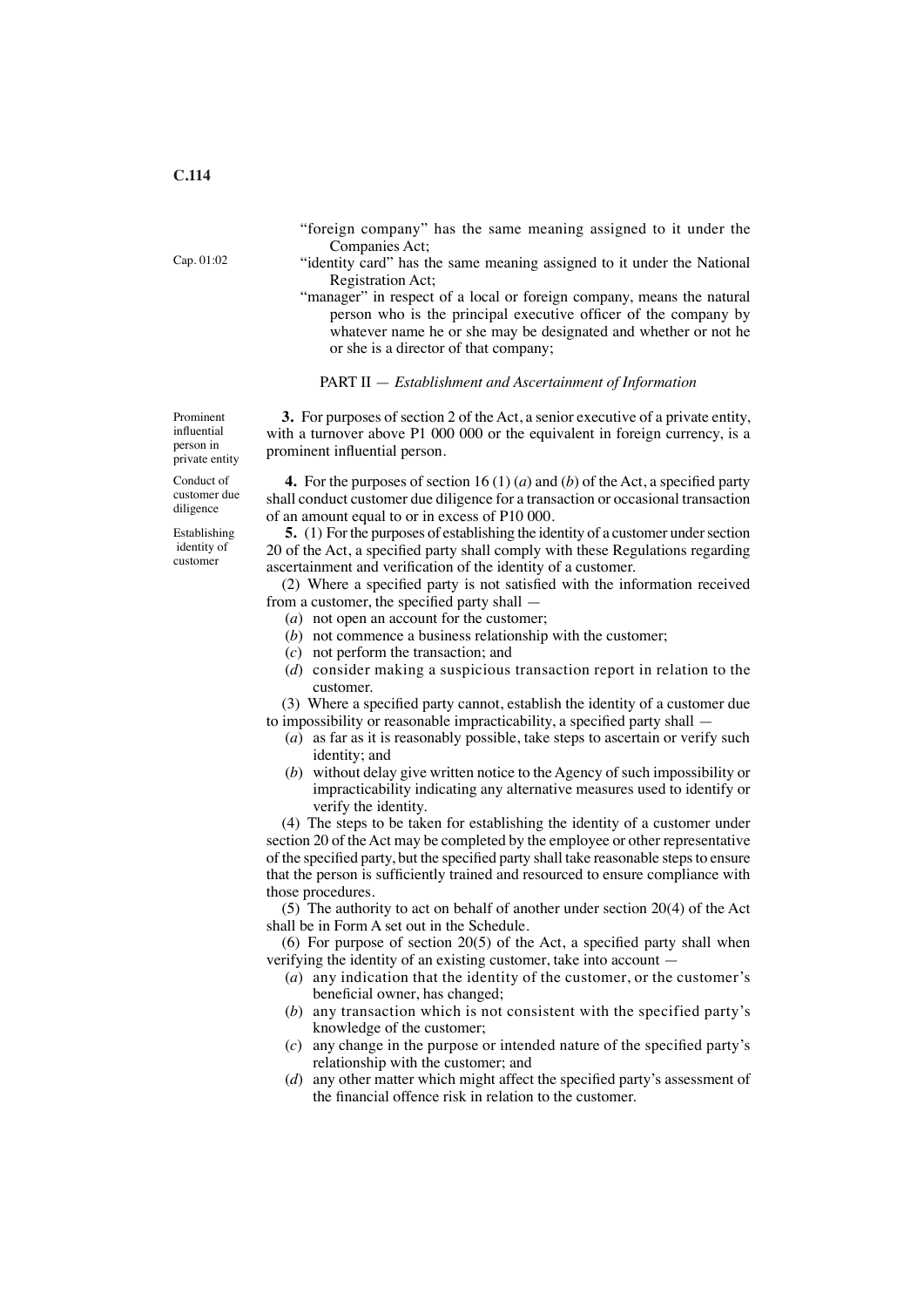(7) Where the benefcial owner is a legal person or legal arrangement, the specifed party shall take reasonable measures to understand the ownership and control structure of that legal person or legal arrangement.

**6.** (1) For purposes of ensuring compliance with the Act, where a specifed party seeks to establish the identity of a natural person, the specifed party shall ascertain the following —

- (*a*) the person's full name;
- (*b*) the person's nationality;
- (*c*) where the person is a citizen or resident of Botswana, the identity card number and date of birth of such person;
- (*d*) where the person is not citizen or resident of Botswana, the passport number and date of birth of such person;
- (*e*) where the person is a refugee, a refugee identity card number and date of birth of such person;
- (*f*) where the person is a citizen or resident of Botswana, the person's residential address in Botswana;
- (*g*) where the person is not a citizen or resident of Botswana, the residential address in his or her country of domicile and physical address in Botswana;
- (*h*) the person's contact details;
- (*i*) the person's occupation or source of income;
- (*j*) nature and location of business activities, if any;
- (*k*) the source of funds involved in the transaction; and
- (*l*) an original of the recent council rate or utility bill receipt.

(2) If the person referred to in subregulation (1) does not have the legal capacity to establish a business relationship or conclude a transaction without the assistance of another person, the specifed party shall ascertain the particulars referred to in subregulation  $(1)$   $(a)$  to  $(g)$  in relation to the person who provided such assistance.

**7.** (1) For the purposes of ensuring compliance with the Act, where a specified party seeks to establish the identity of a body corporate, the specified party shall ascertain the following —

- (*a*) the registered name and registration number of the body corporate;
- (*b*) if the body corporate is a foreign company, the name under which such body corporate conducts business in the country in which the body corporate is incorporated;
- (*c*) if the body corporate is a foreign company that conducts business in Botswana using a name other than the name specifed under paragraph (*a*) or (*b*), the name the body corporate uses in Botswana;
- (*d*) if the body corporate is a foreign company, the registered address from which the body corporate operates in the country where it is incorporated or if it operates from multiple addresses in that country, the address of its head office:
- *(e)* if the body corporate operates within Botswana, the address from which it operates in Botswana, or if it operates from multiple addresses within Botswana, the address of the office seeking to establish a business relationship or to conclude a transaction with the specifed party;
- *(f)* the nature of business of the body corporate;

Ascertainment of information concerning body corporate

Ascertainment of information concerning natural persons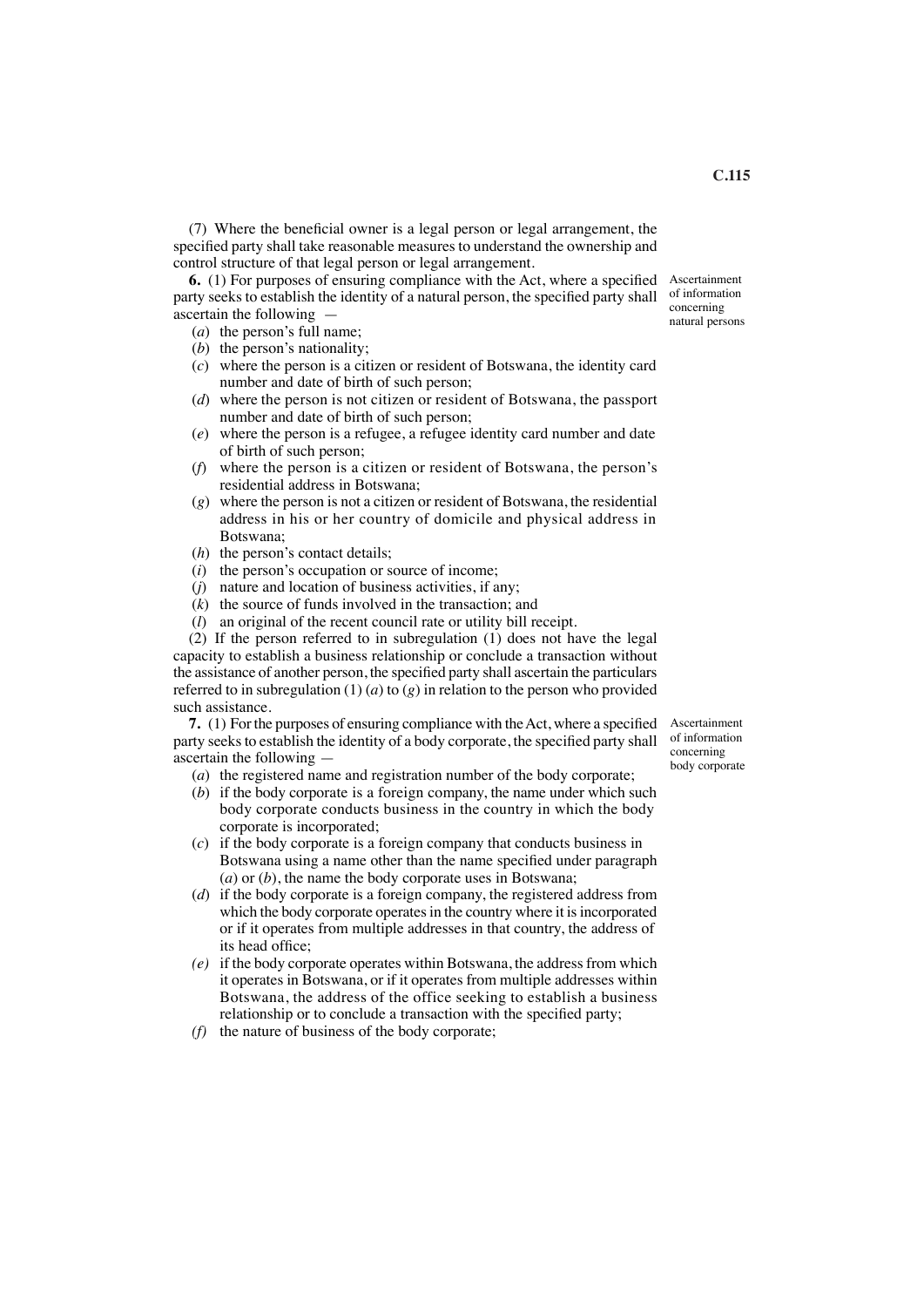- (*g*) the income tax and value added tax registration numbers of the company or close company issued by Botswana Unifed Revenue Service, or if incorporated outside Botswana, such numbers issued by a similar revenue office in the country in which it is incorporated if such numbers were issued; and
- (*h*) the particulars referred to in regulation 6 (1) (*a*), (*b*) or (*c*) whichever is applicable concerning —
	- (i) the manager of the company, or in the case of a close company, each member,
	- (ii) each natural person who purports to be authorised to establish a business relationship or conclude a transaction with a specifed party on behalf of a body corporate, or
	- (iii) the identity of a natural person who either directly or indirectly holds more than 10 percent shares, voting right or other ownership interest;
- (i) whether a copy of the resolution of the Board authorising the account signatories is provided;
- (*j*) whether copies of the powers of attorney or any other authority, affecting the operation of the account and given by the directors in relation to the company, are provided; and
- $(k)$  whether the records submitted are sufficient to permit a reconstruction of individual transactions, including the amounts and types of currency involved, if any, so as to provide, if necessary, evidence for prosecution of criminal behaviour.
- **8.** A specifed party shall ascertain, in respect of any entity —
- (*a*) the registered name and registration number of the entity, if registered;
- $(b)$  the office or place of business, if any, from which the entity operates;
	- (*c*) the entity's principal activities;
	- (*d*) the full name, residential address if available, and any one of the following details of the natural person purporting to be authorised to establish a business relationship or conclude a transaction with the specifed party on behalf of the entity —
		- (i) identity card number and date of birth, where the natural person is a citizen of Botswana, or
		- (ii) passport number and date of birth, where the natural person is not a citizen or resident of Botswana; and
	- (*e*) the identity of a natural person who either directly or indirectly holds more than 10 percent shares, voting right or other ownership interest.
- **9.** Aspecifed party shall ascertain in respect of a partnership, the partnership's —
- (*a*) registered name;
- (*b*) office or place of business, if any, or where applicable, its registered address;
- (*c*) registration number; and
- (*d*) full name, residential address if available, and any one of the following details of each partner, including silent partners in a limited partnership and any other natural person purporting to be authorised to establish a business relationship or conclude a transaction with the specifed party on behalf of the partnership —

Ascertainment of information concerning other entities

Ascertainment of information concerning partnerships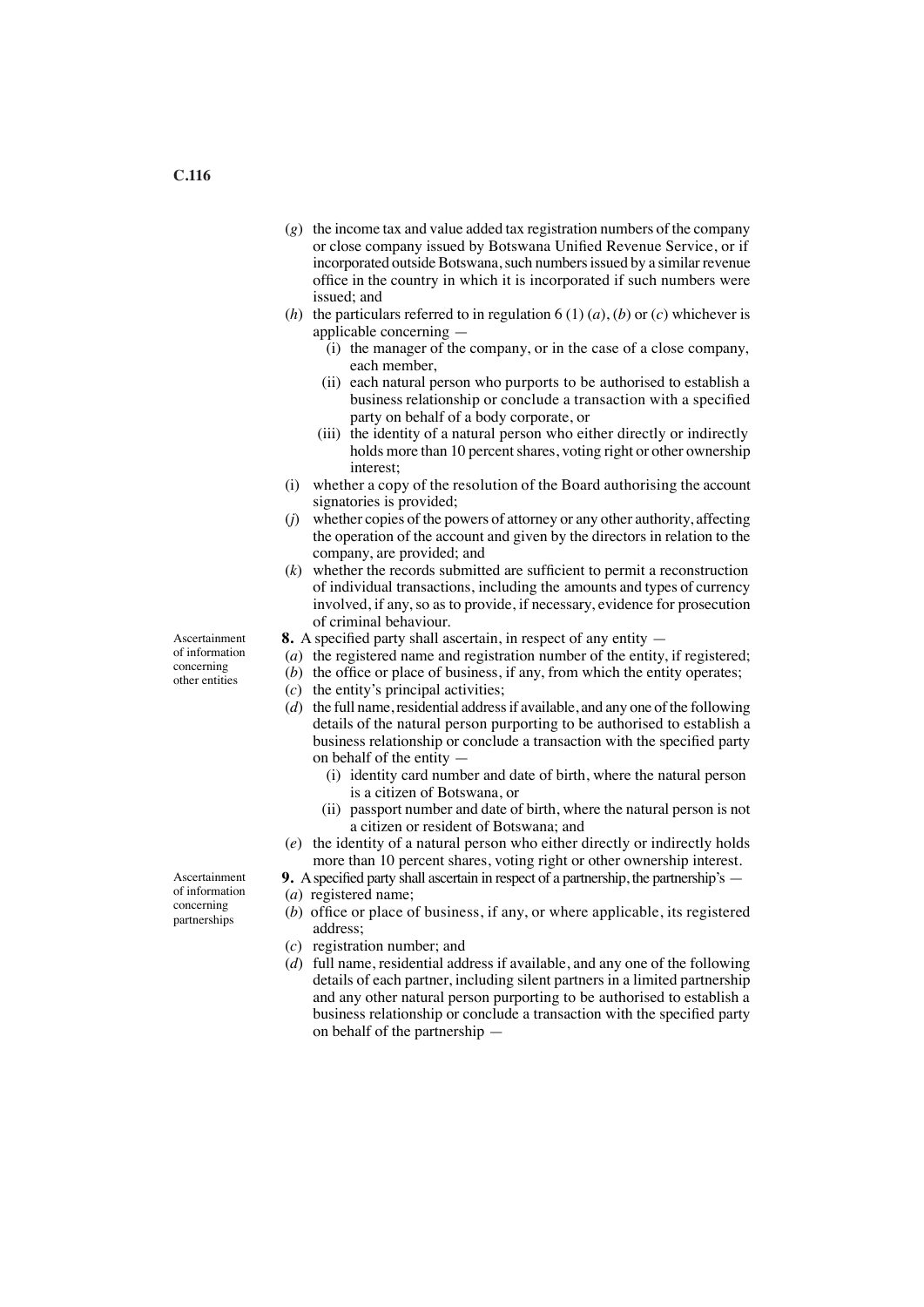- (i) the identity card number and date of birth, where the natural person is a citizen Botswana, or
- (ii) the passport number and date of birth, where the natural person is a not a citizen or resident of Botswana, and
- (iii) refugee identity card number and date of birth, where the person is a refugee.
- **10.** (1) A specifed party shall ascertain in respect of a trust —
- (*a*) the full names of the trust, its registration number, its previous names and sub-trusts, if any;
- (*b*) the date in which the trust was set up;
- (*c*) the country where the trust was set up and the manner of its creation, whether by trust instrument or otherwise;
- (*d*) the place where the trust is administered;
- (*e*) tax details of the trust, if any, and the place where the trust is considered to be resident for tax purposes;
- (*f*) a statement of account of the trust, describing the trust assets and identifying the value of each category of the trust assets;
- (*g*) the source of funds used to acquire trust assets;
- (*h*) the particulars referred to in regulations 6 and 7, whichever is applicable, in relation to each individual and entity in the trust, including the settlor, trustee, benefciaries, protector, if any, and the natural person exercising ultimate effective control over the trust;

(2) For benefciaries of a trust that are designated by characteristics or by class, specified parties shall obtain sufficient information concerning the beneficiary to enable the specifed party to be able to establish the identity of the benefciary at the time of the payout or when the benefciary intends to exercise vested rights.

**11.** (1) When assessing whether there is a risk of commission of a fnancial offence, and the extent of measures to be taken to manage and mitigate such risk, in terms of section 21(1) (*a*) of the Act, a specified party shall take into account —

- (*a*) customer risk factors including whether
	- (i) the customer is a legal person or legal arrangement that holds personal assets,
	- (ii) the customer is a company that has nominee shareholders or shares in bearer form,
	- (iii) the customer is a business that is cash intensive, or
	- (iv) the corporate structure of the customer is unusual or excessively complex given the nature of the company;
- (*b*) product, service transaction or delivery channel risk factors including whether —
	- (i) the product involves private banking,
	- (ii) the product or transaction is the one which might favour anonymity,
	- (iii) the situation involves non-face to face business relationships or transactions, without proper safeguards, such as electronic signatures,
	- (vi) payments will be received from unknown or unassociated third parties, or
	- (v) new products, new business practices, new business procedures or new delivery mechanisms, are involved.

Application of enhanced due diligence measures

Ascertainment of information concerning trusts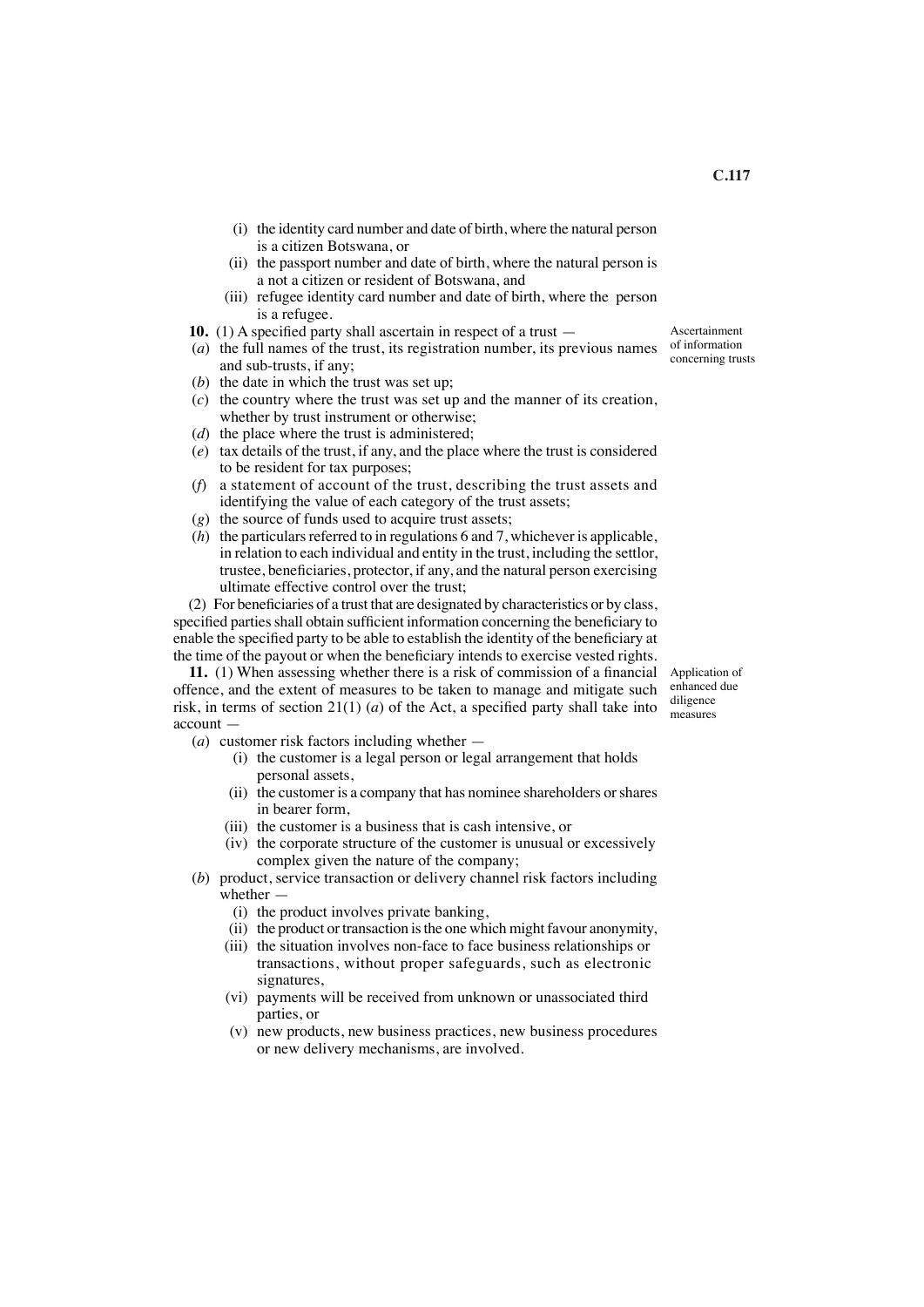(2) The enhanced due diligence measures taken by a specifed party in terms of section 21 (1) (*e*) of the Act shall include —

- (*a*) examining the background and purpose of the transaction; and
- (*b*) increasing the degree and nature of monitoring of business relationships made, to determine whether the transaction or business relationship is suspicious.

**12.** (1) Upon establishment of the identity of a beneficiary of a life insurance service in terms of section 23, a specified party shall where —

- (*a*) the benefciary is a natural person, legal person or arrangement, keep the full name of the person, legal person or arrangement; or
- (*b*) the benefciaries are designated by specifed characteristics, as a class or any other way,

obtain suffcient information concerning the benefciaries to satisfy itself that it will be able to verify the identity of a benefciary at the time of the payout.

(2) A specifed party shall verify the identity of a benefciary at the time of the payout.

(3) Where a specifed party becomes aware that all or part of the rights under the insurance policy are being, or have been assigned to a new benefciary, the specifed party shall establish the identity of the new benefciary as soon as possible after becoming aware of the assignment and at the time of the payout.

**13.** When assessing whether the risk of commission of a fnancial offence is low, in terms of section 28 (1) of the Act, a specifed party shall take into account —

(*a*) customer risk factors including whether the customer is —

- (i) a public administration or a statutory body,
- (ii) an individual resident in a low risk jurisdiction,
- (iii) subject to regulation under this Act, or
- (v) a company whose securities are listed on a regulated market;
- (*b*) product service, transaction or delivery channel risk factors, including whether the product or service is  $-$ 
	- (i) a life insurance policy for which the premium is low,
	- (ii) an insurance policy for a pension scheme which does not provide for an early surrender option, and cannot be used as collateral, or
	- (iii) a product where the risk of commission of a fnancial offence is managed; and
- (*c*) jurisdiction risk factors, including whether the country in which the customer is resident, established or registered or operates is not a high risk jurisdiction.

### PART III — *Verifcation of Information*

Verifcation of information

**14.** (1) Any information or particulars ascertained by a specifed party as required under Part II of these Regulationsshall, be verifed by the specifed party by comparing such information obtained with the applicable and corresponding independent and reliable information set out in the following documentation — (*a*) a trust instrument or deed of trust;

- (*b*) a national identifcation document issued by the person's country of origin, domicile or citizenship;
- (*c*) a passport;
- (*d*) a refugee identity card;

Additional enhanced due diligence measures relating to beneficiaries of life insurance services

Application of simplifed due diligence measures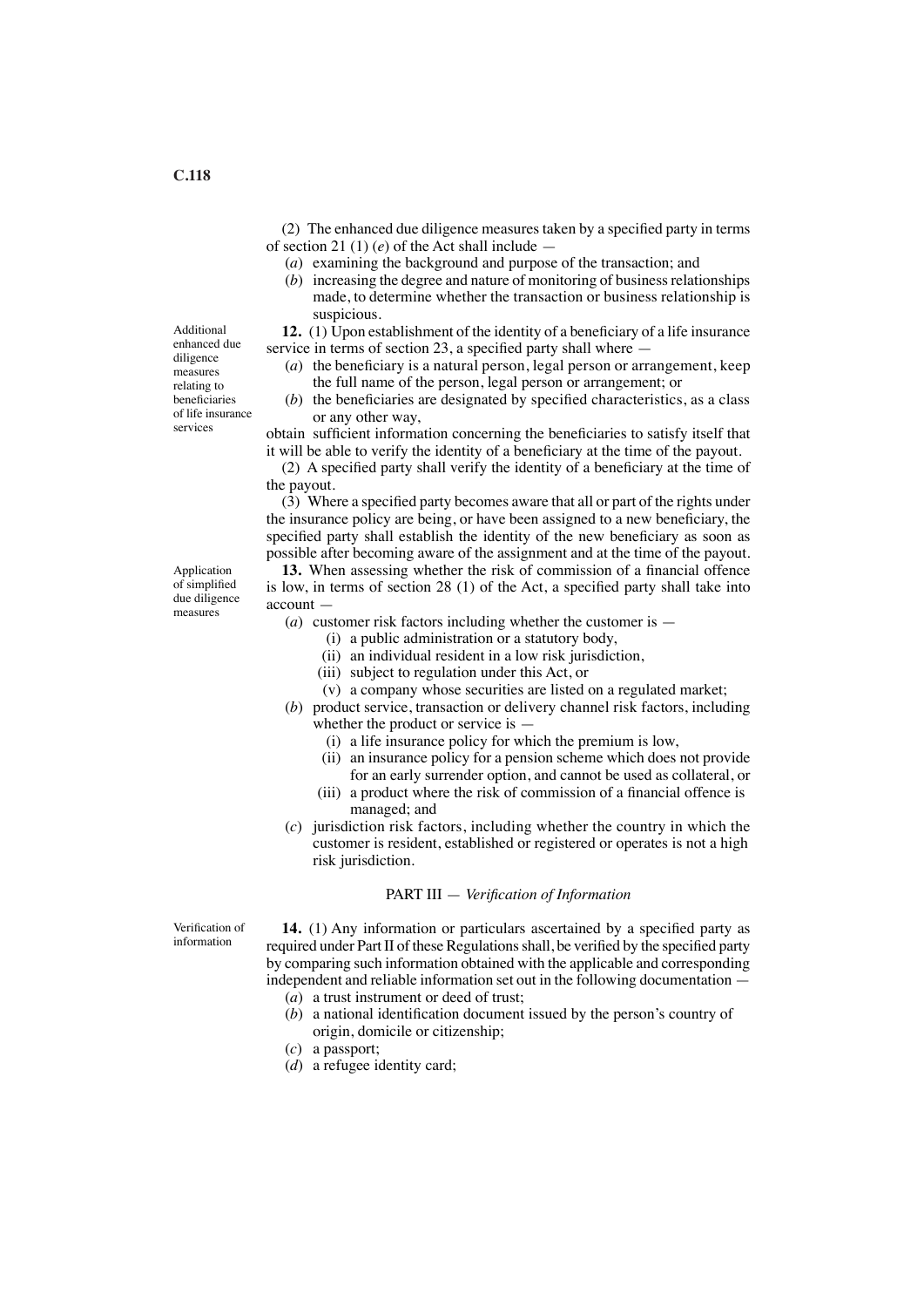- (*e*) a birth certifcate;
- (*f*) any document of authorisation to act on behalf of such person, company, trust or other entity;
- $(g)$  a constitution or close company's certificate of incorporation, which shall be regarded as suffcient evidence that the body corporate has complied with the law to which it is subject, founding statement or partnership agreement, if any, or other similar documentation including notifcation of situation of registered and business address; or
- (*h*) any reliable document, data or information that reasonably serves to verify any of the information obtained by the specified party in ascertaining the information set out in Part II of these Regulations.

(2) If it is deemed to be reasonably necessary, taking into account any guidance notes concerning the verifcation of identity that may apply to a specifed party, the specifed party shall, in addition to the verifcation undertaken in terms of subregulation (1), verify any of the information or particulars ascertained as part of establishing identity by comparing such particulars with any applicable and corresponding reliable document, data or information.

**15.** (1) Where a specifed party ascertained information, in terms of these Regulations, about a customer without contact in person, with the natural person or with the representative of the customer, the specifed party shall take reasonable steps to ensure the existence and to establish the identity of that customer, taking into account any guidance notes concerning the verifcation of identities that may apply to that specifed party.

(2) Where the customer referred to under subregulation (1) is a natural person, the specifed party shall ensure the existence and to establish the identity of that customer by —

- (*a*) obtaining a reference from a well known professional, an employer of the customer of the specifed party, or a known customer of the specifed party who knows the natural person; or
- (*b*) requesting original recent council rates or utility bill receipt.

**16.** (1) A specifed party or accountable institution shall take reasonable steps, taking into account any guidance notes which may apply to that specifed party or accountable institution in respect of an existing business relationship, to maintain up-to-date information relating to particulars which are susceptible to change and which particulars were ascertained under these Regulations or the Act for the purpose of establishing identity.

(2) Aspecifed party shall update periodically particulars undersubregulation (1) based on any risk assessment conducted in terms of section 13 of the Act.

**17.** (1) A specifed party shall ensure that a customer acceptance policy, internal rules, programmes, policies, or procedures that are to be implemented and maintained in terms of section 14 (1) (*e*) of the Act are comprehensive, approved by senior management and includes clear guidelines and criteria as  $\overline{t}$ .

- (*a*) the information required and methods to be used in ascertaining and verifying the identity and acceptance of current and prospective customers in accordance with these Regulations; and
- (*b*) any guidance notes which shall set out international standards to be met in respect of customer due diligence.

(2) The information required as part of the specifed party's customer acceptance policy shall include —

Verifcation in absence of contact with person

Maintenance of up-to-date particulars

Customer acceptance policy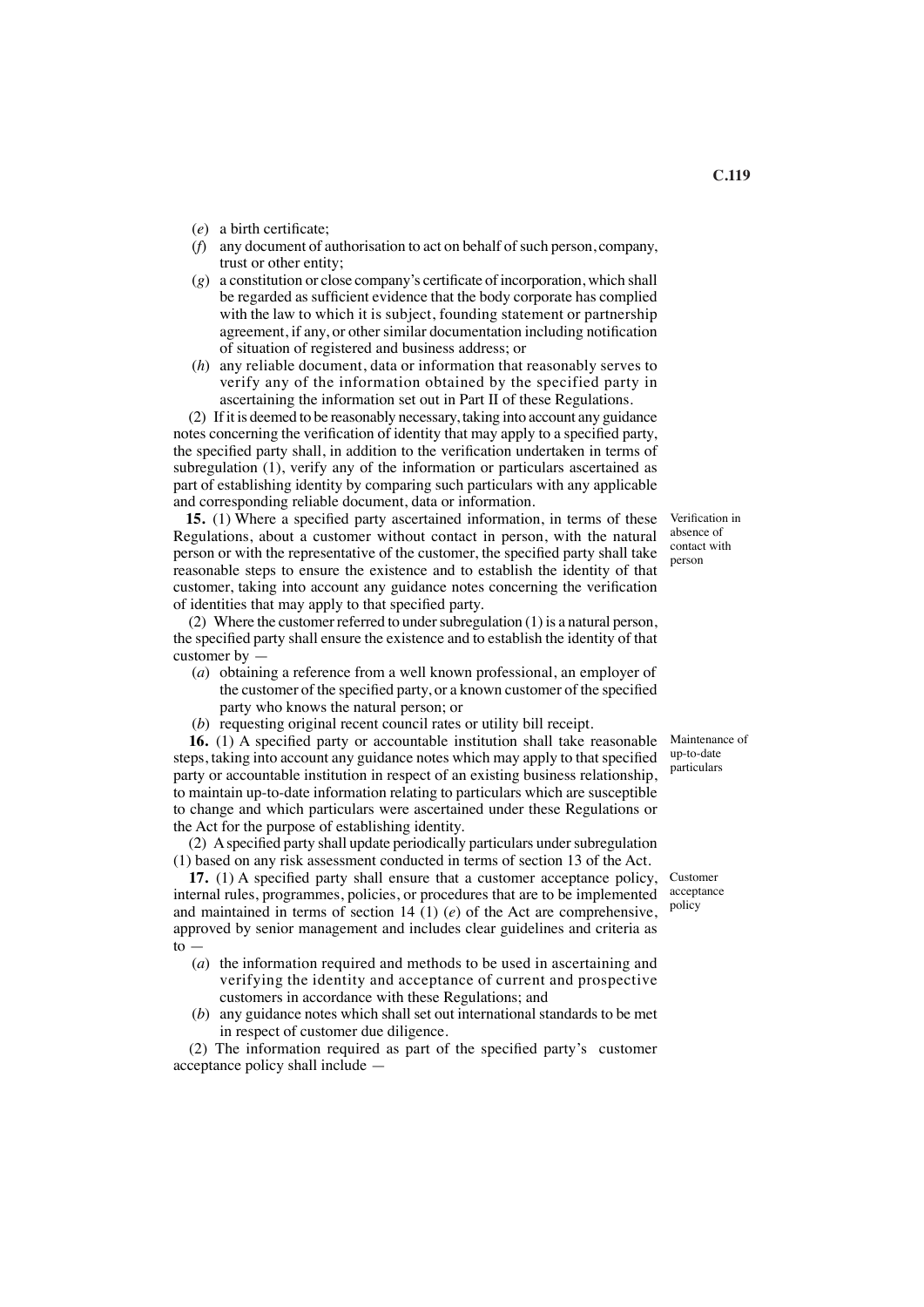- (*a*) relevant information pertaining to the customer's background;
- (*b*) the customer's country of origin and residence;
- (*c*) any linked accounts that the customer or any other party to the business relationship or transaction may have with the specifed party;
- (*d*) the nature and location of the customer's business activities as well as the nature and source of personal income;
- (*e*) the volume or expected volume of transactions in which the customer engages or is suspected to engage in;
- (*f*) the customer's business partners; and
- (*g*) any other information that may assist the specifed party to determine whether the business relationship with the customer may be vulnerable to money laundering or proceeds of any other crime.

### PART IV — *Keeping of Records*

Keeping of records

**18.** (1) A specified party shall in addition to its responsibility under section 31 of the Act to keep records, keep a copy of each report sent to the Agency in terms of section 38 of the Act as well as copies of records and documents supporting the report in a manner that allows any additional information requested under section 52 of the Act to be forwarded without delay to the person requesting the additional information.

(2) The Agency shall keep a record of information received under section 52 of the Act.

(3) A record or document referred to in subregulations (1) and (2) shall be kept —

- (*a*) for a period of at least 20 years from the date of fling the report with the Agency; and
- (*b*) in the manner that protects the confdentiality of the copy, record or document involved.

Record keeping by third parties

**19.** (1)Aspecifed party shall, where a third party keeps records on behalf of the specifed party, in terms of section 33 ensure it has suffcient access to such records in order to comply with its obligations under the Act without delay.

(2) A specifed party shall, in terms of section 33 (2) of the Act provide the supervisory Authority with the identifcation and contact details of the third party referred to in subregulation (1), including the following particulars —

- (*a*) the third party's full name, if the third party is a natural person or registered name, if the third party is a company or close corporation;
- (*b*) the name under which the third party conducts business;
- (*c*) the full name and contact details of the individual who exercises control over access to records kept under subregulation (1);
- (*d*) the physical address where the records are kept;
- (*e*) the address from where the third party exercises control over the records; and
- (*f*) the full name and contact details of the individual who liaises with the third party on behalf of the specifed party concerning the retention of the records.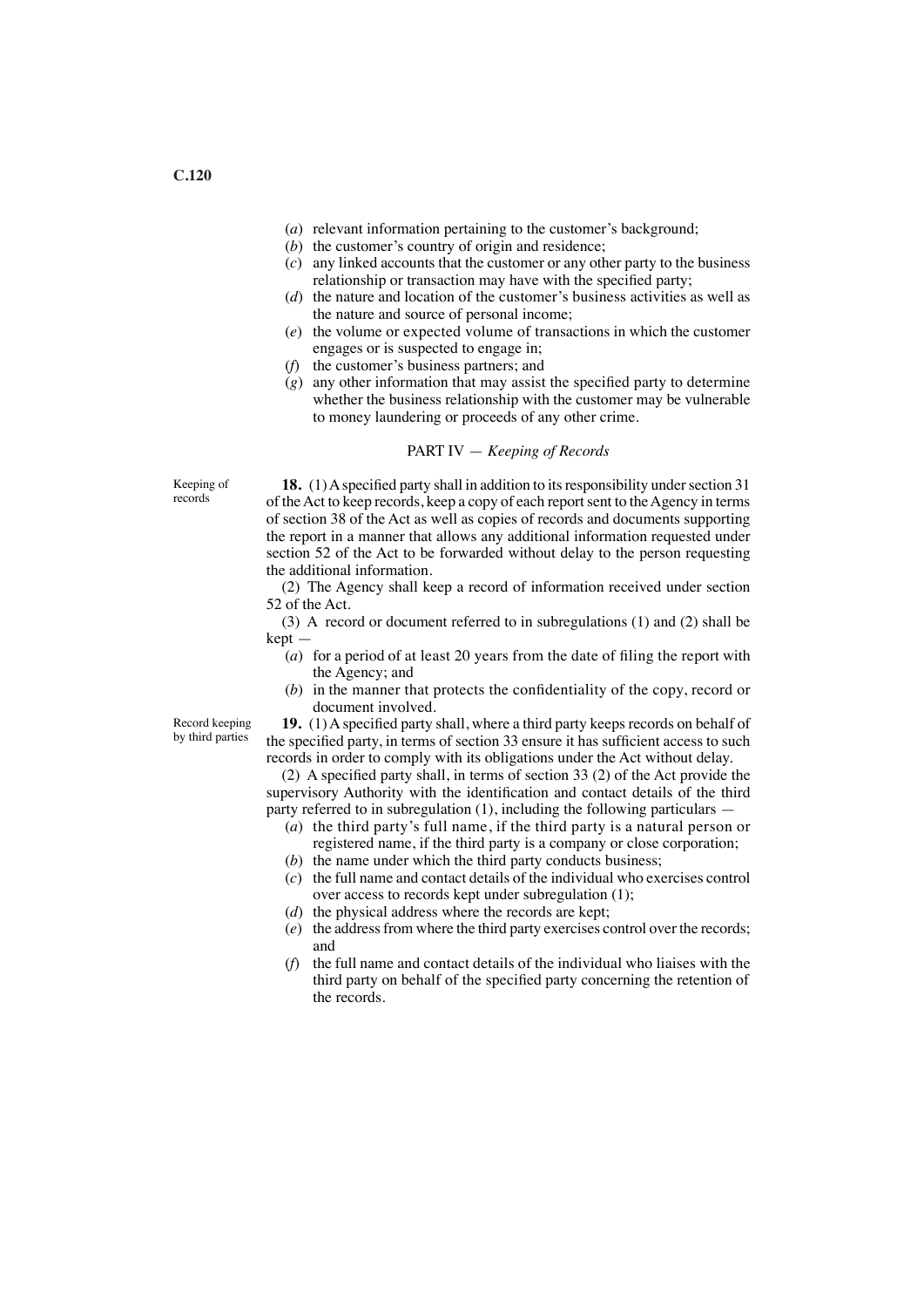#### PART V — *Reporting Obligations of Transactions*

**20.** (1) A specified party or accountable institution shall report to the Agency a cash transaction concluded with a customer where the amount is equal to or in excess of P10 000 or an equivalent amount in foreign currency. Reporting cash transaction

(2) A cash transaction report required to be made under subregulation (1) shall be made in Form B set out in the Schedule and shall be sent electronically to the Agency by means of an internet based reporting portal provided by the Agency for this purpose.

(3) Where a specifed party or accountable institution required to make a report under subregulation (1) does not have the technical capability, or for any other reason, is unable to make a report in the manner required under subregulation (1), the specifed party, accountable institution or person shall complete the required form in writing and include such further information as may be requested by the Agency and —

- (*a*) send it by facsimile to the Director General at the number specifed in writing by the Agency from time to time;
- (*b*) deliver it to the Agency; or
- (*c*) send it by a method determined by the Agency whether as an alternative means or as an exclusive means.

**21.** (1) Subject to subregulation (2), a suspicious transaction report required to be made under sections 39 and 40 of the Act shall be made in Form C set out in the Schedule and shall be sent electronically to the Agency by means of an internet based reporting portal provided by the Agency for this purpose.

(2) Where a specifed party, accountable institution or person required to make a report under subregulation (1) does not have the technical capability, or for any other reason, is unable to make a report in the manner required under subregulation (1), the specifed party, accountable institution or person shall complete the required Form C and include such further information as may be requested by the Agency and —

- (*a*) send it by facsimile to the Director General at the number specifed in writing by the Agency from time to time;
- (*b*) deliver it to the Agency; or
- (*c*) send it by a method determined by the Agency whether as an alternative means or as an exclusive means.

(3) Where a specifed party, accountable institution or person makes a report to the Agency, the Director General shall for purposes of section 6 (2) (*e*) of the Act, ensure that feedback is given to the person, the specifed party or an accountable institution making the report within 14 working days from the date of the receipt.

**22.** (1) A report made in terms of section 38 or 40 of the Act shall be sent to Period of the Agency as soon as possible, but not later than five working days after the <sup>reporting</sup> suspicion arose concerning the transaction that gave rise to the need to report, unless the Agency, in writing, approves the sending of the report after the expiry of the period.

(2) A report made in terms of section 39 of the Act shall be sent to the Agency as soon as possible, but not later than fve working days after the transaction was concluded, unless the Agency, in writing, approves the sending of the report after the expiry of the set period.

Manner of reporting suspicious

transactions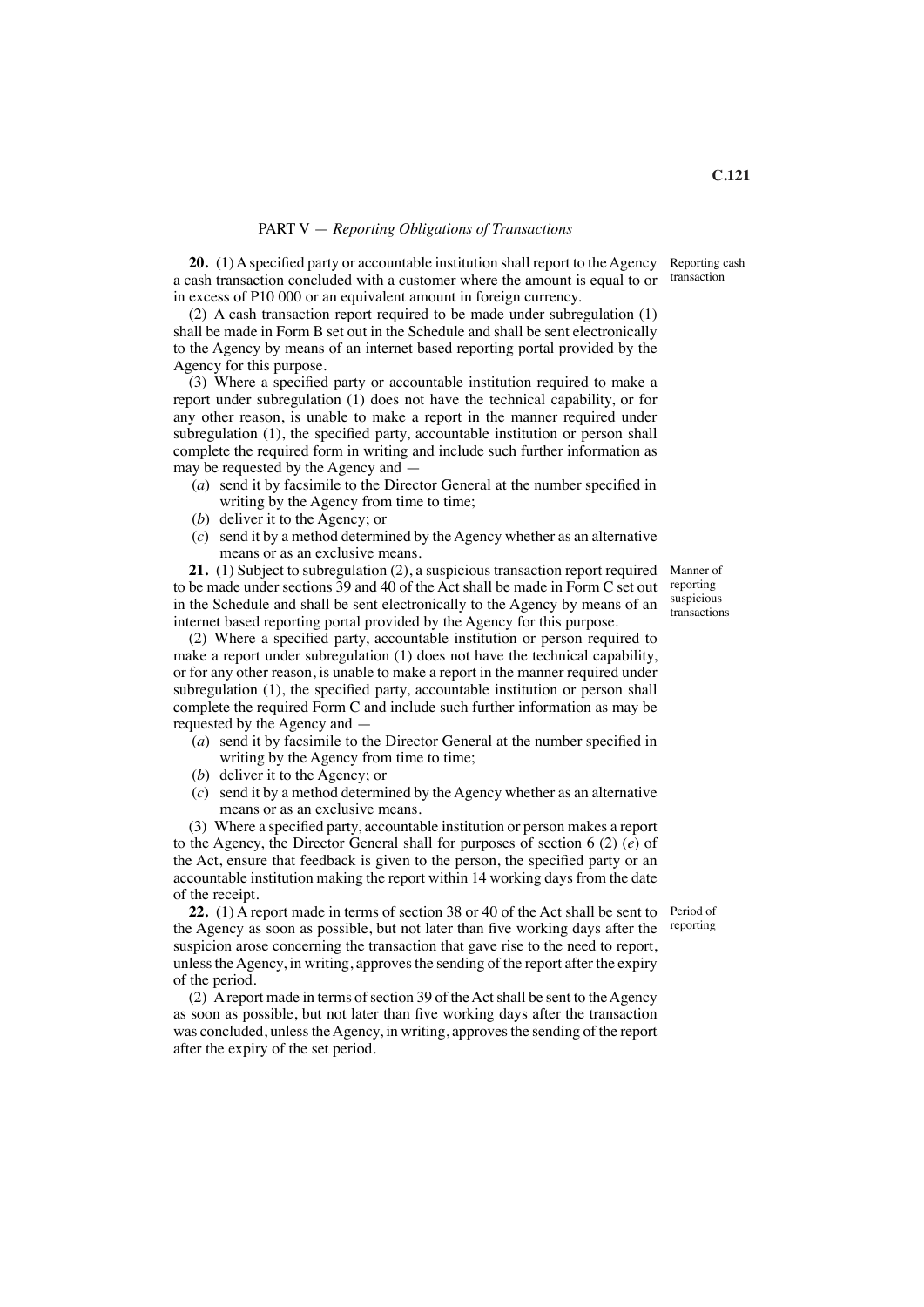Intervention by Agency

**23.** (1) For purposes of sections 44 and 45 of the Act, and in order to facilitate the recognition and handling of a suspected fnancial offence by a specifed party, accountable institution or person, if on the basis of a suspicious transaction report made to the Agency under section 38 or 40 of the Act —

- (i) it is reasonably foreseeable that carrying out that transaction or other related transaction will jeopardise any investigations or proceedings; or
- (ii) the transaction will or is likely to result in such proceeds being put beyond the reach of Botswana authorities,

the specifed party, accountable institution or person shall in addition to making the report within the time period specifed under regulation 22, contact, as soon as reasonably possible, the Director General or Officers of the Agency, at such contact details as may be specifed in writing by the Agency from time to time, for the purposes of consultation and intervention as provided for under section 45 of the Act.

(2) If after consultation, the Agency considers it necessary that the specifed party, accountable institution or person may proceed with the transaction or any other transaction in respect of funds contemplated under section 45 of the Act, the specifed party, accountable institution or person may continue with and carry out any such transaction as provided under section 44 of the Act.

**24.** (1) The Agency shall analyse all the information and reports received by it for the purpose of determining whether any information contained in a report constitutes reasonable grounds to suspect that —

- (*a*) a person, specifed party or accountable institution has committed any act or omission which constitutes an offence under the Act or these Regulations; or
- (*b*) a person has committed an offence under the Proceeds and Instruments of Crime Act.

(2) Where the Agency has reasonable grounds, after analysing the reports submitted to it under subregulation  $(1)$ , to suspect that a person, a specified party, or accountable institution has committed an offence, it shall refer the matter, together with any recommendations the Agency may consider appropriate, to the relevant investigating authority.

#### PART VI — *Wire Transfers*

**25.** (1) For the purposes of section 42 (1) of the Act, a fnancial institution that through a wire transfer, receives into or sends out of Botswana, an amount equal to or in excess of P10 000, on behalf or on the instruction of a customer or any person, shall report to the Agency such transaction.

(2) The report made in terms of subregulation (1) shall contain, in respect  $of -$ 

(*a*) the natural or legal person making the report or other entity on whose behalf the report is made —

- (i) the name of the person or entity,
- (ii) the identity card number where the natural person who makes the report is a citizen of Botswana, refugee identity card number or passport number where the natural person is not a citizen or resident of Botswana,
- (iii) registration number where the report is made on behalf of a legal person,

Analysis of reports received and referral of suspected offences

Cap. 08:03

Reporting of wire transfers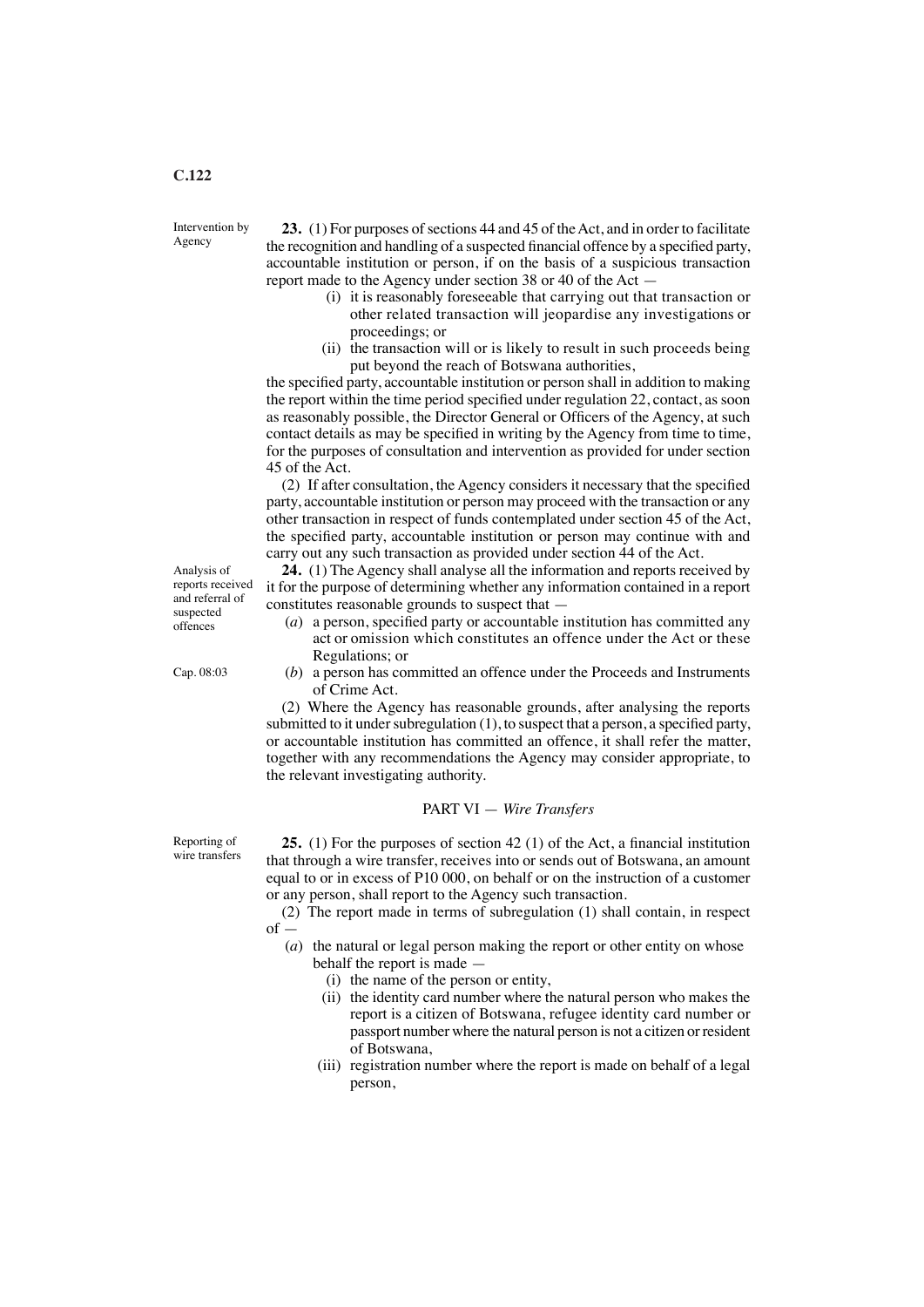- (iv) the address of the person or entity,
- (v) the type of business or economic sector of the specifed party and the reporting institution,
- (vi) where the person making the report is a natural person, the natural person's contact details, and<br>(vii) where the person making the i
- where the person making the report is a legal person or other entity, the surname, initials and contact details of a contact person;
- (*b*) the transaction which is reported under subregulation (1), full particulars of —
	- (i) the amount of money transferred,
	- (ii) the value date on which the electronic transfer was effected,
	- (iii) the currency transferred and value thereof in Botswana on the date of transfer,
	- (iv) the unique transaction reference number allocated to the transaction,
	- (v) the account number concerned, where the money transferred is debited from an account held at a sending fnancial institution, or where the money received is credited to an account held at a receiving fnancial institution, and
	- (vi) the intended purpose of the electronic money transfer as stated by the customer of the fnancial institution making the report;
- (*c*) the customer of a fnancial institution on whose behalf or instruction money is received into or sent out of Botswana —
	- (i) where the customer is a natural person, the name and surname, or initials and surname, identity card number, refugee identity card number or passport number and date of birth,
	- (ii) where the customer is a legal person or other entity, the name of such legal person or entity, registration number if any and the name of the natural persons with authority to conduct the transaction on behalf of the legal person or other entity, and
	- (iii) business or residential address and contact details of the customer or the natural person acting on behalf of the customer where the customer is a legal person or other entity;
- (*d*) the benefciary of money sent out of Botswana, or the originator of the money equal to or in excess of P10 000 received into Botswana —
	- (i) the full names of the benefciary or originator,
	- (ii) the date of birth of the benefciary or the originator,
	- (iii) identity card number, refugee identity card number or passport number of the beneficiary or originator,
	- (iv) a business or residential address of the benefciary or originator, and
	- (v) contact details of the benefciary or originator.

(3) Any money or value transfer service provider that controls both the ordering and the benefciary side of a wire transfer shall —

- (*a*) take into account all the information from both the ordering and benefciary sides in order to determine whether a suspicious transaction report has to be fled; and
- (*b*) file a suspicious transaction report in any country affected by the suspicious wire transfer, and make relevant transaction information available to the Agency.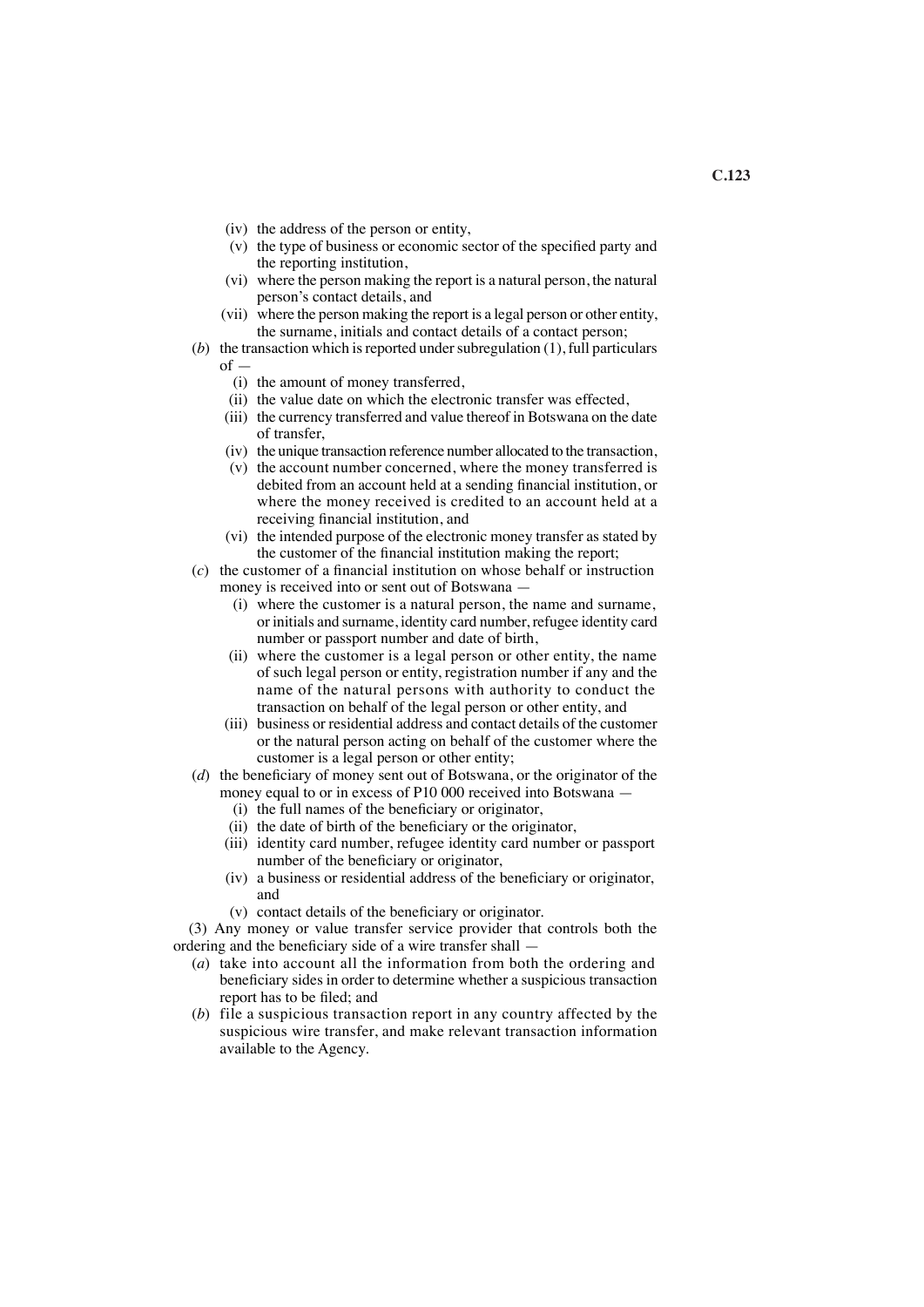(4) A report made under this regulation shall be sent to the Agency as soon as possible, but not later than two working days after the fnancial institution or any of its employees has become aware of the fact that a wire transfer received into or sent out of Botswana is equal to or has exceeded the amount of P10 000.

**26.** (1) For the purposes of section 42 (2) of the Act, a fnancial institution when undertaking a cross-border wire transfer shall include accurate originator and benefciary information as follows —

- (*a*) the name of the originator;
- (*b*) the originator's account number or unique transaction reference number; which can permit traceability, where there is no account number;
- (*c*) the originator's address and national identity or customer identifcation number and date and place of birth;
- $(d)$  the name of the beneficiary;
- (*e*) the benefciary account number, where such an account is used to process the transaction, or a unique transaction reference number which can permit traceability, where there is no account number; and
- (*f*) the source and purpose of funds.

(2) A fnancial institution shall ensure that the information accompanying a domestic wire transfer shall include required accurate originator and beneficiary information as indicated for cross-border wire transfer under subregulation (1).

(3) Originator and benefciary information collected under this regulation shall be maintained in accordance with section 31 of the Act.

(4) An ordering fnancial institution shall not execute a wire transfer if the wire transfer does not comply with the requirements of these Regulations.

(5) The information referred to under subregulation (3) shall be made available within three working days of receiving a request from the benefciary fnancial institution or a competent authority.

**27.** (1) Afnancial institution that undertakes wire transfer as an intermediary shall ensure that all originator and benefciary information, obtained under regulation 26 is retained with the transfer.

(2) A fnancial institution referred to in subregulation (1) shall, where technical limitations prevent the required originator or benefciary information accompanying a cross-border wire transfer from remaining with a related domestic wire transfer, keep a record of all the information received from the ordering or other intermediary fnancial institution in accordance with section 32 of the Act.

(3) A financial institution referred to in subregulation  $(1)$  shall take reasonable measures to identity cross-border wire transfer that lack required originator or beneficiary information under regulation 25.

(4) The measures referred to in subregulation (3) shall be consistent with straight-through processing.

(5) For the purposes of this regulation, "straight-through processing" means payment transactions that are conducted electronically without the need for manual intervention.

(6) A fnancial institution referred to in subregulation (1) shall implement policies and procedures which have regard to risks identifed to determine when to —

- (*a*) execute;
- (*b*) reject; or
- (*c*) suspend,

Obligations of fnancial institutions when undertaking wire transfer as intermediary

Obligations of fnancial institutions when undertaking wire transfer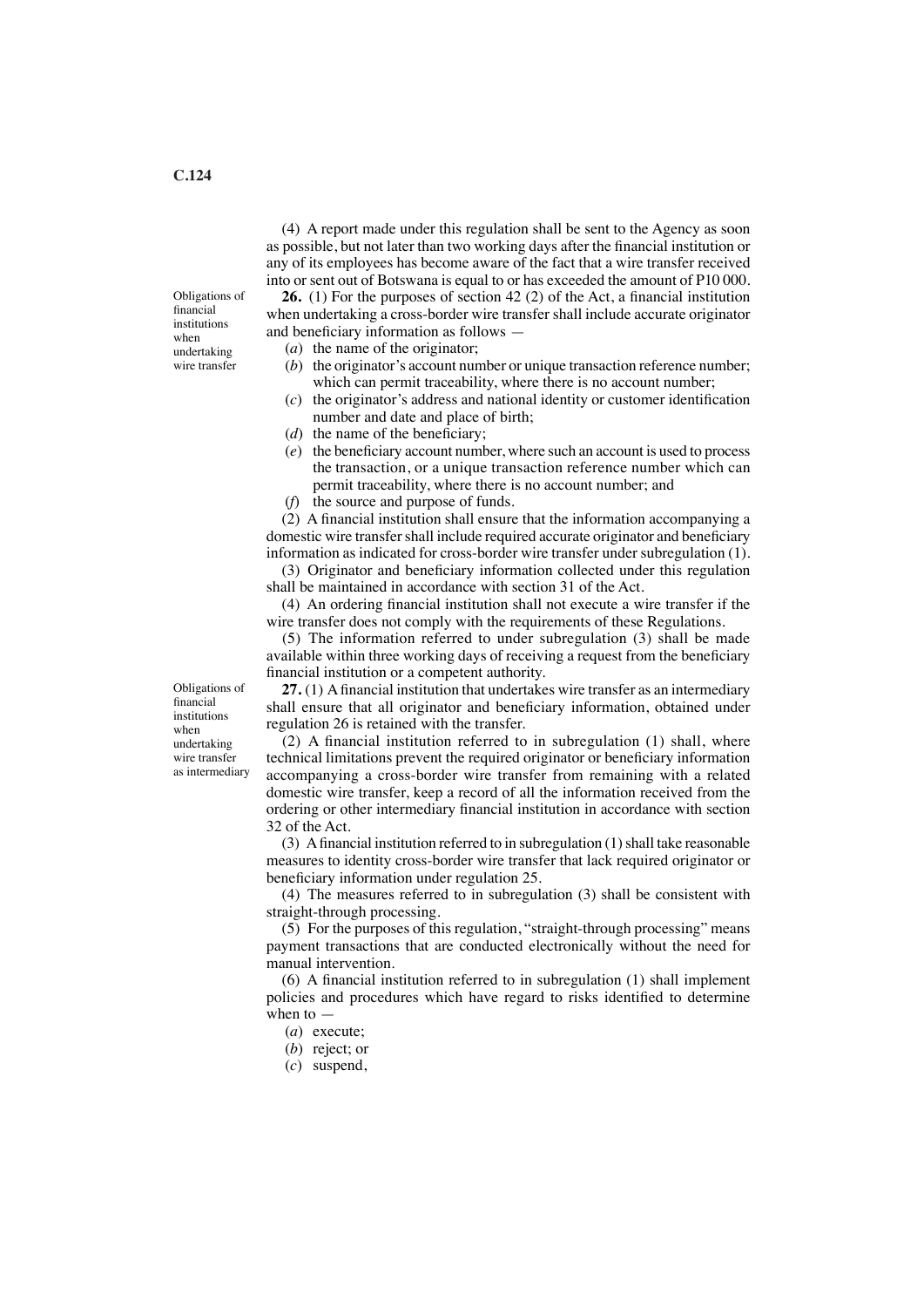a wire transfer that is not accompanied by information required under regulation 26 (1) and take appropriate follow-up action.

28. (1) A financial institution that receives a wire transfer as a beneficiary fnancial institution shall —

- (*a*) verify the identity of the benefciary before undertaking a wire transfer where such identity was not previously verified, and maintain such information in accordance with section 32 of the Act; and
- (*b*) take reasonable measures, including post-event monitoring or real-time monitoring, where feasible, to identify cross border wire transfer that lack the required originator or beneficiary information.

(2) A financial institution referred to under subregulation  $(1)$  shall implement policies and procedures which have regard to risksidentifed to determine when  $to$ .

- (*a*) execute;
- (*b*) reject; or
- (*c*) suspend,

a wire transfer that is not accompanied by information required under regulation 26 (1) and take appropriate follow-up action.

### PART VII — *Compliance Programmes and Group Wide Programmes*

**29.** (1) A specifed party shall adopt, develop and implement a programme which ensures compliance with obligations of the specifed party under the Act and these Regulations.

(2) Subject to regulations 29 and 30, a specifed party shall adopt, develop and implement as part of the compliance programme referred to in subregulation (1), internal rules which —

- (*a*) confrm the responsibility of the management of the specifed party in respect of compliance with the Act and the internal rules;
- (*b*) provide for the necessary procedures to ensure that customers are identified and the required particulars concerning the identities are verifed;
- (*c*) provide for the necessary procedures including effective ongoing monitoring systems to enable staff to recognise potentially suspicious and unusual transactions or series of transactions and to report such suspicious transactions in terms of these Regulations;
- (*d*) allocate responsibilities and accountability to ensure that staff duties concerning record keeping are complied with;
- (*e*) provide for disciplinary steps to be taken against the relevant staff members for non-compliance with the internal rules; and
- (*f*) take into account any guidance notes concerning duties that may apply to the specifed party.

(3) Where a specifed party has employees, agents or persons authorised to act on its behalf in the programme referred to in subregulation (1), the specifed party shall furthermore include as far as practicable, an ongoing compliance training programme for those employees, agents or persons to ensure that they are able to comply with the duties of the specifed party.

(4) A specified party that designates a compliance officer under section  $14(1)$  $(a)$  of the Act shall take reasonable steps to ensure that the compliance officer has training and resources to discharge his or her obligations, and keep records of the said training for a period stipulated in section 32 of the Act.

Compliance programmes to be implemented by specifed party

Obligations of fnancial institutions that receive wire transfer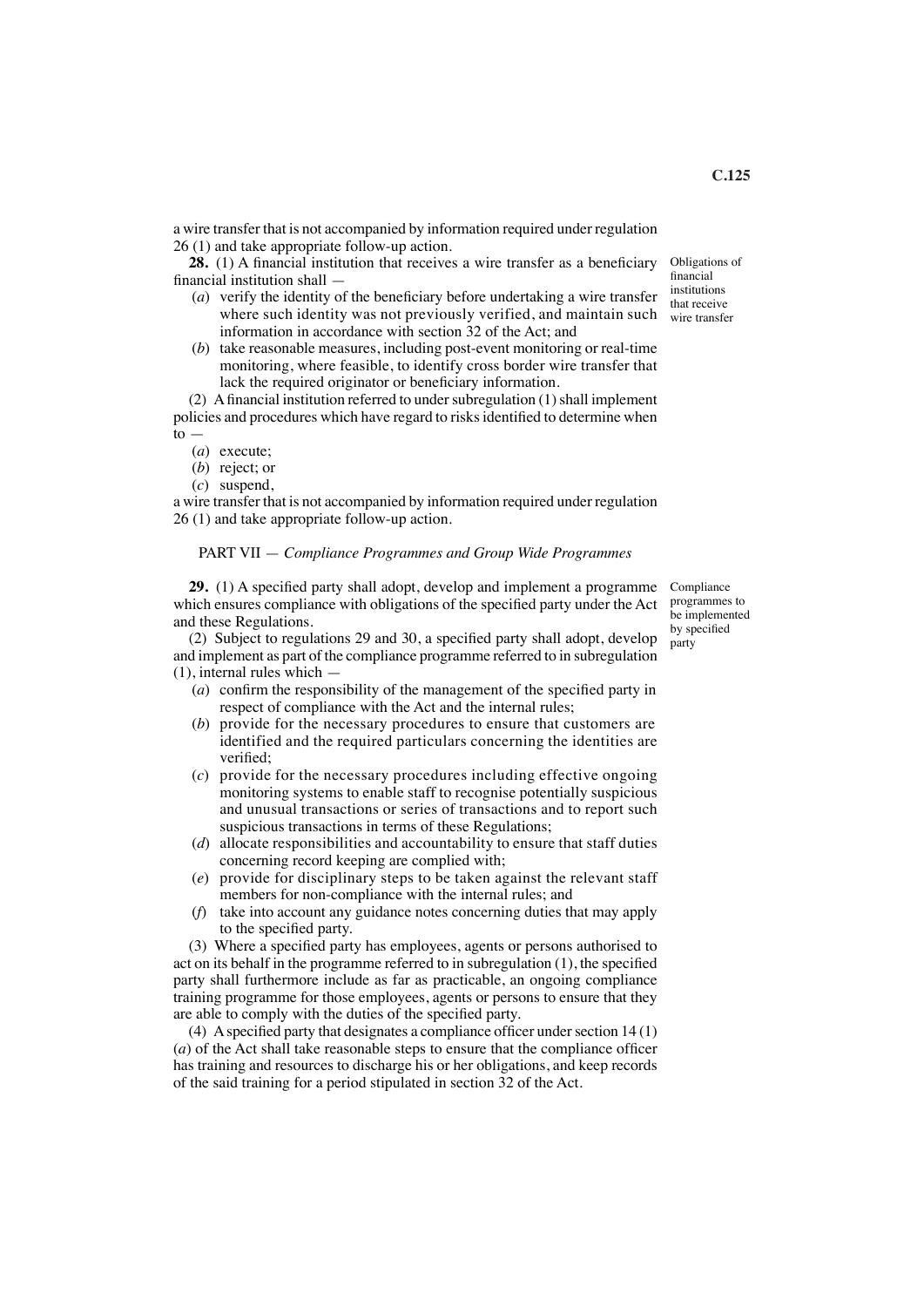Internal rules concerning ascertainment and verifcation of identities

(5) A specifed party shall adopt an independent audit function to ensure compliance with this regulation.

**30.** A specifed party shall have rules concerning the establishment and verifcation of identities which shall —

- (*a*) provide for the necessary processes and working methods which will ensure that the required particulars concerning the identities of the parties to a business relationship or transaction are obtained on each occasion when a business is established or a transaction is concluded with the specifed party;
- (*b*) provide for the steps to be taken by the relevant staff members aimed at the verifcation of the required particulars concerning the identities of the parties to a business relationship or transaction;
- (*c*) provide for the responsibility of the management of the specifed party in respect of compliance with the Act, and the internal rules regarding ascertainment and verifcation of identity;
- (*d*) allocate responsibilities and accountability to ensure that staff duties concerning the ascertainment and verifcation of identities are complied with;
- (*e*) provide for disciplinary steps against members concerned for non compliance with the Act and the internal rules regarding the ascertainment and verifcation of identities; and
- (*f*) take into account any guidance notes concerning the ascertainment and verifcation of identities which may apply to the specifed party.

**31.** A specifed party shall have internal rules concerning the keeping of records in terms of section 31 of the Act which shall —

- (*a*) provide for the necessary processes and working methods to ensure that relevant staff members of the specifed party obtain the information pertaining to which records shall be kept on each occasion when a business relationship is established or a transaction is concluded with the specifed party;
- (*b*) provide for the responsibility of the management of the specifed party in respect of compliance with the Act and internal rules regarding the keeping of records;
- (*c*) allocate responsibilities and accountability to ensure that requirements concerning the keeping of records are complied with;
- (*d*) provide for disciplinary steps against members of staff concerned for non-compliance with the internal rules regarding the keeping of records;
- (*e*) provide for the necessary processes and working methods to ensure that the accuracy and the integrity of the records is maintained for the entire period for which they must be kept;
- (*f*) provide for the necessary processes and working methods to ensure that access required or authorised under the Act by the relevant staff members to the records can be obtained without undue hindrance; and
- (*g*) take into account any guidance notes concerning the keeping of records which may apply to the specifed party.

**32.** A specifed party or accountable institution shall have rules concerning the reporting of suspicious and unusual transactions which shall —

(*a*) provide for the necessary processes and working methods which will ensure that suspicious transactions are reported without undue delay;

Internal rules concerning keeping of records

Internal rules concerning reporting of suspicious transactions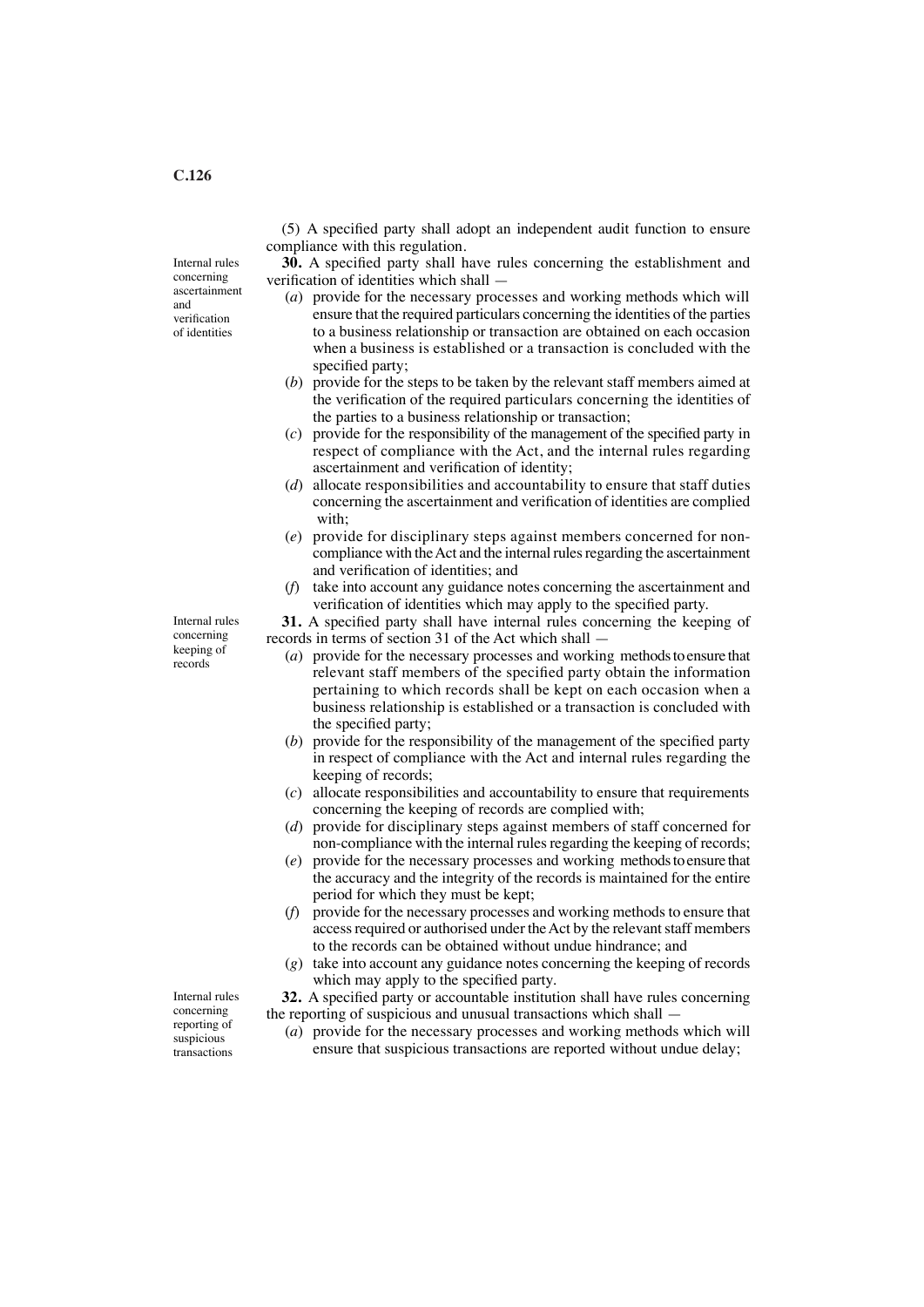- (*b*) provide for the necessary processes and working methods to enable staff to recognise potentially suspicious transactions or series of transactions;
- (*c*) provide for the responsibility of the management of the specifed party or accountable institution in respect of compliance with the Act and the internal rules;
- (*d*) allocate responsibilities and accountability to ensure that staff duties concerning the reporting of suspicious transactions are complied with;
- (*e*) provide for disciplinary steps against members concerned for non compliance with the internal rules regarding the reporting of suspicious and unusual transactions; and
- (*f*) take into account any guidance notes concerning the reporting of suspicious transactions which may apply to the specified party or accountable institution.

**33.** (1) The supervisory authority shall determine whether the additional measures taken by the specifed party under section 15 (9) (*b*) of the Act, are sufficient to counter the commission of a financial offence.

(2) Where the supervisory authority does not consider the measures referred  $\frac{m_{\text{p}}}{m_{\text{p}}}\frac{1}{\text{p}}$ to in subregulation (1) to be suffcient, the supervisory authority may direct the programmes specifed party to —

- (*a*) not enter into a business relationship with the foreign branch or majority owned subsidiary operating in a foreign country;
- (*b*) not to undertake transactions associated with risk of commission of a fnancial offence;
- (*c*) cease any operation in a particular foreign country; or
- (*d*) ensure that its subsidiary undertaking
	- (i) does not enter into a business relationship with the foreign branch or majority-owned subsidiary operating in a foreign country,
	- (ii) does not undertake transactions associated with risk of commission of a fnancial offence, or
	- (iii) ceases any operation in a particular foreign country.
- (3) The direction given under subregulation (2) shall be in writing and shall —
- (*a*) give details of the direction; and
- (*b*) state the reasons for the direction.

(4) The direction given under subregulation (2) shall come into effect on such date as the supervisory authority may appoint or if no date is so specifed, then it shall come into effect on the date that it is issued.

**34.** For purposes of section 49 (1) (*h*) of the Act, a supervisory authority shall Consolidated when applying consolidated group supervision —

- (*a*) understand the overall structure of the fnancial group and be familiar with all the material activities conducted by entities in the wider group, both domestic and cross-border;
- (*b*) understand and assess how group-wide money laundering and terrorism fnancing risks are managed;
- (*c*) take action when risks arising from the fnancial group and other entities in the wider group jeopardise the safety and soundness of the fnancial institution or the fnancial system;
- $(d)$  review whether the oversight of a financial institution's foreign operations by a parent fnancial institution is adequate, having regard to the money laundering and terrorism fnancing risk profle and systemic importance;

group supervision

Supervisory action concerning implementation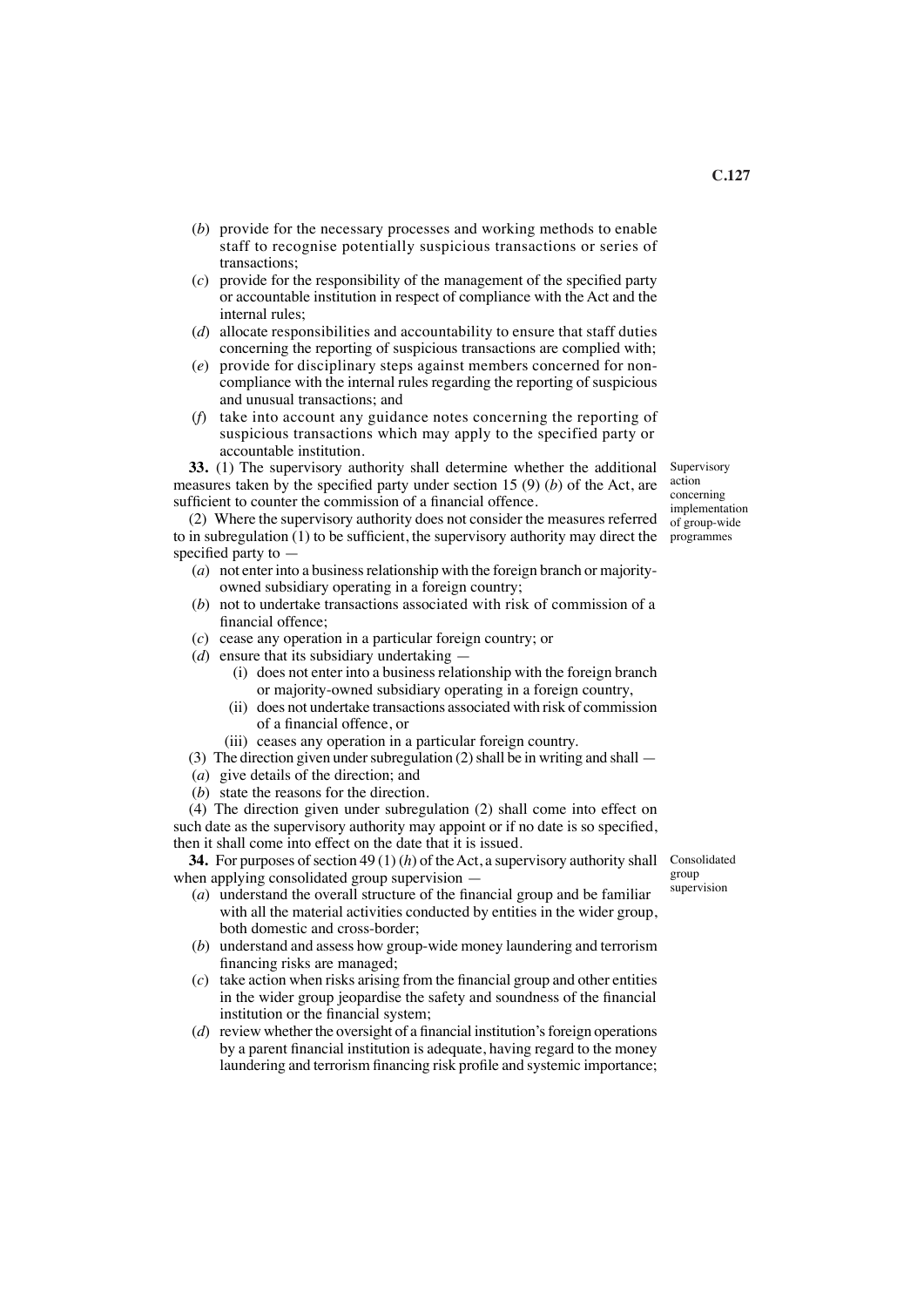- (*e*) ensure that there is no hindrance in host countriesfor the parent fnancial institution to have access to all the material information from foreign branches and subsidiaries;
- (*f*) take into account the effectiveness of supervision conducted in the host country in which the fnancial institution has material operations;
- $(g)$  determine whether a financial institution's policies and processes require local management of cross-border operations to possess necessary expertise to manage such operations in a safe and sound manner, and in compliance with anti-money laundering and counter-fnancing of terrorism supervisory and regulatory requirements;
- (*h*) visit the foreign offces of the fnancial institution, periodically, the frequency of which shall be determined by the money laundering and terrorism fnancing risk profle and systemic importance of the foreign operation; and
- (*i*) meet the host supervisor during visits referred to in paragraph (*h*).
- (*j*) have a policy for assessing whether the super authority needs to conduct an on-site examination of a fnancial institution's foreign operations, or require additional reporting; and
- (*k*) have the power and resources to conduct on-site examinations referred to in paragraph (*j*)

#### PART VIII — *Miscellaneous*

Powers of examination .

**35.** (1) In order to carry out an examination of records as contemplated under section 36 of the Act, an examiner of the Agency or supervisory authority may —

- (*a*) at any time during normal office hours without previous notice, enter any premises occupied by a specifed party or accountable institution and require production to him or her of any or all the specifed party's or accountable institution's securities, books, records, accounts or documents;
- (*b*) search any premises occupied by a specified party or accountable institution for any moneys, securities, books, records, accounts or documents;
- (*c*) open or cause to be opened any strong room, safe or other container in which it is suspected that any moneys, securities, books, records, accounts or documents of a specifed party or accountable institution are kept;
- (*d*) examine and make copies of and extracts from any securities, books, records, accounts and documents of a specifed party or accountable institution or, against a full receipt issued by the Agency or supervisory authority for such securities, books, accounts or documents and remove them temporarily from the premises of the specifed party or accountable institution for that purpose;
- (*e*) require an explanation of any entries in the books, records, accounts or documents of a specifed party or accountable institution;
- (*f*) against a full receipt issued by the Agency or supervisory authority, seize any securities, books, records, accounts or documents of a specifed party or accountable institution which in his or her opinion may serve evidence for an offence or irregularity; and
- (*g*) retain any such seized securities, books, records, accounts or documents for as long as they may be required for criminal or other proceedings.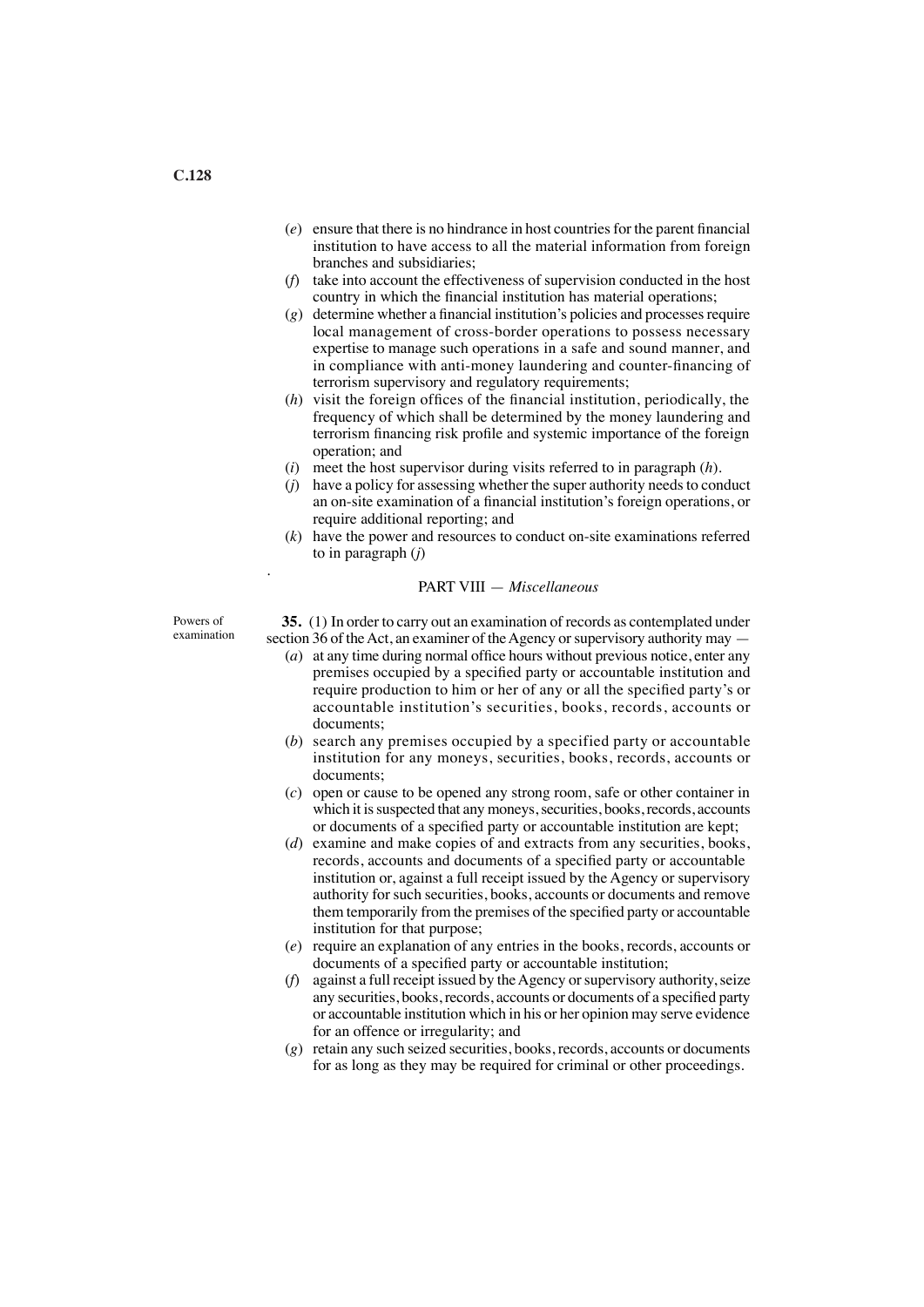(2) A person shall when requested under subregulation (1) by the Agency or supervisory authority to do so, produce every security, book, record, account or document of a specifed party or accountable institution to which such person has access, and shall, at the request of the Agency or supervisory authority, provide any information at such person's disposal relating to the affairs of the specifed party or accountable institution.

(3) The Agency or supervisory authority may further inspect the securities, books, records, accounts or documents of any person, partnership or company —

- (*a*) where the Agency or supervisory authority has reason to believe that a specified party or accountable institution whose affairs are being inspected has or had a direct or indirect interest in or in the business of the person, partnership or company;
- (*b*) where the Agency or supervisory authority has reason to believe that the person, partnership or company has or had a direct or indirect interest in the business of a specifed party or accountable institution; and
- (*c*) where the Agency or supervisory authority considers it necessary for a proper inspection of the affairs of a specifed party or accountable institution that those securities, books, records, accounts or documents be inspected, and the provisions of subregulations (1) and (2) shall with such modifcations as may be necessary, apply in respect of an inspection under this subregulation:

(4) For the purposes of subregulation 3(*b*), a person who holds shares as a nominee or in trust for another person in a specifed party or accountable institution shall be considered to have an interest in the specifed party or accountable institution and shall upon request of the Agency or supervisory authority disclose the name of that other person.

(5) A lawful representative of a specifed party or accountable institution of which the securities, books, records, accounts or documents have been retained under subregulation  $(1)$   $(g)$ , may examine, make entries in and make extracts from such securities, books, records, accounts or documents during offce hours and under supervision as the Agency or supervisory authority may consider necessary.

(6) Where securities, books, records, accounts or documents of a specifed party or accountable institution have been seized under subregulation (1) (*f*), the specifed party or accountable institution may make an application to a magistrate's court for a variation order under the Proceeds and Instruments of Crime Act.

**36.** A certifcate issued by Agency in terms of section 56 of the Act shall be Certifcate in Form D set out in the Schedule.

issued by Agency

**37.** In proceedings against a specifed party, or accountable institution or Defence a person for an offence under these Regulations, it shall be a defence for a specifed party, or accountable institution or a person to show that it took all reasonable steps and exercised due diligence to comply with the requirements of these Regulations.

**38.** The Financial Intelligence Regulations are hereby revoked.

Revocation of S.I. No. 104 of 2019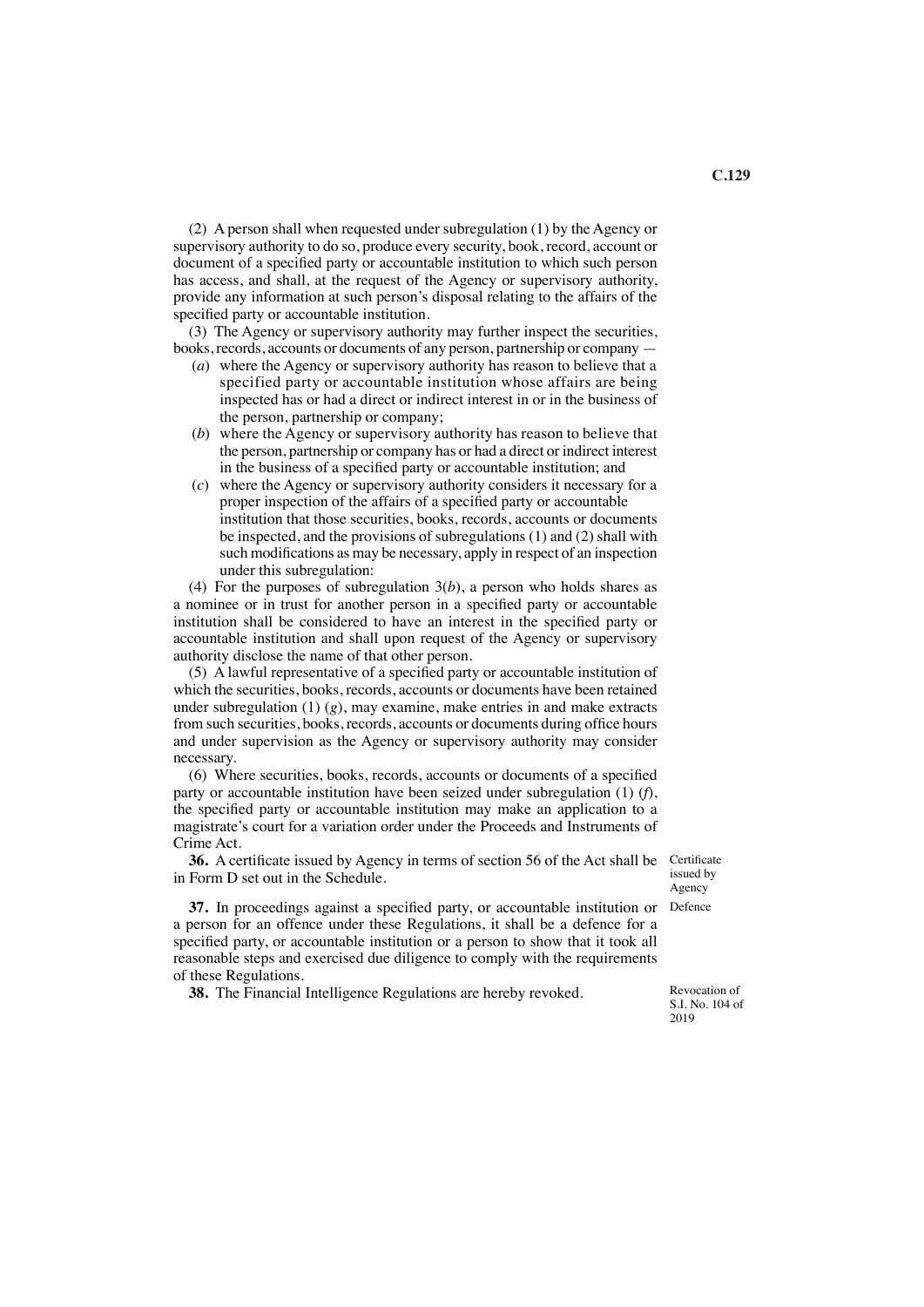## **SCHEDULE**

## **FORM A**

## Authority to act on behalf of another (*reg. 4(5)*)

| $until \dots \dots \dots \dots \dots$ |  |
|---------------------------------------|--|

This appointment is executed for the purpose of expediting the transaction of all investment affairs of mine and to permit action in my name and on my behalf with respect to my fnancial transactions or my property during this period of appointment.

I confer power on my representative to do all things deemed necessary or proper to carry out the provisions and intent of this appointment or carry out including but not limited to the following powers, all of which may be exercised from time to time at his or her discretion and with respect to……….. …………………………….in which I now or hereafter have any interest.

| Witness |  |
|---------|--|
|         |  |
|         |  |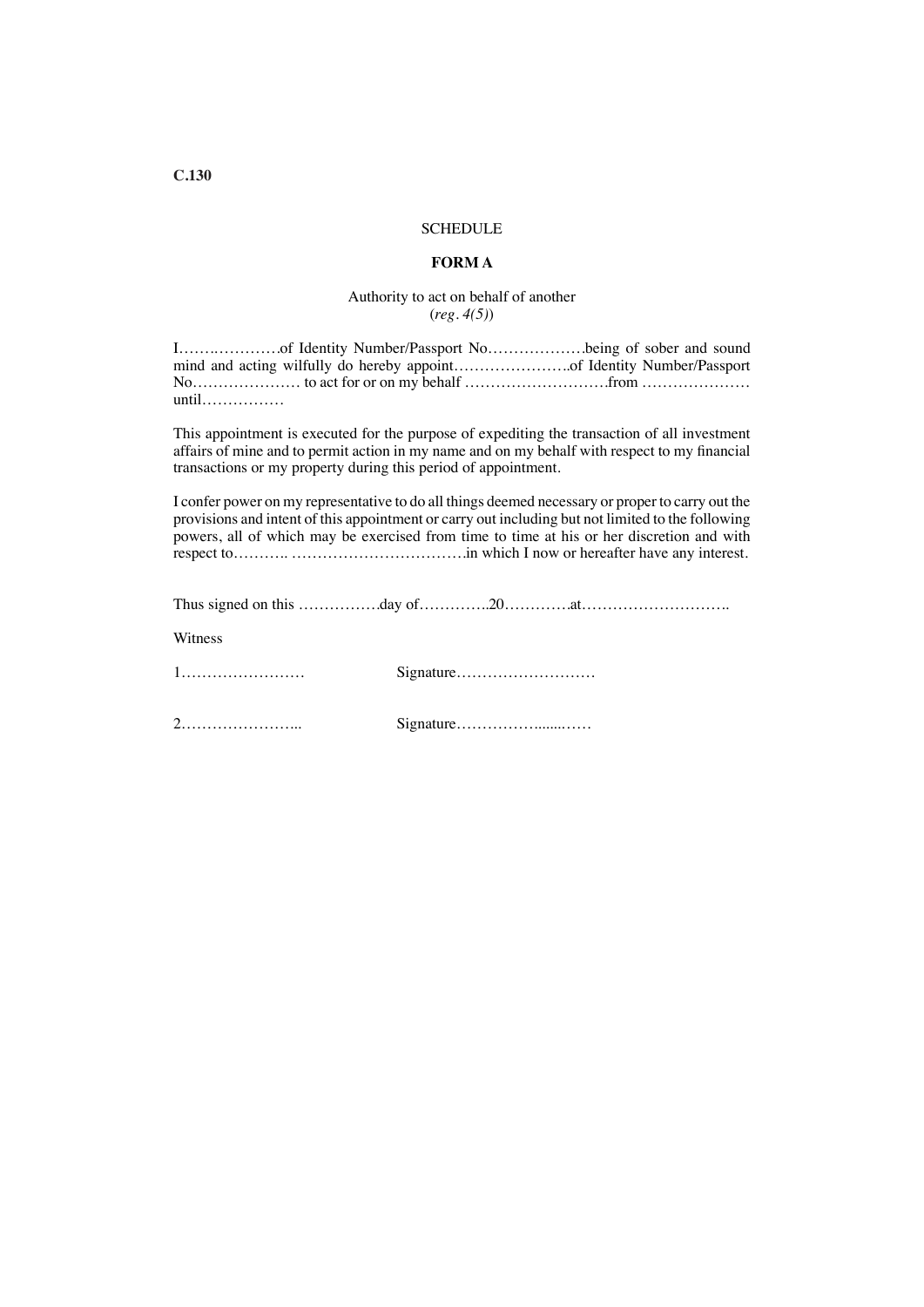

### **CASH TRANSACTION REPORT OF P10 000 OR MORE**

A cash transaction equal to or in excess of P10 000 is reportable to the Financial Intelligence Agency under the *Financial Intelligence Act*

#### **INSTRUCTIONS FOR COMPLETING THE REPORT FORM:**

- **• Complete as much of thisform as possible, providing clear and accurate information**
- **• All felds are mandatory, if you are unable to answer the question or it isn't relevant please indicate with NotApplicable (N/A)**
- **• Complete the form in black ink and CAPITAL LETTERS**
- **• Mark appropriate boxes with a cross (X)**
- **• For detailed instructions on how to complete this form please refer to guidelines issued by the FIA**
- A report must be submitted **within 5 days**

Report Reference No. Date of Report:  $\sqrt{}/\sqrt{}$ 

Send completed forms by Post to:

The Director General Financial Intelligence Agency Private Bag 0190 Gaborone Botswana

or fax to: +267 3905742

#### **PART A: DETAILS OF THE ACCOUNT / PRODUCT / PERSON / ORGANISATION TO WHICH THE CASH TRANSACTION RELATES**

|                                     | <b>SECTION 1: DETAILS OF THE ACCOUNT / PRODUCT</b> |
|-------------------------------------|----------------------------------------------------|
| Account name and<br>/or title       |                                                    |
| Account number/<br>Reference number |                                                    |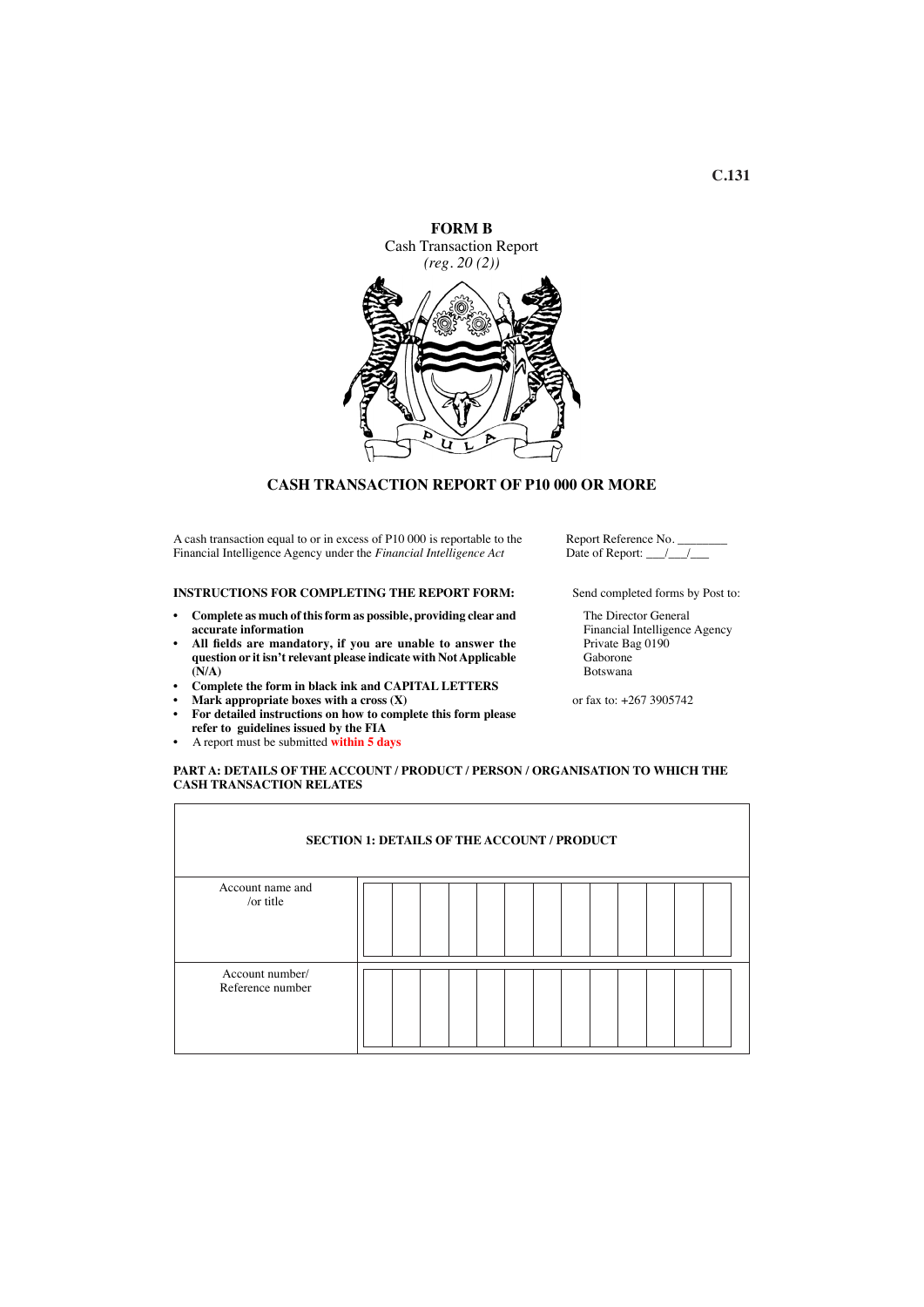| Name and location of specified<br>party branch/office where the<br>account is held<br>Branch/office identification<br>number<br>Name of specified party<br>Name of ward/ suburb/city<br>/town<br>Village name<br>District<br>Country |                                                                                                                                          |        |                                                                                                                                   |                                                                                                                     |                                                       |  |                            |  |
|--------------------------------------------------------------------------------------------------------------------------------------------------------------------------------------------------------------------------------------|------------------------------------------------------------------------------------------------------------------------------------------|--------|-----------------------------------------------------------------------------------------------------------------------------------|---------------------------------------------------------------------------------------------------------------------|-------------------------------------------------------|--|----------------------------|--|
| Account type                                                                                                                                                                                                                         |                                                                                                                                          | Cheque |                                                                                                                                   |                                                                                                                     | Savings   Credit card   Custodial   Store value card  |  |                            |  |
|                                                                                                                                                                                                                                      |                                                                                                                                          |        | Foreign currency $\Box$ Bullion                                                                                                   |                                                                                                                     | Insurance                                             |  | $\Box$ Lease/hire purchase |  |
|                                                                                                                                                                                                                                      |                                                                                                                                          |        |                                                                                                                                   |                                                                                                                     | Loan $\Box$ Mortgage $\Box$ Remittance $\Box$ Trading |  | Superannuation/ADF         |  |
|                                                                                                                                                                                                                                      |                                                                                                                                          |        | E-currency                                                                                                                        | Betting                                                                                                             | Investment                                            |  | $\Box$ Other $\_\_$        |  |
| Account opening date                                                                                                                                                                                                                 |                                                                                                                                          | Day    | Month                                                                                                                             | Year                                                                                                                | Account currency                                      |  |                            |  |
| Account closing date                                                                                                                                                                                                                 |                                                                                                                                          | Day    | Month                                                                                                                             | Year                                                                                                                | Account balance at date<br>of closure                 |  |                            |  |
| another account                                                                                                                                                                                                                      | Name of person who closed the<br>account and what happened to<br>the balance of the account i.e.<br>international transfer / transfer to |        |                                                                                                                                   | Does the account have any linked<br>Yes if Yes<br>accounts?<br>supply account<br>details at end of<br>report<br> No |                                                       |  |                            |  |
| Name of account signatories<br>1.<br>(if more space is required please)<br>add in the section 2 narrative or<br>on an additional page)                                                                                               |                                                                                                                                          |        |                                                                                                                                   |                                                                                                                     | 2.                                                    |  |                            |  |
| Description of assets /product                                                                                                                                                                                                       |                                                                                                                                          |        |                                                                                                                                   |                                                                                                                     |                                                       |  |                            |  |
|                                                                                                                                                                                                                                      |                                                                                                                                          |        |                                                                                                                                   |                                                                                                                     | SECTION 2: DETAILS OF THE ACCOUNT OWNER/HOLDER        |  |                            |  |
| Given name(s) or title(s)                                                                                                                                                                                                            |                                                                                                                                          |        |                                                                                                                                   |                                                                                                                     | Surname                                               |  |                            |  |
| Other known name $(s)/alias(es)$                                                                                                                                                                                                     |                                                                                                                                          |        |                                                                                                                                   |                                                                                                                     |                                                       |  |                            |  |
| Business / Company name                                                                                                                                                                                                              |                                                                                                                                          |        | Business /Company<br>registration number                                                                                          |                                                                                                                     |                                                       |  |                            |  |
| Account holder type                                                                                                                                                                                                                  |                                                                                                                                          |        | Individual $\Box$ Company $\Box$ Partnership<br>Association $\Box$<br>Trust<br>Government body<br>Registered body<br>Other $\_\_$ |                                                                                                                     |                                                       |  |                            |  |
| Nature of relationship to Reporting Entity                                                                                                                                                                                           |                                                                                                                                          |        |                                                                                                                                   |                                                                                                                     |                                                       |  |                            |  |
| Is the relationship current<br>Current Historical<br>or historical?                                                                                                                                                                  |                                                                                                                                          |        |                                                                                                                                   | Customer number-<br>provided by your<br>organisation                                                                |                                                       |  |                            |  |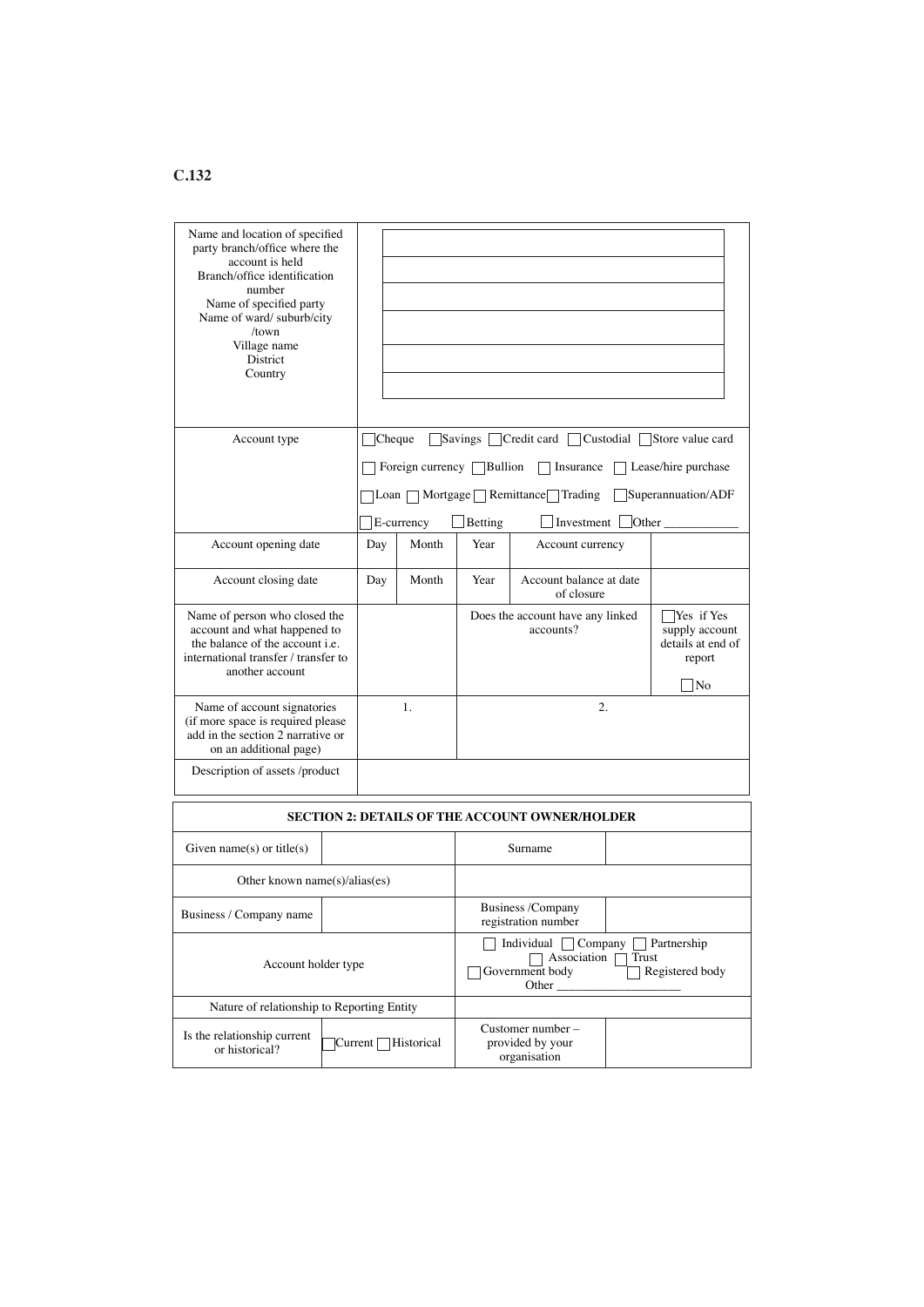| Identification document type                                                                                                                               |                                                                   |                               |       |                            |  | National ID card       |                                                   |  | Passport                                  |               |          |
|------------------------------------------------------------------------------------------------------------------------------------------------------------|-------------------------------------------------------------------|-------------------------------|-------|----------------------------|--|------------------------|---------------------------------------------------|--|-------------------------------------------|---------------|----------|
|                                                                                                                                                            |                                                                   | Identification number         |       |                            |  |                        |                                                   |  |                                           |               |          |
| Identification issuer                                                                                                                                      |                                                                   |                               |       | Place and country of issue |  |                        |                                                   |  |                                           |               |          |
| Identification issue<br>date                                                                                                                               | Day                                                               | Month                         | Year  | Day<br>Expiry date         |  |                        | Month<br>Year                                     |  |                                           |               |          |
| Physical address<br>Street number and name<br>Name of ward/suburb/city /town<br>/Village name<br>District<br>Country (if overseas)                         |                                                                   |                               |       |                            |  |                        |                                                   |  |                                           |               |          |
|                                                                                                                                                            |                                                                   | Telephone /Cell/email details |       |                            |  |                        |                                                   |  |                                           |               |          |
| Date of birth/<br>incorporation/<br>Registration                                                                                                           | Day                                                               |                               | Month | Year                       |  |                        | Place of birth/<br>incorporation/<br>registration |  |                                           |               |          |
|                                                                                                                                                            |                                                                   | Employment/industry type      |       |                            |  |                        |                                                   |  |                                           |               |          |
| Employer details<br>Name of employer<br>Street number and name<br>Name of ward / suburb / city / town<br>Village name<br>District<br>Country (if overseas) |                                                                   |                               |       |                            |  |                        |                                                   |  |                                           |               |          |
| If the account owner is an<br>Male<br>Female<br>individual, please specify                                                                                 |                                                                   |                               |       |                            |  | Country of citizenship |                                                   |  |                                           |               |          |
|                                                                                                                                                            | Nature of person on whose behalf the transaction was<br>conducted |                               |       |                            |  |                        |                                                   |  | Account owner □ Authorised agent<br>Other |               | Employer |
| <b>SECTION 3: DETAILS OF THE PERSON CONDUCTING THE TRANSACTION (IF DIFFERENT</b><br><b>FROM ACCOUNT OWNER/HOLDER)</b>                                      |                                                                   |                               |       |                            |  |                        |                                                   |  |                                           |               |          |
| $C_{i}^{(n)}$ name(a) or $\frac{i}{2}$ (a)                                                                                                                 |                                                                   |                               |       |                            |  |                        |                                                   |  |                                           | $C_{11}$ momo |          |

| Given name(s) or title(s)     | Surname                                 |
|-------------------------------|-----------------------------------------|
| Other known name(s)/alias(es) |                                         |
| Business / Company name       | Business/Company registration<br>number |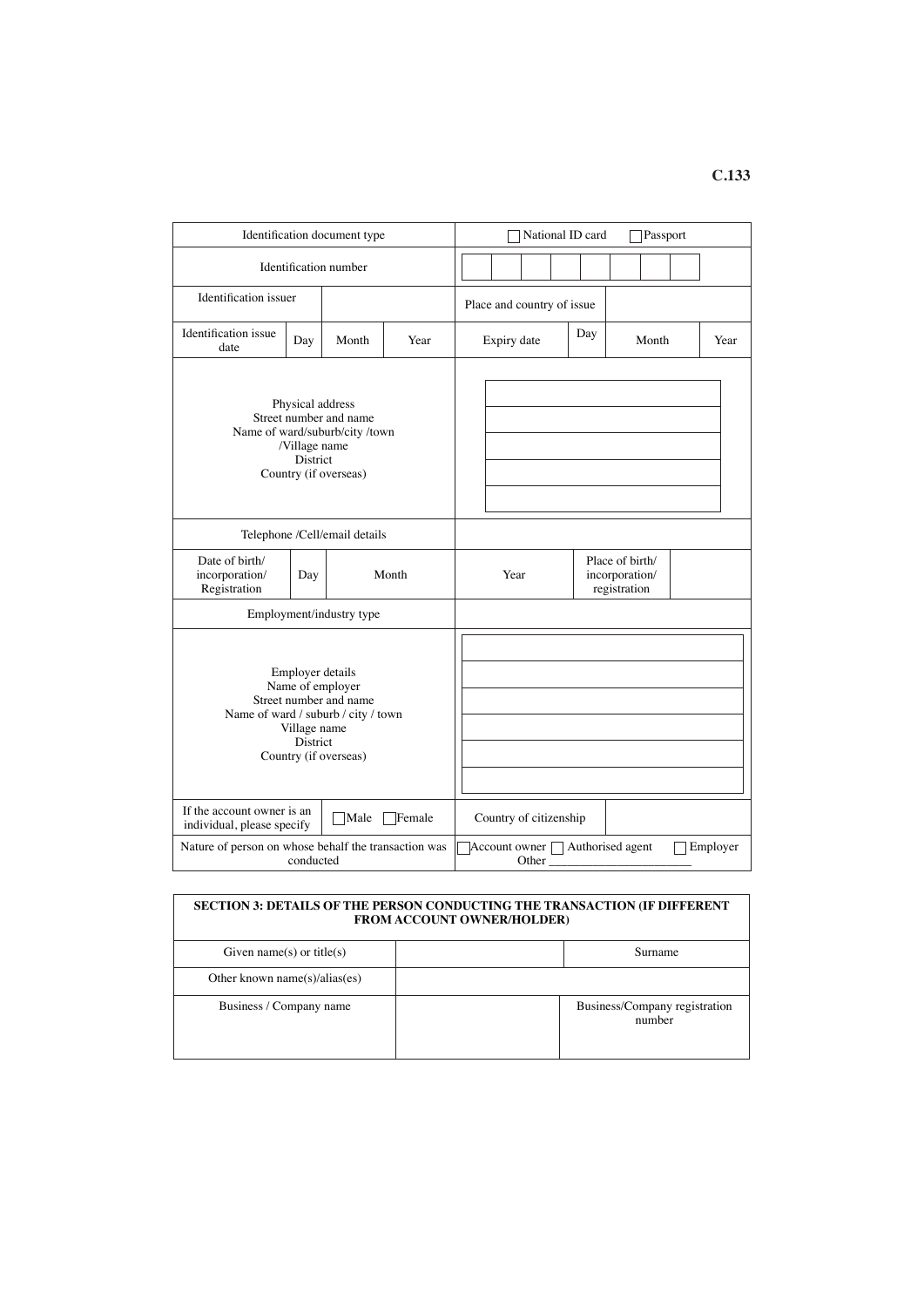| Identification document type                                                                                                                               | National ID card<br>Passport                                       |                |                            |         |                        |  |  |  |  |
|------------------------------------------------------------------------------------------------------------------------------------------------------------|--------------------------------------------------------------------|----------------|----------------------------|---------|------------------------|--|--|--|--|
| Identification number                                                                                                                                      |                                                                    |                |                            |         |                        |  |  |  |  |
| Identification issuer                                                                                                                                      |                                                                    |                | Place and Country of issue |         |                        |  |  |  |  |
| Identification issue date                                                                                                                                  |                                                                    | Expiry date    |                            |         |                        |  |  |  |  |
| Physical address<br>Name of employer<br>Street number and name<br>Name of ward / suburb / city / town<br>Village name<br>District<br>Country (if overseas) |                                                                    |                |                            |         |                        |  |  |  |  |
| Telephone /Cell/Email details                                                                                                                              |                                                                    |                |                            |         |                        |  |  |  |  |
| Date of birth                                                                                                                                              | Day                                                                | Month          | Year                       |         | Place of birth         |  |  |  |  |
| Gender                                                                                                                                                     |                                                                    | Female<br>Male |                            |         | Country of citizenship |  |  |  |  |
| Details of physical profile                                                                                                                                | Walked with a limp<br>Scar on fa<br>clothing<br>Tattoo(s)<br>Other |                |                            |         | Dirty/heavily worn     |  |  |  |  |
| SECTION 4: DETAILS OF THE BENEFICIARY CUSTOMER (IF APPLICABLE)                                                                                             |                                                                    |                |                            |         |                        |  |  |  |  |
| Name of other specified party involved                                                                                                                     |                                                                    |                |                            |         |                        |  |  |  |  |
| Beneficiary account number (if known)                                                                                                                      |                                                                    |                |                            |         |                        |  |  |  |  |
| Given name(s) or title(s)                                                                                                                                  |                                                                    |                |                            | Surname |                        |  |  |  |  |
| Other known name(s)/alias(es)                                                                                                                              |                                                                    |                |                            |         |                        |  |  |  |  |
| Business / Company name                                                                                                                                    | Business /Company registration<br>number                           |                |                            |         |                        |  |  |  |  |
| Identification document type                                                                                                                               | National ID card                                                   | Passport       |                            |         | Other photographic ID  |  |  |  |  |
| Identification number                                                                                                                                      |                                                                    |                |                            |         |                        |  |  |  |  |
| Identification issuer                                                                                                                                      |                                                                    | Place of issue |                            |         |                        |  |  |  |  |
| Identification issue date                                                                                                                                  |                                                                    | Expiry date    |                            |         |                        |  |  |  |  |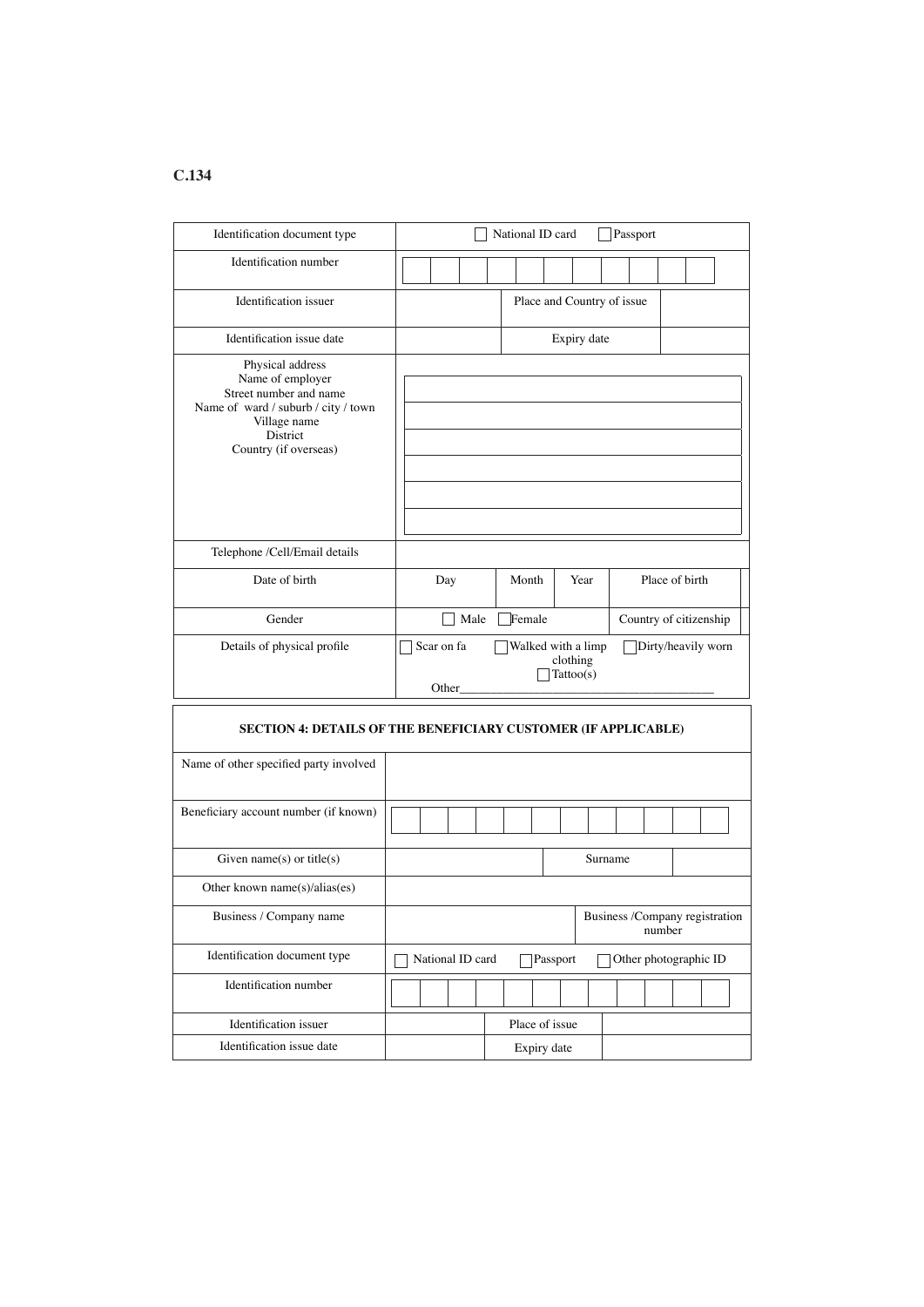| Physical address<br>Name of employer<br>Street number and name<br>Name of ward/suburb/city/town<br>Village name<br>District<br>Country (if overseas) |     |                                  |      |                                                   |
|------------------------------------------------------------------------------------------------------------------------------------------------------|-----|----------------------------------|------|---------------------------------------------------|
| Telephone /Cell/Email details                                                                                                                        |     |                                  |      |                                                   |
| Date of birth / incorporation/<br>registration                                                                                                       | Day | Month                            | Year | Place of birth/<br>incorporation/<br>registration |
| If the customer is an individual, please<br>specify                                                                                                  |     | Male<br>Female                   |      | Country of<br>citizenship                         |
| <b>SECTION 5: DETAILS OF ANY OTHER PARTY TO WHICH THE CASH TRANSACTION RELATES</b>                                                                   |     |                                  |      |                                                   |
| Given name(s) or title(s)                                                                                                                            |     |                                  |      | Surname                                           |
| Other known name(s)/alias(es)                                                                                                                        |     |                                  |      |                                                   |
| Business / Company name                                                                                                                              |     |                                  |      | Business / Company<br>registration number         |
| Person type                                                                                                                                          |     | Individual $\Box$ Company $\Box$ |      | Partnership Association<br>Trust                  |
|                                                                                                                                                      |     |                                  |      | Government body $\Box$ Registered body            |
|                                                                                                                                                      |     |                                  |      |                                                   |
| Nature of relationship to the transaction<br>e.g. conducted the transaction with<br>person of interest                                               |     |                                  |      |                                                   |
| Identification document type                                                                                                                         |     | National ID card                 |      | Passport                                          |
| Identification number                                                                                                                                |     |                                  |      |                                                   |
| Identification issuer                                                                                                                                |     |                                  |      | Place of issue                                    |
| Identification issue date                                                                                                                            |     |                                  |      | Expiry date                                       |
| Physical address                                                                                                                                     |     |                                  |      |                                                   |
| Name of employer<br>Street number and name<br>Name of ward/suburb/city /town                                                                         |     |                                  |      |                                                   |
| Village name<br>District                                                                                                                             |     |                                  |      |                                                   |
| Country (if overseas)                                                                                                                                |     |                                  |      |                                                   |
|                                                                                                                                                      |     |                                  |      |                                                   |
|                                                                                                                                                      |     |                                  |      |                                                   |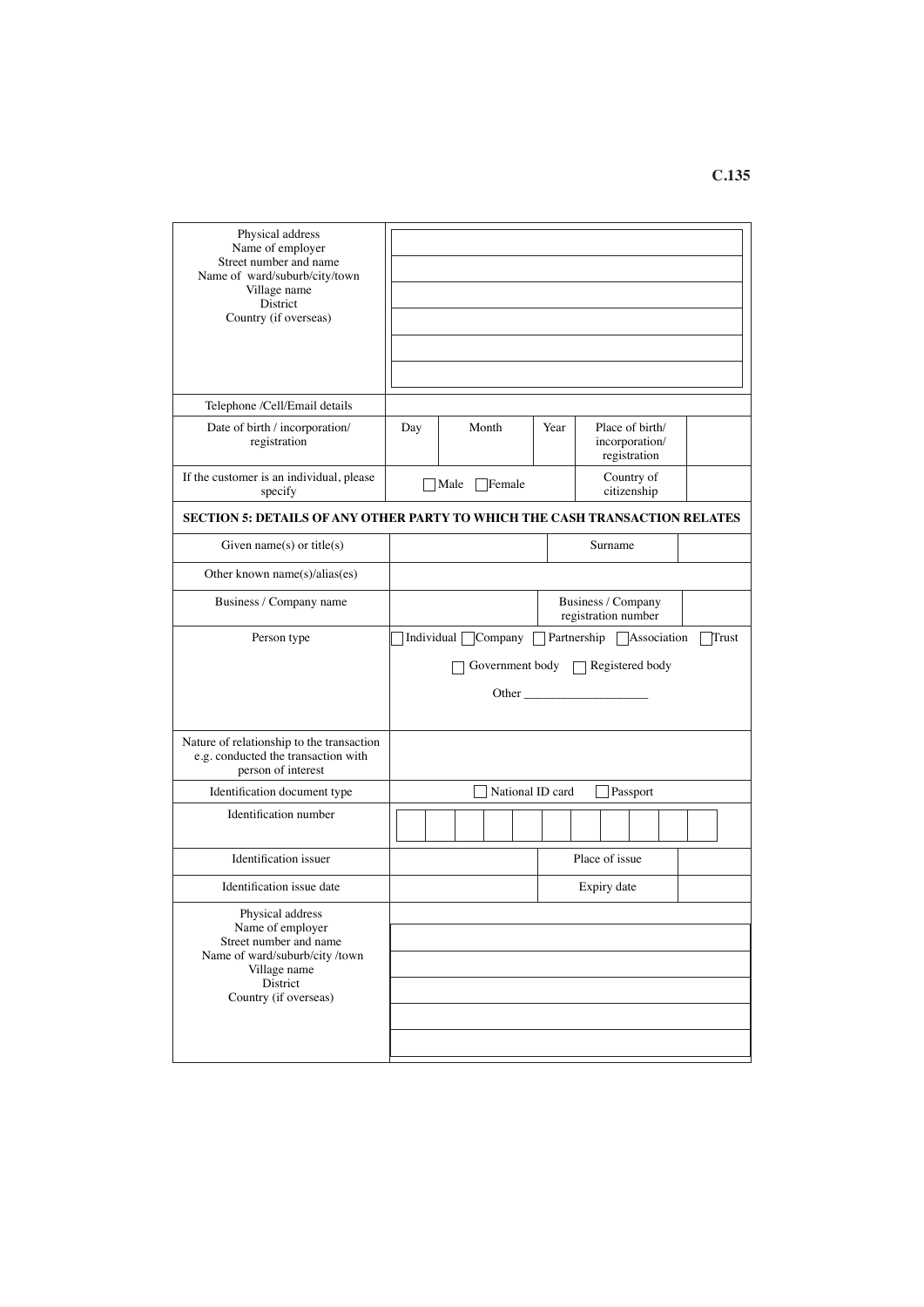| Telephone / Cell / Email details                                                                                                                            |     |       |        |                                               |  |
|-------------------------------------------------------------------------------------------------------------------------------------------------------------|-----|-------|--------|-----------------------------------------------|--|
| Date of birth/incorporation/registration                                                                                                                    | Day | Month | Year   | Place of birth/<br>incorporation/registration |  |
| Employment/industry type                                                                                                                                    |     |       |        |                                               |  |
| Employer details<br>Name of employer<br>Street number and name<br>Name of ward/suburb/city/town<br>Village name<br><b>District</b><br>Country (if overseas) |     |       |        |                                               |  |
| If the customer is an individual, please<br>specify                                                                                                         |     | Male  | Female | Country of citizenship                        |  |

## **PART B: TRANSACTION DETAILS**

| Amount of transaction and<br>currency of transaction                                       |                   |                                                                     |                                                 |      |  |                     |  |
|--------------------------------------------------------------------------------------------|-------------------|---------------------------------------------------------------------|-------------------------------------------------|------|--|---------------------|--|
| Date of transaction                                                                        | Day               | Month                                                               |                                                 | Year |  | Time of transaction |  |
| Name and location of specified                                                             |                   |                                                                     |                                                 |      |  |                     |  |
| party branch/office where the<br>transaction was conducted<br>Branch/office identification |                   |                                                                     |                                                 |      |  |                     |  |
| number<br>Name of specified party                                                          |                   |                                                                     |                                                 |      |  |                     |  |
| Name of ward/suburb/<br>city/town                                                          |                   |                                                                     |                                                 |      |  |                     |  |
| Village name<br><b>District</b>                                                            |                   |                                                                     |                                                 |      |  |                     |  |
| Country (if overseas)                                                                      |                   |                                                                     |                                                 |      |  |                     |  |
| Type of transaction                                                                        |                   | Account opening   Telegraphic transfer   Account deposit/withdrawal |                                                 |      |  |                     |  |
|                                                                                            | Property transfer |                                                                     | Negotiable instruments   Disposal of securities |      |  |                     |  |
|                                                                                            | Bet placed        |                                                                     | Remittance                                      |      |  | E-currency transfer |  |
|                                                                                            |                   |                                                                     | Purchase of traveller's cheques                 |      |  |                     |  |
|                                                                                            |                   |                                                                     |                                                 |      |  |                     |  |
| Type of funds/payment<br>instrument transacted                                             |                   |                                                                     |                                                 |      |  |                     |  |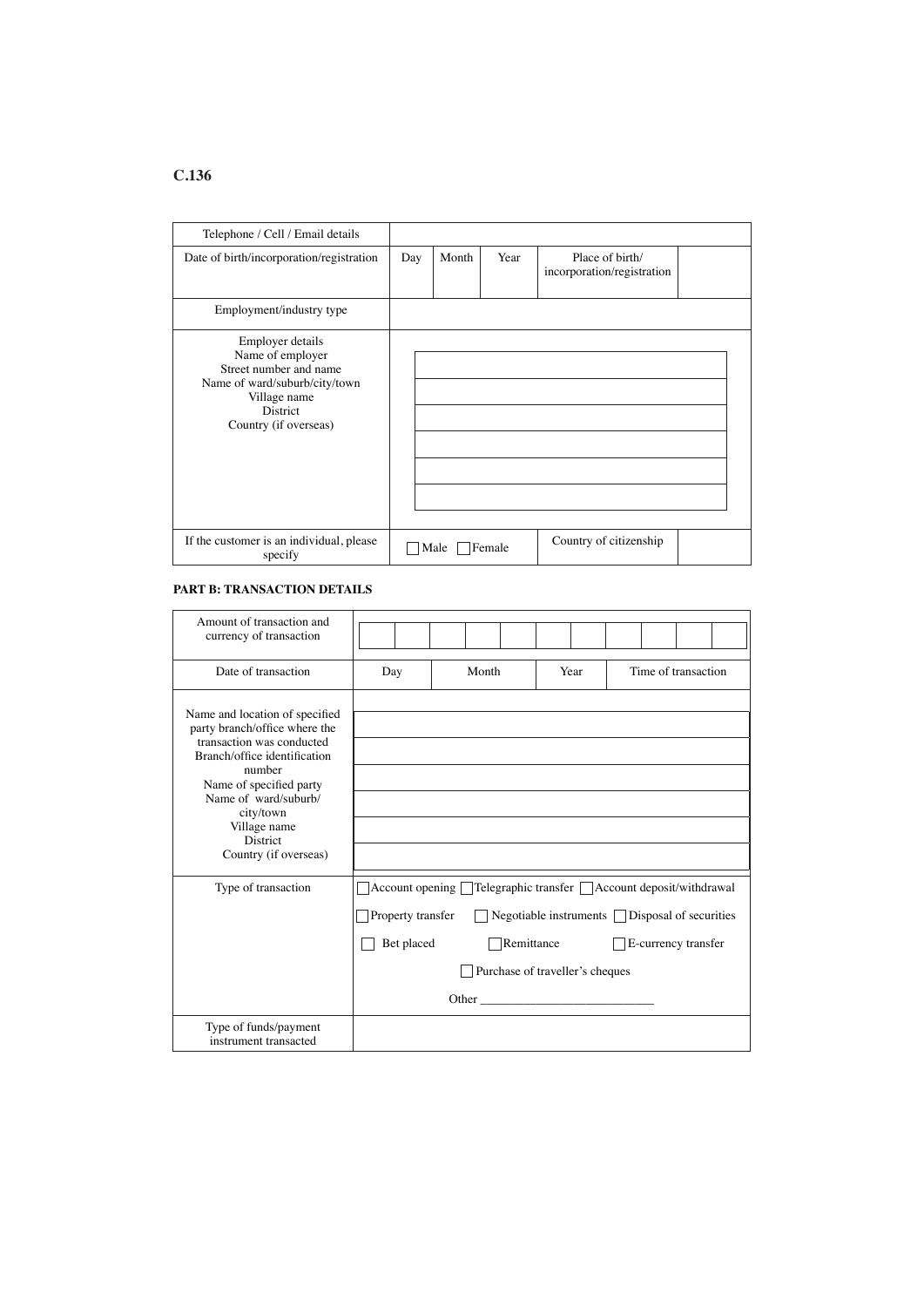| Transaction channel/mechanism                                                                           | Face-to-face/in person   Electronic/internet<br>Telephone instruction<br>Other |
|---------------------------------------------------------------------------------------------------------|--------------------------------------------------------------------------------|
| Status of transaction                                                                                   | Suspended<br>Complete<br>Processing                                            |
| Purpose of transaction                                                                                  |                                                                                |
| Remarks/comments/explanations<br>made by the customer regarding<br>why the transaction was<br>conducted |                                                                                |

## **PART C: DETAILS OF THE REPORTING ENTITY AND PERSON LODGING THE REPORT**

| <b>SECTION 1: DETAILS OF THE REPORTING ENTITY</b>                     |       |       |  |  |  |
|-----------------------------------------------------------------------|-------|-------|--|--|--|
| Full name of Reporting entity                                         |       |       |  |  |  |
| Reporting entity identification number                                |       |       |  |  |  |
| <b>SECTION 2: DETAILS OF THE PERSON MAKING THE TRANSACTION REPORT</b> |       |       |  |  |  |
| Person/officer name                                                   |       |       |  |  |  |
| Person/officer position title                                         |       |       |  |  |  |
| Person/officer contact details                                        | Phone | Email |  |  |  |
| Signature/declaration of the reporting officer                        |       |       |  |  |  |

For Official Use Only

## END OF REPORT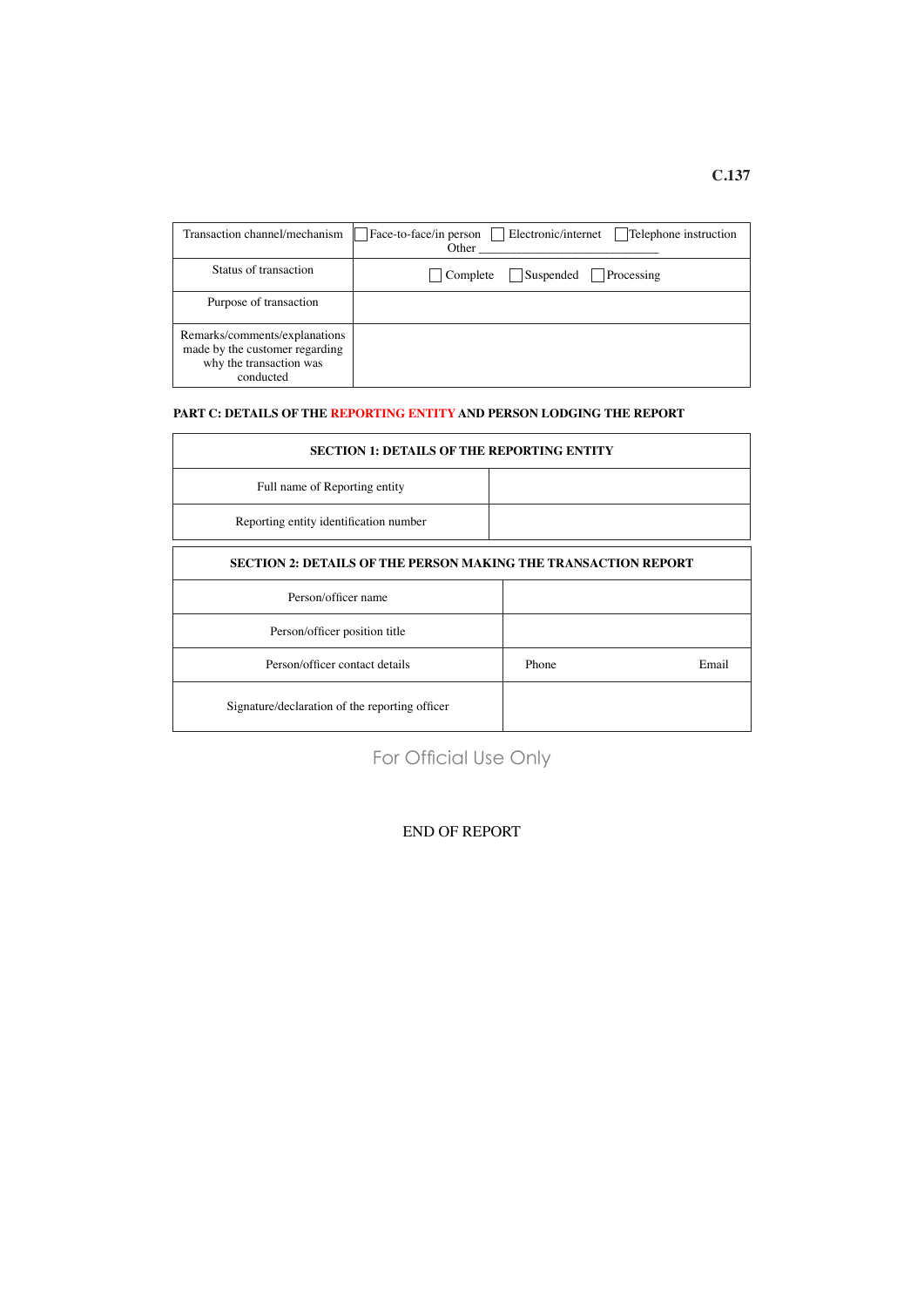**FORM C** Suspicious Transaction Report *(reg. 21 (1))*

# **SUSPICIOUS TRANSACTION REPORT**



A suspicious transaction is reportable to the Financial Intelligence Agency under the *Financial Intelligence Act (Cap. 08.07)*

#### **INSTRUCTIONS FOR COMPLETING THE REPORT FORM:**

- **• Complete as much of this form as possible, providing clear and accurate information**
- **• All felds are mandatory, if you are unable to answer the question or it isn't relevant please indicate with Not Applicable (N/A)**
- **• Complete the form in black ink and CAPITAL LETTERS**
- **Mark** appropriate boxes with a cross  $(X)$
- **• For detailed instructions on how to complete thisform please refer to STR guidelines issued by the FIA**

Report Reference No.

Date of report:  $\frac{\sqrt{1-\lambda}}{\sqrt{1-\lambda}}$ 

Send completed forms by Post to:

The Director General Financial Intelligence Agency Private Bag 0190 Gaborone Botswana

or fax to: +267 3905742

#### **PART A: REPORT DETAILS**

| Is this an amendment or addition to a report previously<br>submitted?                                                                        | $\Box$ No - If no, proceed to Part B.<br>Yes |
|----------------------------------------------------------------------------------------------------------------------------------------------|----------------------------------------------|
| If yes, list the reference number(s) of previous<br>report(s)                                                                                |                                              |
| If yes, list the Part(s) and Section(s) of the previous<br>report that are affected (i.e. Part A B or C or sections<br>$1, 2$ or $3$ , etc.) |                                              |

#### **PART B: DETAILS OF THE ACCOUNT / PRODUCT / PERSON / ORGANISATION TO WHICH THE SUSPICIOUS TRANSACTION RELATES**

| <b>SECTION 1: DETAILS OF THE ACCOUNT / PRODUCT</b> |  |  |  |
|----------------------------------------------------|--|--|--|
| Account name and/or title                          |  |  |  |
| Account number/Reference<br>number                 |  |  |  |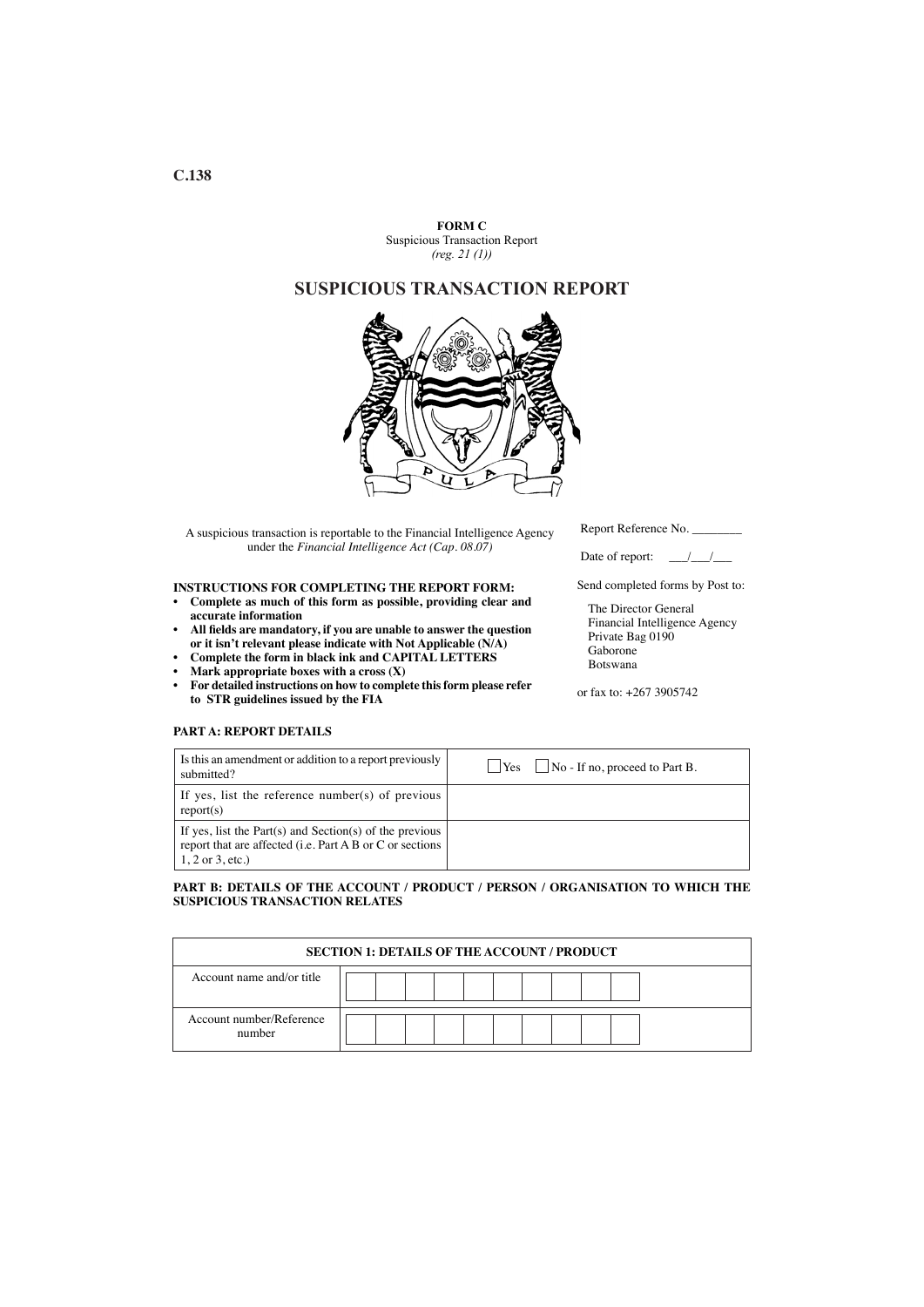| Name and location of<br>institution branch/office where<br>the account is held<br>Branch/office identification<br>number<br>Name of institution<br>Name of ward/suburb/city<br>$/$ town<br>Village name<br>District<br>Country |                  |                |                                                       |                                                        |                                                                         |
|--------------------------------------------------------------------------------------------------------------------------------------------------------------------------------------------------------------------------------|------------------|----------------|-------------------------------------------------------|--------------------------------------------------------|-------------------------------------------------------------------------|
| Account type                                                                                                                                                                                                                   | Cheque           | Savings        | Credit card $\lceil$<br>Custodial                     |                                                        | Store value card                                                        |
|                                                                                                                                                                                                                                | Foreign currency | <b>Bullion</b> | $\Box$ Insurance                                      |                                                        | Lease/hire purchase                                                     |
|                                                                                                                                                                                                                                | Loan [           | Mortgage       | Remittance <i>Trading</i>                             | Superannuation/ADF                                     |                                                                         |
|                                                                                                                                                                                                                                |                  | E-currency     | Betting                                               | Investment                                             |                                                                         |
|                                                                                                                                                                                                                                |                  | Other          |                                                       |                                                        |                                                                         |
| Account opening date                                                                                                                                                                                                           | Day              | Month          | Year                                                  | Account<br>currency                                    |                                                                         |
| Account closing date                                                                                                                                                                                                           | Day              | Month          | Year                                                  | Account<br>balance<br>at date of<br>closure            |                                                                         |
| Name of person who closed<br>the account and what<br>happened to the balance of<br>the account i.e. international<br>transfer/transfer to another<br>account                                                                   |                  |                |                                                       | Does the<br>account<br>have any<br>linked<br>accounts? | Yes if<br>Yes supply<br>account<br>details<br>at end of<br>report<br>No |
| Name of account signatories<br>(if more space is required<br>please add in the section 2<br>narrative or on an additional<br>page)                                                                                             |                  | 1.             |                                                       |                                                        | 2.                                                                      |
| Description of assets/product                                                                                                                                                                                                  |                  |                |                                                       |                                                        |                                                                         |
| Jurisdiction where assets are<br>held                                                                                                                                                                                          |                  |                |                                                       | Estimated<br>value of<br>assets                        |                                                                         |
|                                                                                                                                                                                                                                |                  |                | <b>SECTION 2: DETAILS OF THE ACCOUNT OWNER/HOLDER</b> |                                                        |                                                                         |
| Given name(s) or title(s)                                                                                                                                                                                                      |                  |                | Surname                                               |                                                        |                                                                         |
| Other known name(s)/<br>alias(es)                                                                                                                                                                                              |                  |                |                                                       |                                                        |                                                                         |
| Business /Company name                                                                                                                                                                                                         |                  |                | Business / Company<br>registration number             |                                                        |                                                                         |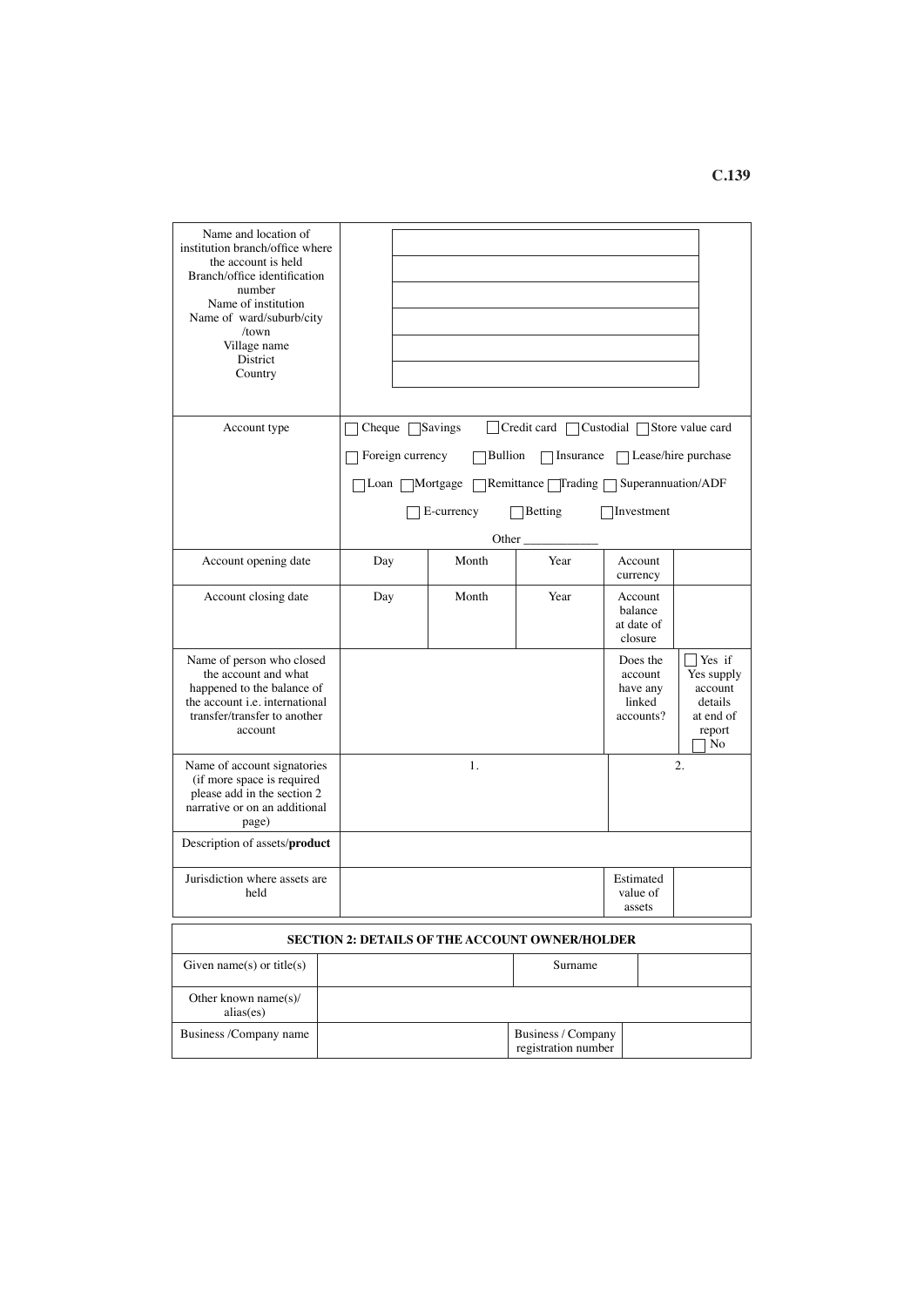| Account holder type                                                                                                                                           | Individual |                    |            |                                                        |                                |     | Company Partnership Association | Trust |
|---------------------------------------------------------------------------------------------------------------------------------------------------------------|------------|--------------------|------------|--------------------------------------------------------|--------------------------------|-----|---------------------------------|-------|
|                                                                                                                                                               |            | Government body    |            | Registered body                                        | Other $\overline{\phantom{a}}$ |     |                                 |       |
| Nature of relationship to<br><b>Bank Reporting Entity</b>                                                                                                     |            |                    |            |                                                        |                                |     |                                 |       |
| Is the relationship current<br>or historical?                                                                                                                 | Current    |                    | Historical | Client number<br>- provided<br>by your<br>organisation |                                |     |                                 |       |
| <b>Identification</b> document<br>type                                                                                                                        |            | National ID card   |            |                                                        |                                |     | Passport                        |       |
| Identification number                                                                                                                                         |            |                    |            |                                                        |                                |     |                                 |       |
| Identification issuer                                                                                                                                         |            |                    |            | Place of issue<br>Country of issue                     |                                |     |                                 |       |
| Identification issue date                                                                                                                                     | Day        | Month              | Year       | Expiry date                                            |                                | Day | Month                           | Year  |
| Physical address<br>Street number and name<br>Name of ward/suburb/<br>city/town/Village name<br>District<br>Country (if overseas)                             |            |                    |            |                                                        |                                |     |                                 |       |
| Telephone /Cell /email<br>details                                                                                                                             |            |                    |            |                                                        |                                |     |                                 |       |
| Date of birth<br>/incorporation/<br>Registration                                                                                                              | Day        | Month              | Year       | Place of birth/<br>incorporation/<br>registration      |                                |     |                                 |       |
| Employment/industry<br>type/Other                                                                                                                             |            |                    |            |                                                        |                                |     |                                 |       |
| Employer details<br>Name of employer<br>Street number and name<br>Name of ward / suburb /<br>city / town<br>Village name<br>District<br>Country (if overseas) |            |                    |            |                                                        |                                |     |                                 |       |
| If the account owner is an<br>individual, please specify                                                                                                      |            | Female<br>Male $ $ |            | Country of<br>citizenship                              |                                |     |                                 |       |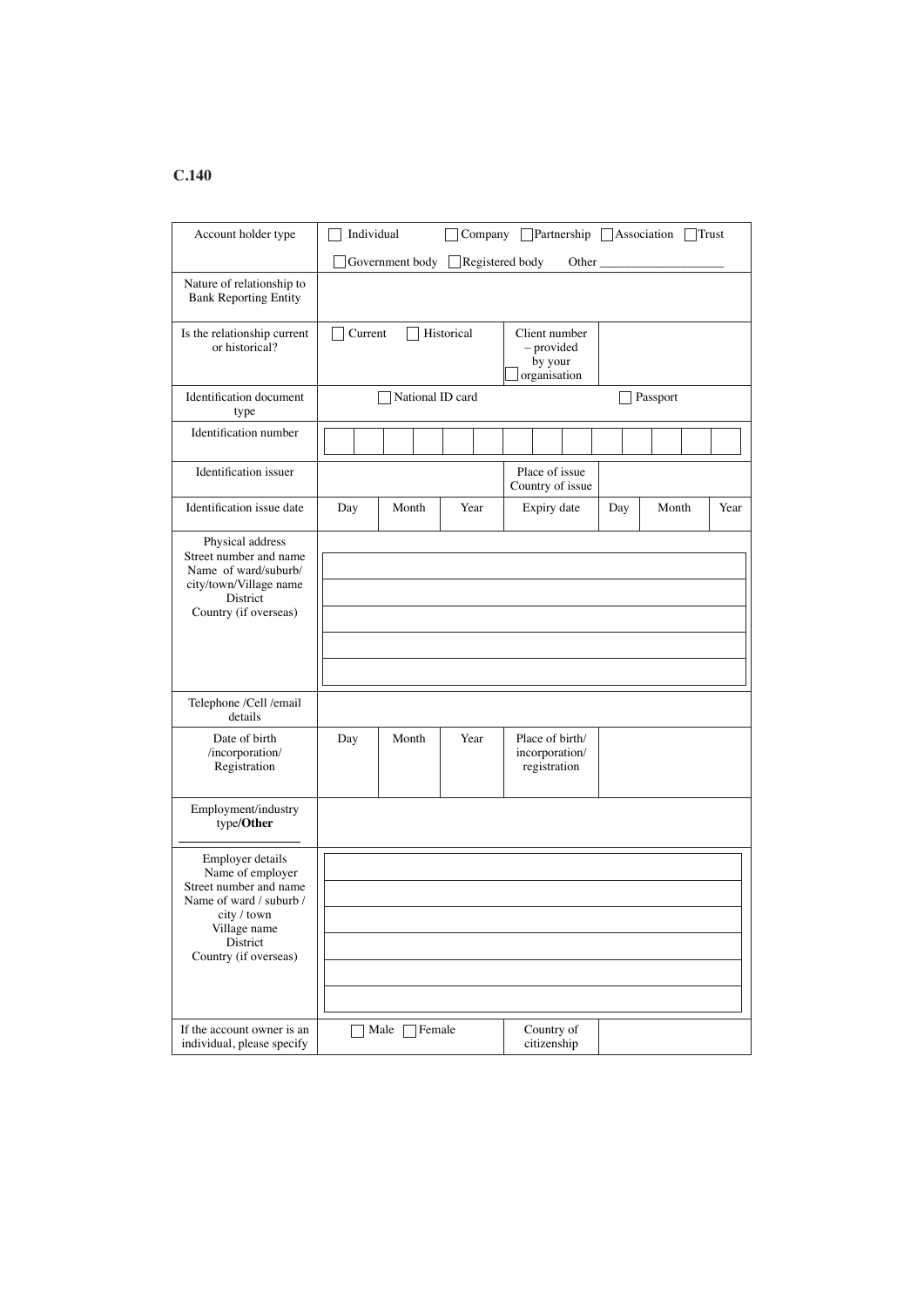| Nature of person on<br>whose behalf the<br>transaction was conducted                                                                                                         |              |                           | Account owner $\Box$ Authorised agent<br>Other and the contract of the contract of the contract of the contract of the contract of the contract of the contract of the contract of the contract of the contract of the contract of the contract of the contract of the |                                      |                           |                |          | Employer                                  |  |  |
|------------------------------------------------------------------------------------------------------------------------------------------------------------------------------|--------------|---------------------------|------------------------------------------------------------------------------------------------------------------------------------------------------------------------------------------------------------------------------------------------------------------------|--------------------------------------|---------------------------|----------------|----------|-------------------------------------------|--|--|
|                                                                                                                                                                              |              |                           |                                                                                                                                                                                                                                                                        |                                      |                           |                |          |                                           |  |  |
| <b>SECTION 3: DETAILS OF THE PERSON CONDUCTING THE TRANSACTION (IF DIFFERENT</b>                                                                                             |              |                           | FROM ACCOUNT OWNER/HOLDER)                                                                                                                                                                                                                                             |                                      |                           |                |          |                                           |  |  |
| Given name(s) or title(s)                                                                                                                                                    |              |                           |                                                                                                                                                                                                                                                                        |                                      |                           | Surname        |          |                                           |  |  |
| Other known name $(s)$ /<br>alias(es)                                                                                                                                        |              |                           |                                                                                                                                                                                                                                                                        |                                      |                           |                |          |                                           |  |  |
| Business / Company name                                                                                                                                                      |              |                           |                                                                                                                                                                                                                                                                        | Business/Company registration number |                           |                |          |                                           |  |  |
| Identification document type                                                                                                                                                 |              |                           | National ID card                                                                                                                                                                                                                                                       |                                      |                           |                | Passport |                                           |  |  |
| Identification number                                                                                                                                                        |              |                           |                                                                                                                                                                                                                                                                        |                                      |                           |                |          |                                           |  |  |
| Identification issuer                                                                                                                                                        |              |                           |                                                                                                                                                                                                                                                                        |                                      |                           | Place of issue |          |                                           |  |  |
| Identification issue date                                                                                                                                                    |              |                           |                                                                                                                                                                                                                                                                        |                                      |                           | Expiry date    |          |                                           |  |  |
| Physical address<br>Name of employer<br>Street number and name<br>Name of ward/suburb/<br>city/town<br>Village name<br>District<br>Country (if overseas)<br>Source of wealth |              |                           |                                                                                                                                                                                                                                                                        |                                      |                           |                |          |                                           |  |  |
| Telephone/Cell /Email details                                                                                                                                                |              |                           |                                                                                                                                                                                                                                                                        |                                      |                           |                |          |                                           |  |  |
| Date of birth                                                                                                                                                                | Day          | Month                     | Year                                                                                                                                                                                                                                                                   |                                      | Place of<br>birth         |                |          |                                           |  |  |
| Gender                                                                                                                                                                       |              | $\Box$ Male $\Box$ Female |                                                                                                                                                                                                                                                                        |                                      | Country of<br>citizenship |                |          |                                           |  |  |
| Details of physical profile                                                                                                                                                  | Scar on face |                           |                                                                                                                                                                                                                                                                        | Walked with a limp                   |                           |                |          | Dirty/heavily worn clothing               |  |  |
|                                                                                                                                                                              | Tattoo(s)    |                           | Other $\_\_$                                                                                                                                                                                                                                                           |                                      |                           |                |          |                                           |  |  |
| SECTION 4: DETAILS OF THE BENEFICIARY CUSTOMER (IF APPLICABLE)                                                                                                               |              |                           |                                                                                                                                                                                                                                                                        |                                      |                           |                |          |                                           |  |  |
| Name of other institution<br>involved                                                                                                                                        |              |                           |                                                                                                                                                                                                                                                                        |                                      |                           |                |          |                                           |  |  |
| Beneficiary account number (if<br>known)                                                                                                                                     |              |                           |                                                                                                                                                                                                                                                                        |                                      |                           |                |          |                                           |  |  |
| Given name(s) or title(s)                                                                                                                                                    |              |                           |                                                                                                                                                                                                                                                                        |                                      |                           |                |          | Surname                                   |  |  |
| Other known name( $s$ )/alias( $es$ )                                                                                                                                        |              |                           |                                                                                                                                                                                                                                                                        |                                      |                           |                |          |                                           |  |  |
| Business / Company name                                                                                                                                                      |              |                           |                                                                                                                                                                                                                                                                        |                                      |                           |                |          | Business / Company<br>registration number |  |  |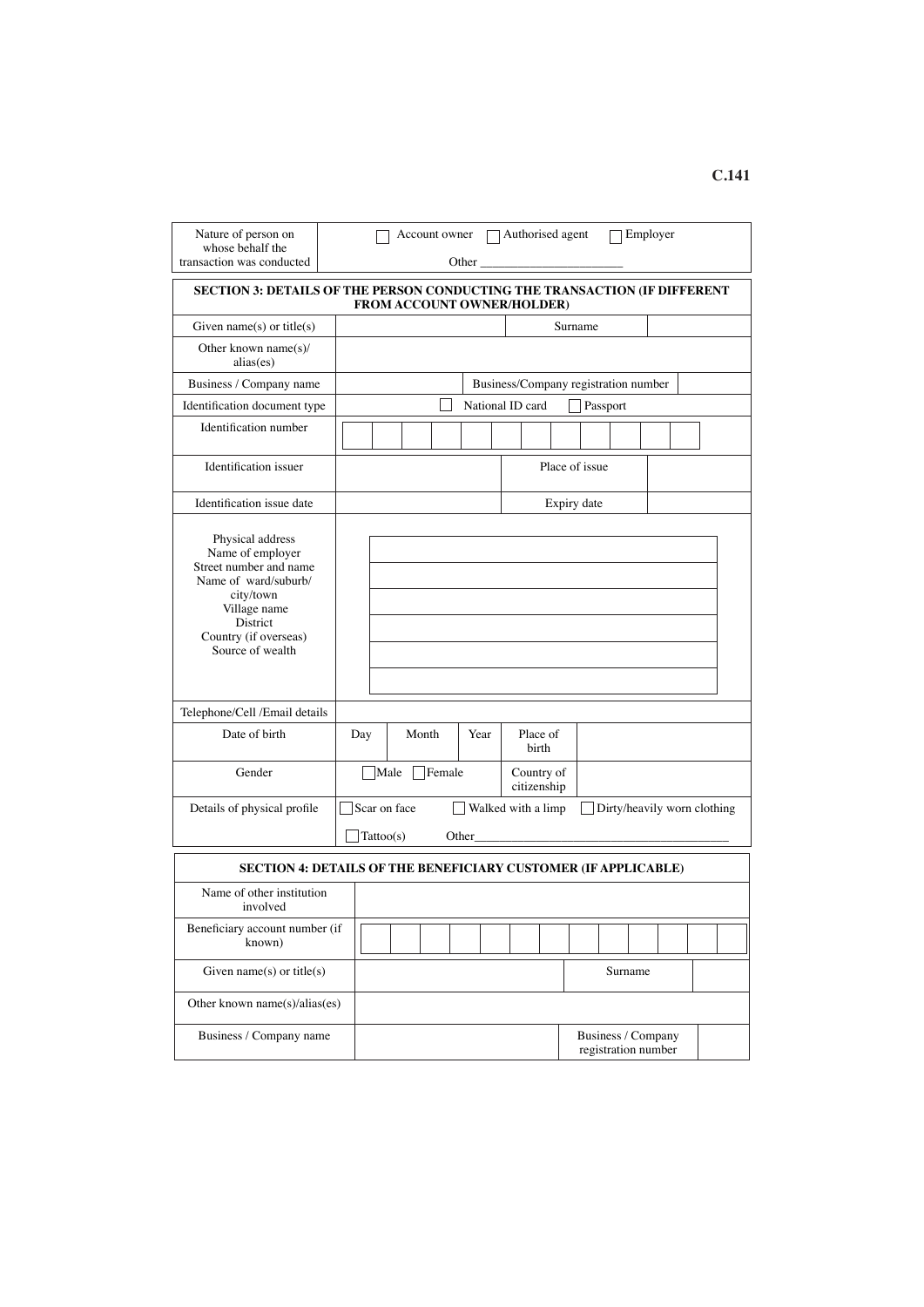| Identification document type                                                                                                                             | Other photographic ID<br>National ID card<br>Passport |                 |                  |                                          |            |                                                   |  |
|----------------------------------------------------------------------------------------------------------------------------------------------------------|-------------------------------------------------------|-----------------|------------------|------------------------------------------|------------|---------------------------------------------------|--|
| Identification number                                                                                                                                    |                                                       |                 |                  |                                          |            |                                                   |  |
| Identification issuer                                                                                                                                    |                                                       |                 |                  |                                          |            | Place and Country of<br>issue                     |  |
| Identification issue date                                                                                                                                |                                                       |                 |                  |                                          |            | Expiry date                                       |  |
| Physical address<br>Name of employer<br>Street number and name<br>Name of ward/suburb/city<br>/town<br>Village name<br>District<br>Country (if overseas) |                                                       |                 |                  |                                          |            |                                                   |  |
| Telephone/Cell/Email details                                                                                                                             |                                                       |                 |                  |                                          |            |                                                   |  |
| Date of birth/incorporation<br>/registration                                                                                                             |                                                       | Day             | Month            | Year                                     |            | Place of birth/<br>incorporation/<br>registration |  |
| If the customer is an individual,<br>please specify                                                                                                      | Country of citizenship<br>Male<br>Female              |                 |                  |                                          |            |                                                   |  |
| SECTION 5: DETAILS OF ANY OTHER PARTY TO WHICH THE SUSPICIOUS TRANSACTION                                                                                |                                                       |                 | <b>RELATES</b>   |                                          |            |                                                   |  |
| Given name $(s)$ or<br>title(s)                                                                                                                          |                                                       |                 |                  | Surname                                  |            |                                                   |  |
| Other known<br>name(s)/alias(es)                                                                                                                         |                                                       |                 |                  |                                          |            |                                                   |  |
| <b>Business</b><br>/Company name                                                                                                                         |                                                       |                 |                  | Business/ Company registration<br>number |            |                                                   |  |
| Person type                                                                                                                                              |                                                       | Individual      | Company          | Partnership Association                  |            | $\vert$ Trust                                     |  |
|                                                                                                                                                          |                                                       | Government body | Registered body  |                                          | Other $\_$ |                                                   |  |
| Nature of<br>relationship<br>to suspicious<br>transaction e.g.<br>conducted the<br>transaction with<br>person of interest                                |                                                       |                 |                  |                                          |            |                                                   |  |
| Identification<br>document type                                                                                                                          |                                                       |                 | National ID card |                                          |            | Passport                                          |  |
| Identification<br>number                                                                                                                                 |                                                       |                 |                  |                                          |            |                                                   |  |
| Identification issuer                                                                                                                                    |                                                       |                 | Place and        |                                          |            |                                                   |  |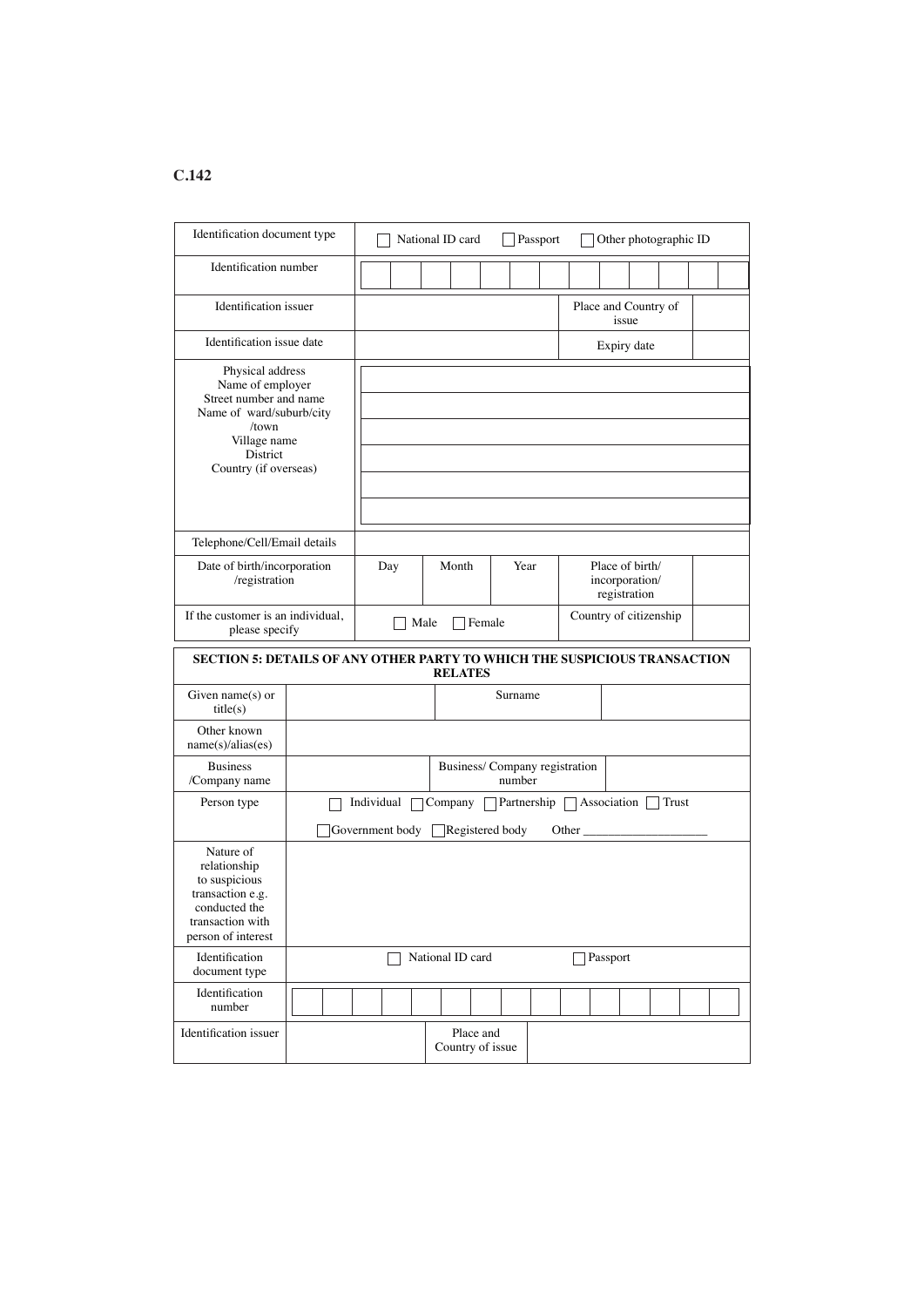Identifcation issue date Expiry date Physical address Name of employer Street number and name Name of ward / suburb / city / town Village name District Country (if overseas) Telephone/Cell / Email details Date of birth/ incorporation/ registration Day | Month | Year | Place of birth/ incorporation/ registration Employment/ industry type Employer details Name of employer Street number and name Name of ward/ suburb /city/town Village name District Country (if overseas) If the customer is an individual, please specify Male Female Country of citizenship

## **PART C: TRANSACTION DETAILS**

| Amount of transaction<br>and currency of<br>transaction |     |       |      |                     |  |
|---------------------------------------------------------|-----|-------|------|---------------------|--|
| Date of transaction                                     | Day | Month | Year | Time of transaction |  |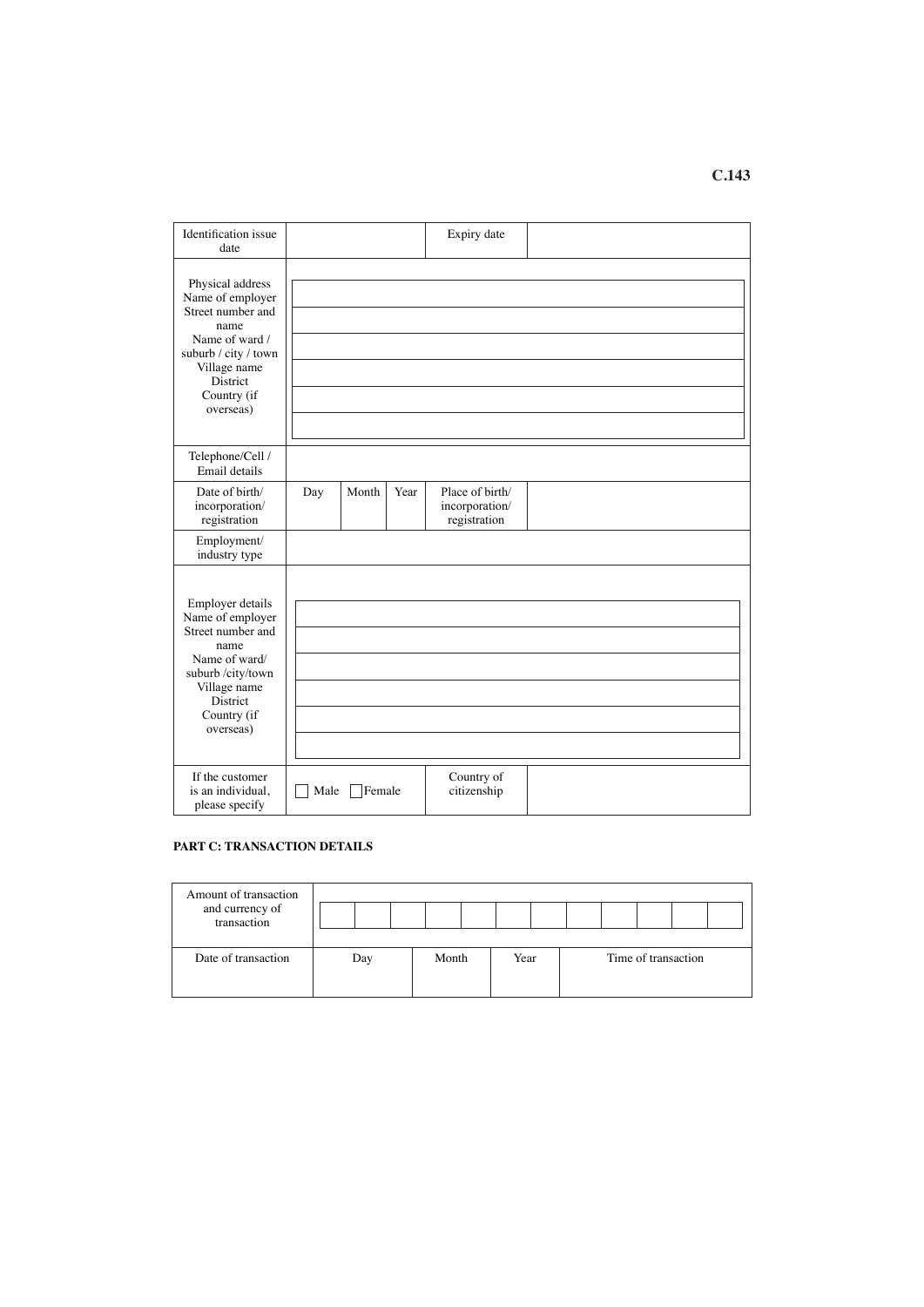| Name and location of<br>institution branch/office<br>where the transaction was<br>conducted<br>Branch/office<br>identification number<br>Name of institution<br>Name of ward / suburb<br>/city/town<br>Village name<br><b>District</b><br>Country (if overseas) |                                                                                                               |                                                   |                          |       |                        |      |
|-----------------------------------------------------------------------------------------------------------------------------------------------------------------------------------------------------------------------------------------------------------------|---------------------------------------------------------------------------------------------------------------|---------------------------------------------------|--------------------------|-------|------------------------|------|
| Has the suspicion been<br>formed as a result of<br>multiple transactions?                                                                                                                                                                                       | No<br>Yes                                                                                                     | Period of<br>transactions:<br>From                | Day                      |       | Month                  | Year |
| Has the suspicious<br>activity had a material<br>impact on the financial<br>soundness of the Bank?                                                                                                                                                              | Yes (if more space is required<br>please add in the section 2<br>narrative or on an additional<br>page)<br>No | To                                                | Day                      | Month | Year                   |      |
| Type of transaction                                                                                                                                                                                                                                             | Account opening                                                                                               | Telegraphic transfer □ Account deposit/withdrawal |                          |       |                        |      |
|                                                                                                                                                                                                                                                                 | Property transfer                                                                                             | Negotiable instruments                            |                          |       | Disposal of securities |      |
|                                                                                                                                                                                                                                                                 | Bet placed                                                                                                    | Remittance                                        |                          |       | E-currency transfer    |      |
|                                                                                                                                                                                                                                                                 | Purchase of traveller's cheques                                                                               | Other $\overline{\phantom{a}}$                    |                          |       |                        |      |
| Type of funds/payment<br>instrument transacted                                                                                                                                                                                                                  |                                                                                                               |                                                   |                          |       |                        |      |
| Transaction channel/<br>mechanism                                                                                                                                                                                                                               | Face-to-face/in person<br>Other                                                                               | Electronic/internet                               |                          |       | Telephone instruction  |      |
| Status of transaction                                                                                                                                                                                                                                           | Complete                                                                                                      | Suspended                                         | Processing               |       |                        |      |
| Remarks/comments/<br>explanations made by<br>the customer regarding<br>why the transaction was<br>conducted                                                                                                                                                     |                                                                                                               |                                                   |                          |       |                        |      |
| <b>PART D: REASON FOR SUSPICION</b>                                                                                                                                                                                                                             |                                                                                                               |                                                   |                          |       |                        |      |
|                                                                                                                                                                                                                                                                 | <b>SECTION 1: IDENTIFY YOUR CATEGORY OF SUSPICION</b>                                                         |                                                   |                          |       |                        |      |
|                                                                                                                                                                                                                                                                 | Suspicious behaviour                                                                                          |                                                   | ATM/cheque fraud         |       |                        |      |
|                                                                                                                                                                                                                                                                 | Large or unusual cash deposits/withdrawal<br>Unusual business/account activity                                |                                                   |                          |       |                        |      |
|                                                                                                                                                                                                                                                                 | Irregular or unusual international banking activity                                                           |                                                   | Known/suspected criminal |       |                        |      |
|                                                                                                                                                                                                                                                                 | Inconsistent with customer profile                                                                            | Avoiding reporting obligations                    |                          |       |                        |      |
|                                                                                                                                                                                                                                                                 | Large or unusual inward/outward remittance                                                                    |                                                   | Internal fraud           |       |                        |      |
|                                                                                                                                                                                                                                                                 | Unusually large foreign currency transaction                                                                  |                                                   | Counterfeit currency     |       |                        |      |
| Country/jurisdiction risk                                                                                                                                                                                                                                       |                                                                                                               | False name/identity or documents                  |                          |       |                        |      |

Other \_\_\_\_\_\_\_\_\_\_\_\_\_\_\_\_\_\_\_\_\_\_\_\_\_\_\_\_\_\_\_\_\_\_\_\_\_\_\_\_\_\_\_\_\_\_\_\_\_\_\_\_\_\_\_\_\_\_\_\_\_\_\_\_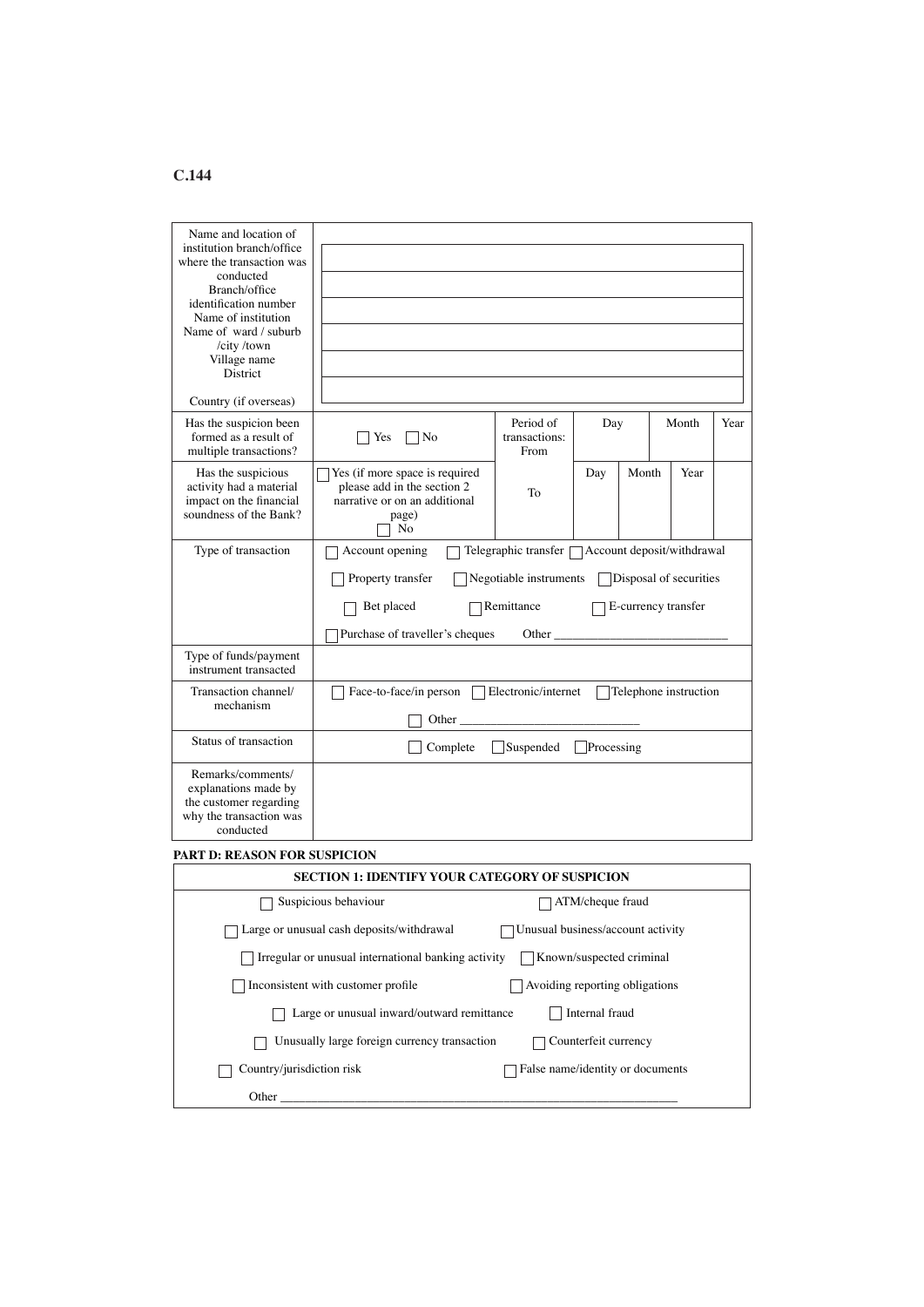#### **SECTION 2: DESCRIPTION NARRATIVE**

Please describe clearly and succinctly the factors or unusual circumstances that led to the suspicion of money laundering or terrorism fnancing activity. Provide all relevant details and explain what you found suspicious. Note: If required additional pages can be added to this report, initialled by the authorised individual.

#### **PART E: DETAILS OF ACTION ALREADY TAKEN BY YOUR INSTITUTION**

| Has a law enforcement agency been<br>contacted in regards to this suspicion?                                                                                                                                                                                                 | No<br>Yes |
|------------------------------------------------------------------------------------------------------------------------------------------------------------------------------------------------------------------------------------------------------------------------------|-----------|
| If yes, please provide details of the law<br>enforcement agency contacted.<br>Name of agency<br>Physical:<br>Street number and name<br>Name of ward/suburb/city/town<br>Village name<br><b>District</b><br>Name of law enforcement agency<br>contact person<br>Contact phone |           |
| Has any other action been taken in<br>regards to this suspicious activity?                                                                                                                                                                                                   | Yes       |
| If yes, please provide details.                                                                                                                                                                                                                                              |           |

#### **PART F: ADDITIONAL AVAILABLE INFORMATION**

| Please provide a list of additional documents that<br>your institution has available and may be able to<br>provide to the FIA or another law enforcement<br>agency upon request to assist with investigation<br>of this suspicious transaction. |                                       |  |  |  |  |  |
|-------------------------------------------------------------------------------------------------------------------------------------------------------------------------------------------------------------------------------------------------|---------------------------------------|--|--|--|--|--|
| Is an image or Closed Circuit Television<br>(CCTV) of the suspicious transaction available                                                                                                                                                      | Yes<br>Nο                             |  |  |  |  |  |
|                                                                                                                                                                                                                                                 | <b>SECTION 1: DETAILS OF THE BANK</b> |  |  |  |  |  |
| Full name of Bank                                                                                                                                                                                                                               |                                       |  |  |  |  |  |
| Bank identification number                                                                                                                                                                                                                      |                                       |  |  |  |  |  |
| Primary regulatory institution                                                                                                                                                                                                                  |                                       |  |  |  |  |  |

## **PART G: DETAILS OF THE BANK AND PERSON LODGING THE REPORT**

|                     | <b>SECTION 2: DETAILS OF THE PERSON MAKING THE SUSPICIOUS TRANSACTION REPORT</b> |
|---------------------|----------------------------------------------------------------------------------|
| Person/officer name |                                                                                  |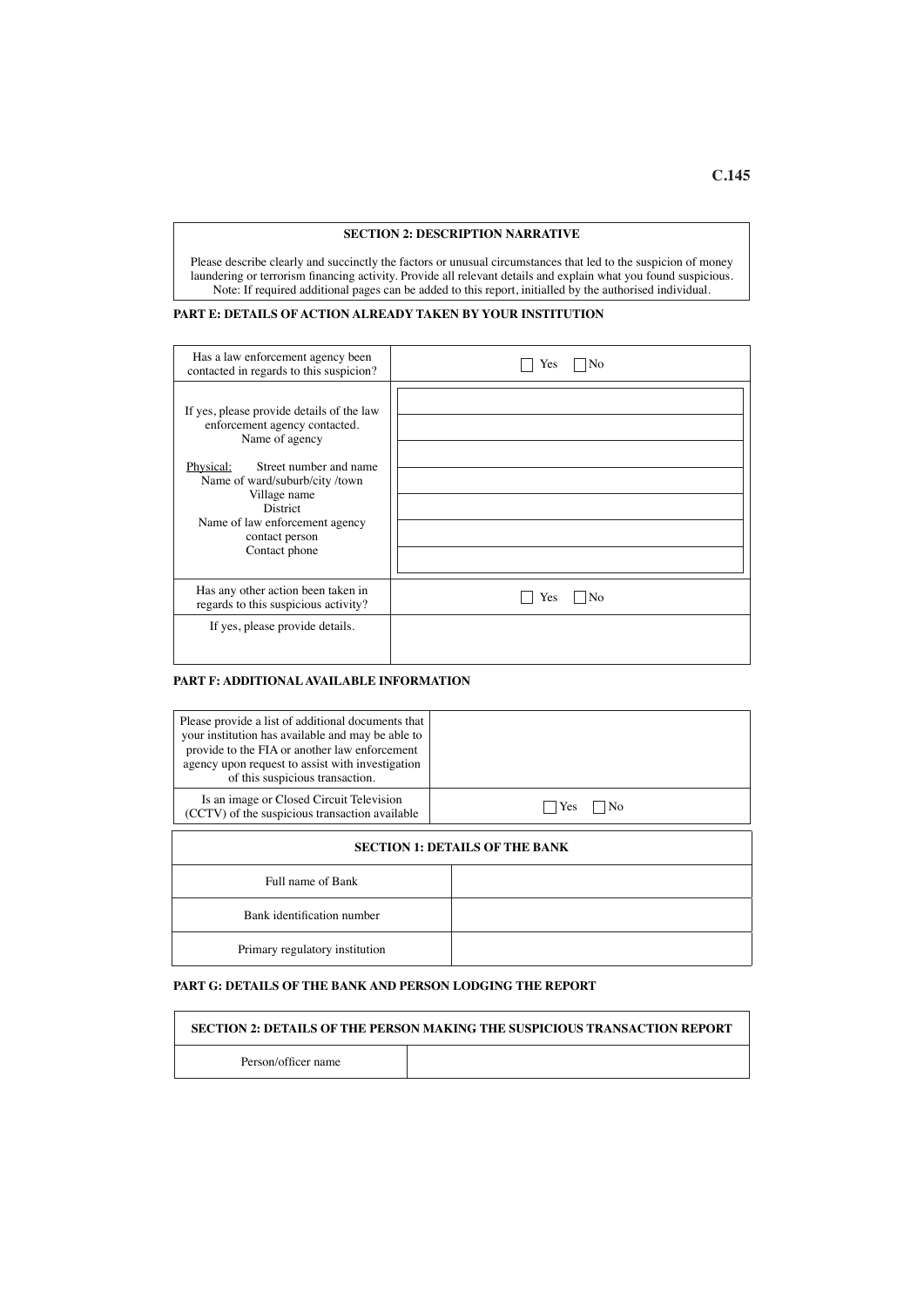| Person/officer position title                     |       |       |
|---------------------------------------------------|-------|-------|
| Person/officer contact details                    | Phone | Email |
| Signature/declaration of the reporting<br>officer |       |       |

For Official Use Only

## END OF REPORT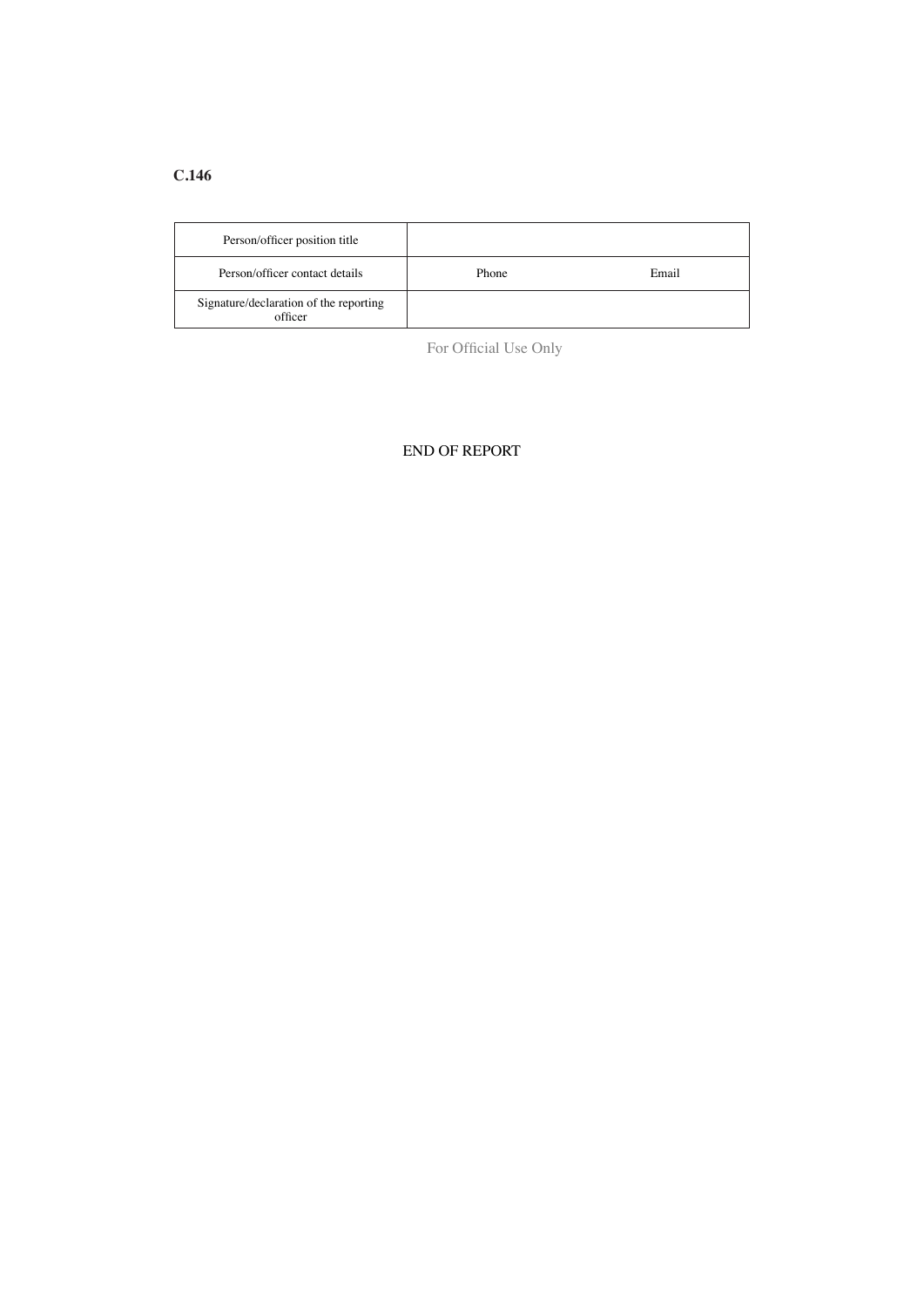#### **FORM D**

#### Certifcate issued by Financial Intelligence Agency

*(reg.36)*

Summary of report

………………………………………………………………………………………………………………………… ………………………………………………………………………………………………………………………… ………………………………………………………………………………………………………………………… ……………………………………………… (*a*) Reporting entity……………………………………………………………………. (*b*) Type or nature of report: (i) STR (Suspicion Transaction Report) (ii) LCT (Large Cash Transaction) (iii) EFT (Electronic Funds Transfer) (*c*) Date of reporting (*d*) Particulars of the reporting offcer…………………………………………………. Designation…………………………………………………………………………. (*e*) Annexures…………………………………………………………………………… (*f*) Mode of reporting…………………………………………………………………… (i) Internet Based Reporting Portal (ii) CD (iii) STR Form ………………………………. ……………………………. Date stamp/Signature of Director General / Designated office

MADE this 25th day of February, 2022.

PEGGY O. SERAME, *Minister of Finance and Economic Development.*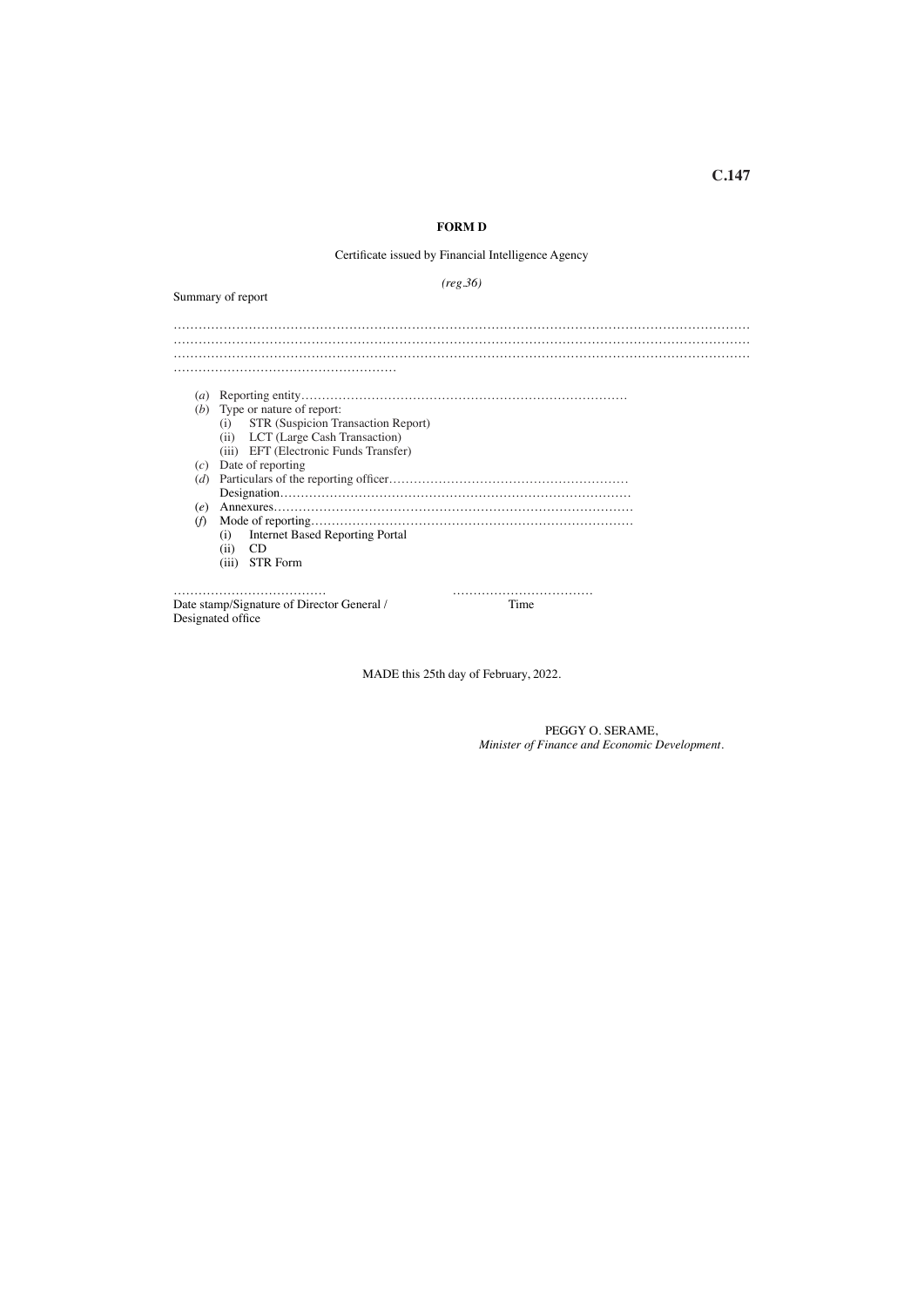*Statutory Instrument No. 15 of 2022*

## CRIMINAL PROCEDURE AND EVIDENCE (CONTROLLED INVESTIGATIONS) ACT (Act No. 14 of 2022)

#### **CRIMINAL PROCEDURE AND EVIDENCE (CONTROLLED INVESTIGATIONS) ACT (DATE OF COMMENCEMENT) ORDER, 2022** (*Published on 25th February, 2022*)

### ARRANGEMENT OF PARAGRAPHS

#### PARAGRAPH

1. Citation

2. Commencement of Act No. 14 of 2022

IN EXERCISE of the powers conferred on the Minister of Defence, Justice and Security by section 1 of the Criminal Procedure and Evidence (Controlled Investigations) Act, the following Order is hereby made —

**1.** This Order may be cited as the Criminal Procedure and Evidence (Controlled Investigations) Act (Date of Commencement) Order, 2022. Citation

**2.** The Criminal Procedure and Evidence (Controlled Investigations) Act of Act No. 14 of shall come into operation on 25th February, 2022. Commencement 2022

MADE this 25th day of February, 2022.

 KAGISO THOMAS MMUSI, *Minister of Defence, Justice and Security.*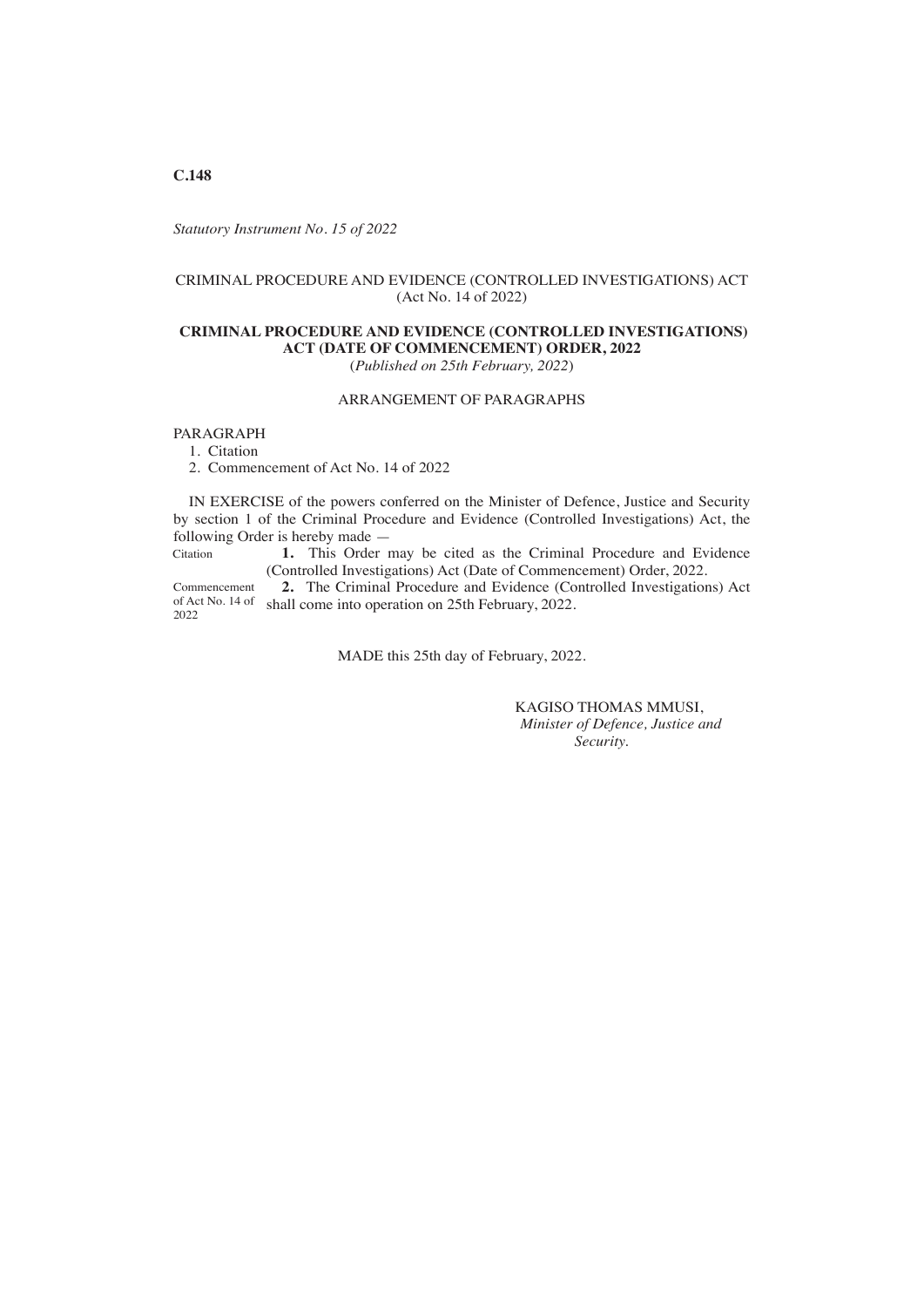*Statutory Instrument No. 16 of 2022*

## COLLECTIVE INVESTMENT UNDERTAKINGS (AMENDMENT) ACT (Act No. 23 of 2021)

## **COLLECTIVE INVESTMENT UNDERTAKINGS (AMENDMENT) (DATE OF COMMENCEMENT) ORDER, 2022**

(*Published on 25th February, 2022*)

## ARRANGEMENT OF PARAGRAPHS

PARAGRAPH

1. Citation

2. Commencement of Act No. 23 of 2021

IN EXERCISE of the powers conferred on the Minister of Finance and Economic Development by section 1 of the Collective Investment Undertakings (Amendment) Act, 2021, the following Order is hereby made —

1. This Order may be cited as the Collective Investment Undertakings Citation (Amendment) (Date of Commencement) Order, 2022.

2. The Collective Investment Undertakings (Amendment) Act, 2021, shall Commencement come into operation on 28th February, 2022.

of Act No. 23 of 2021

MADE this 25th day of February, 2022.

PEGGY O. SERAME, *Minister of Finance and Economic Development*.